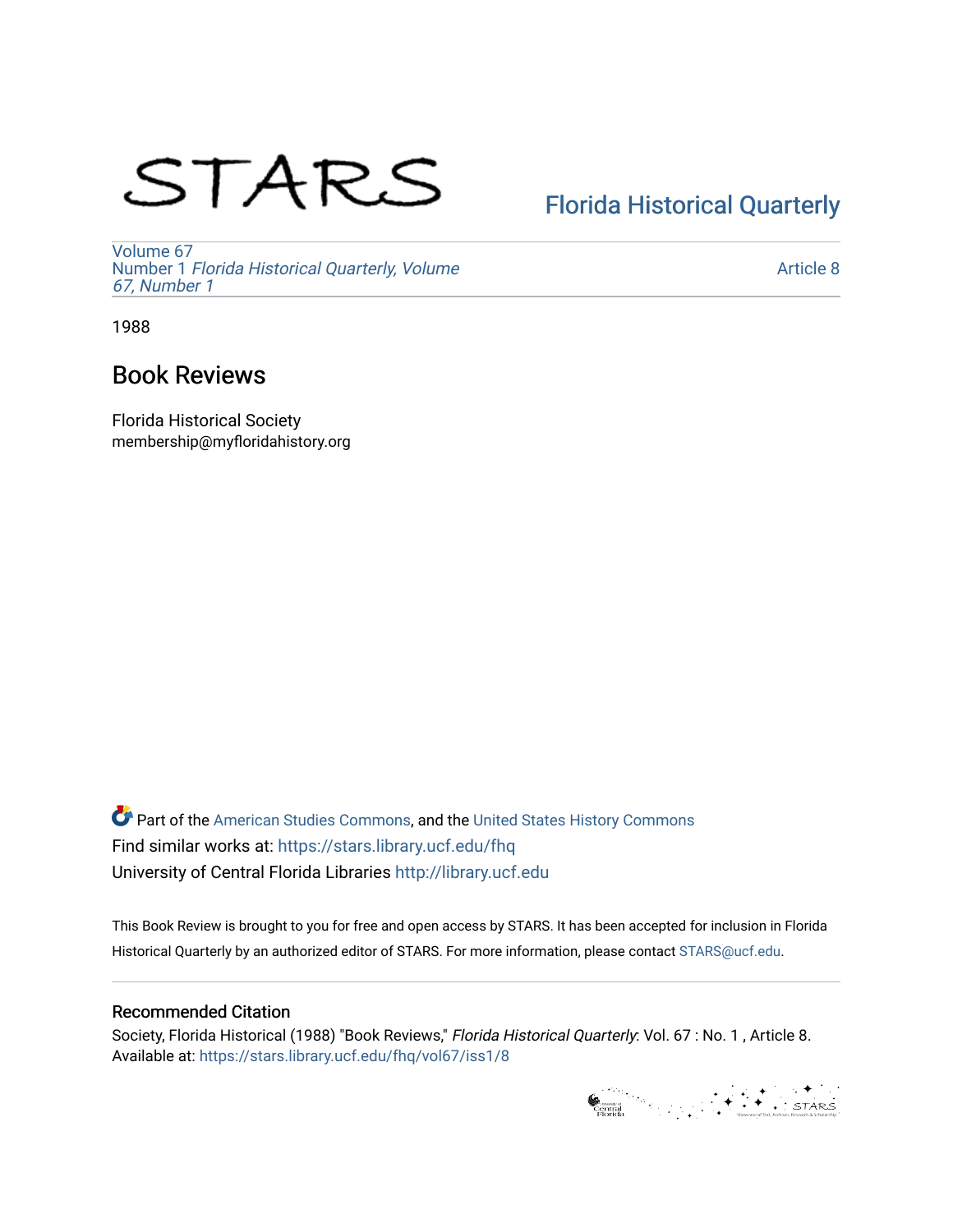*Flagler: Rockefeller Partner and Florida Baron.* By Edward N. Akin. (Kent, OH: Kent State University Press, 1988. xii. 305 pp. Preface, prologue, illustrations, epilogue, notes, selected bibliography, acknowledgments, index. \$24.00.)

This excellent biographical study of Henry M. Flagler, a key figure in the creation and rise to prominence of the Standard Oil Company and the development of Florida's east coast, supercedes all previous works, including numerous articles and at least two books, devoted to Flagler's variegated career. Based upon research in an impressive variety of both manuscript and printed sources, it exhibits a comprehensiveness, sophistication, and detachment too often lacking in works of this genre. Written with grace and clarity, the volume provides a multi-dimensional portrait of an important and influential Gilded Age businessman. Its assessment of Flagler's business ventures and methods constitutes a highly significant contribution to American economic history. But in focusing on Flagler the business tycoon, the author, Edward N. Akin, does not neglect Flagler the man. Skillfully integrated into the work are passages that reveal much about his family, personality and style, motives and visions, three marriages, alienation from his only son, and devotion to the Presbyterian church.

Born in 1830, Flagler was the son of a Presbyterian pastormissionary in New York and Ohio. Through the Harkness family, his mother's relatives, he launched his career in business in Ohio. Flagler first became acquainted with John D. Rockefeller in the 1850s because the Harkness family's grain trade was brokered through the commission house in Cleveland with which young Rockefeller was associated. Following the financial failure of his salt-producing venture in Michigan, Flagler moved to Cleveland shortly after the Civil War and became a partner in Rockefeller's oil refining business.

Flagler quickly became Rockefeller's most trusted adviser and intimate confidant. He excelled as a transportation negotiator, draftsman and enforcer of contracts, and communicator with Rockefeller on new ideas. Second in command

[79]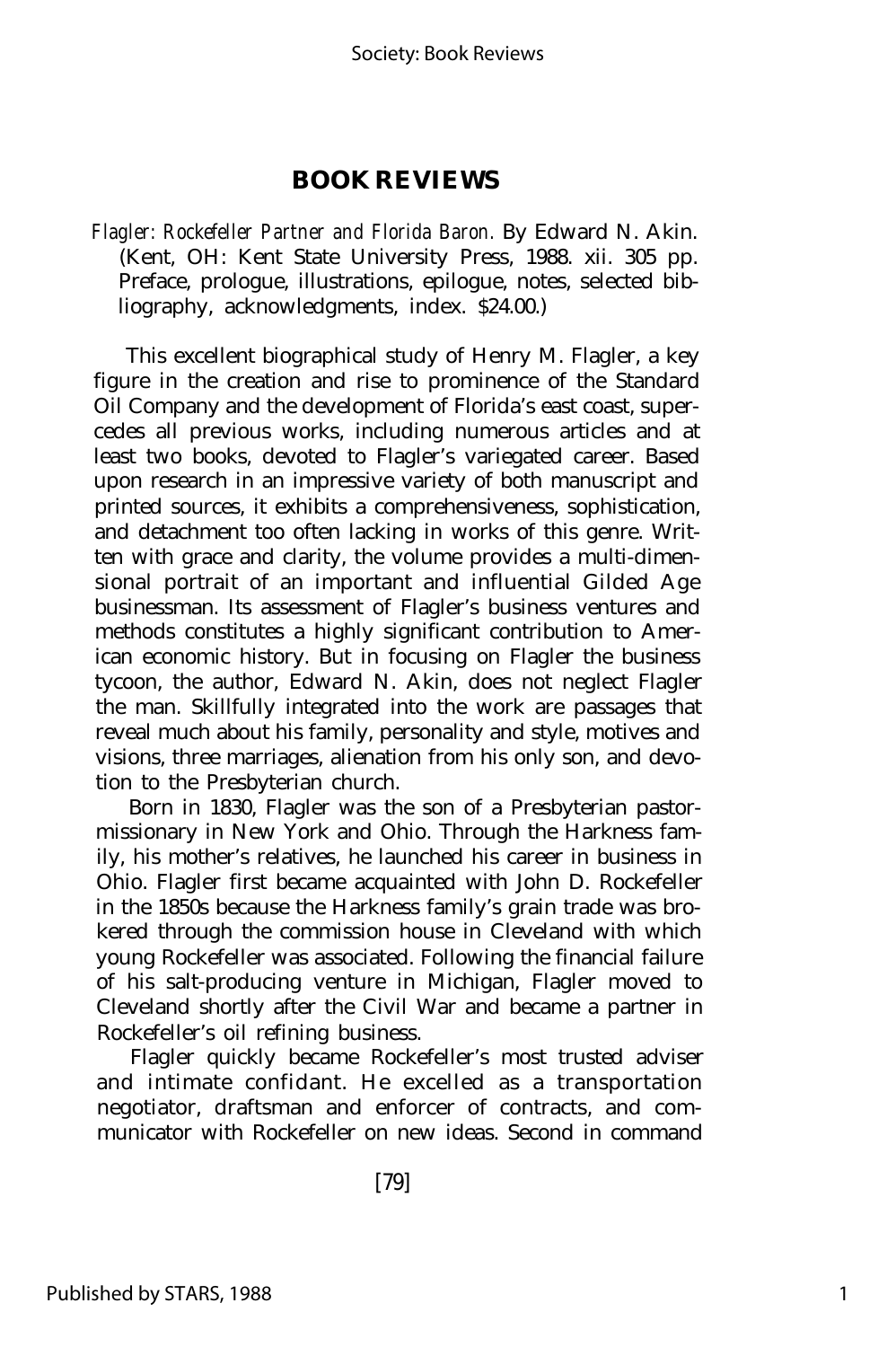in the Standard Oil organization, he was highly skilled in behind-the-scenes dealings and was the most important participant in the company's struggle to dominate oil transportation as it had dominated oil refining. The great battle over the control of pipelines was Flagler's last major transportation fight as an active member of the Standard Oil company. What Akin makes abundantly clear in his treatment of Flagler's role was that the Standard Oil organization was not so much the creation of Rockefeller or any other individual as it was "an enlarged partnership, at least during its creative early years" (p. xii).

As Flagler detached himself from the Standard Oil giant, he turned his attention and energies to the development of the east coast of Florida, an area described as the last frontier east of the Mississippi River. If the acquisition of wealth had been his dominant concern, as the author indicates, Flagler would have remained active in Standard Oil. Something more was involved in his decision to focus on Florida: his desire to establish an enduring legacy independent of his contribution to Standard Oil, a contribution obscured by the singular identity of the company with the name of Rockefeller.

Entering upon a new phase of his career in 1885 at the age of fifty-five, Flagler first began to dabble in a few ventures in St. Augustine which ultimately led him to attempt to transform the city into the "Newport of the South," replete with a luxury hotel and other elements of a major winter resort easily accessible by rail. Pushing southward, he literally created Palm Beach, transformed Fort Dallas into the resort city of Miami, and linked Key West to the mainland by a railroad known as "the Eighth Wonder of the World." Ultimately Flagler created a conglomerate of railroads, resorts, land and steamship companies, and agricultural operations on Florida's east coast that comprised the Flagler System. If his Florida empire resembled a medieval fiefdom, he did not think of himself as a despotic baron but rather as a paternalistic, even indulgent, lord. Although Akin emphasizes his contributions to the development of Florida's east coast— from the establishment of a rail network and the attraction of settlers to the improvement of agricultural opportunities and the distribution of diverse forms of community assistance— he is also careful to note that in the process he acquired vast amounts of Florida's public domain, ran afoul of peonage laws, and exercised great influence over Florida politi-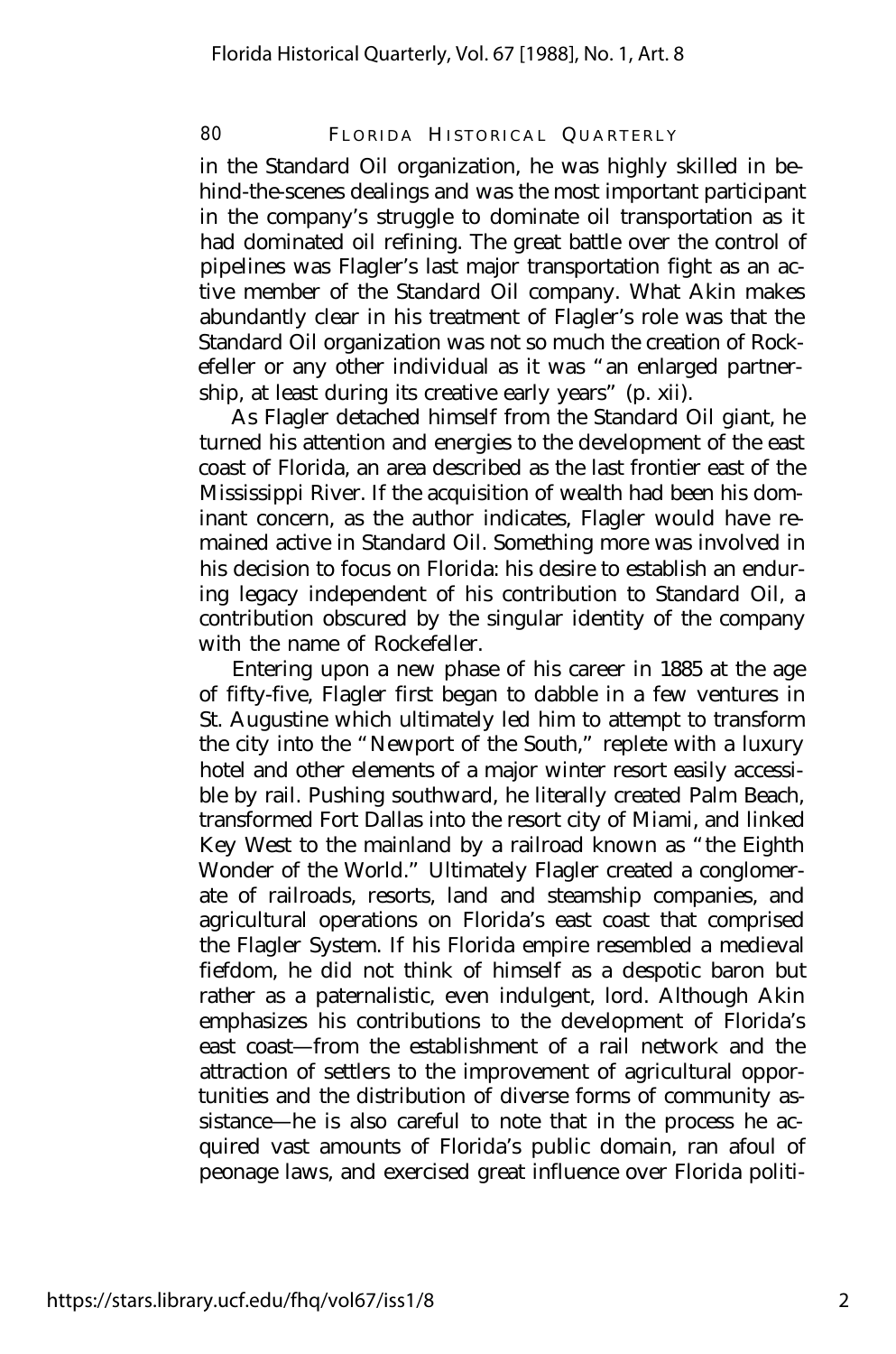cians who gave him and his projects preferential treatment, even changing the state's divorce law so he could marry for a third time. By the time of his death in 1913, Flagler had indeed created in Florida the legacy he so much desired.

In an era of mergers, leveraged buy-outs, deregulation, and public concern about new types of economic development, Flagler's story possesses an especial relevance. It is a story that Akin has told extraordinarily well and that contributes much to our understanding of business history, life, and society in the late nineteenth and early twentieth centuries and especially the development of the "Sunshine State."

*University of Arkansas* WILLARD B. GATEWOOD, JR.

*The Immigrant World of Ybor City Italians and their Latin Neighbors in Tampa, 1885-1985.* By Gary R. Mormino and George E. Pozzetta. (Champaign, IL: University of Illinois Press, 1987. xiii, 368 pp. Acknowledgments, list of abbreviations, introduction, tables and illustrations, conclusion, bibliography, index. \$24.95.)

Recent studies of local history have immeasurably enlarged our understanding of the national past. At the same time, such studies have made it clear that America is not so much a smooth single sheet crafted from one fabric as a richly diverse quilt consisting of many pieces. Gary Mormino and George Pozzetta have contributed substantially to our understanding of Florida's diversity. In fact, of the many urban ethnic studies available, this may well be the most complete and convincing.

The authors' task is to examine the relationships between the immigrant Latin community in Tampa as well as Italian connections to other Latins. They accomplish this in a series of topical and chronological chapters, beginning with the small village in Sicily from whence sixty percent of Tampa's 1920 Italian residents originated. The poverty of their Sicilian village, as well as its increasing political radicalism and anticlericalism, bequeathed a profound legacy.

The Tampa where such immigrants entered was a newlydeveloped port town dominated by Henry Plant's railroad. When Martinez Ybor moved his cigar factory from Key West to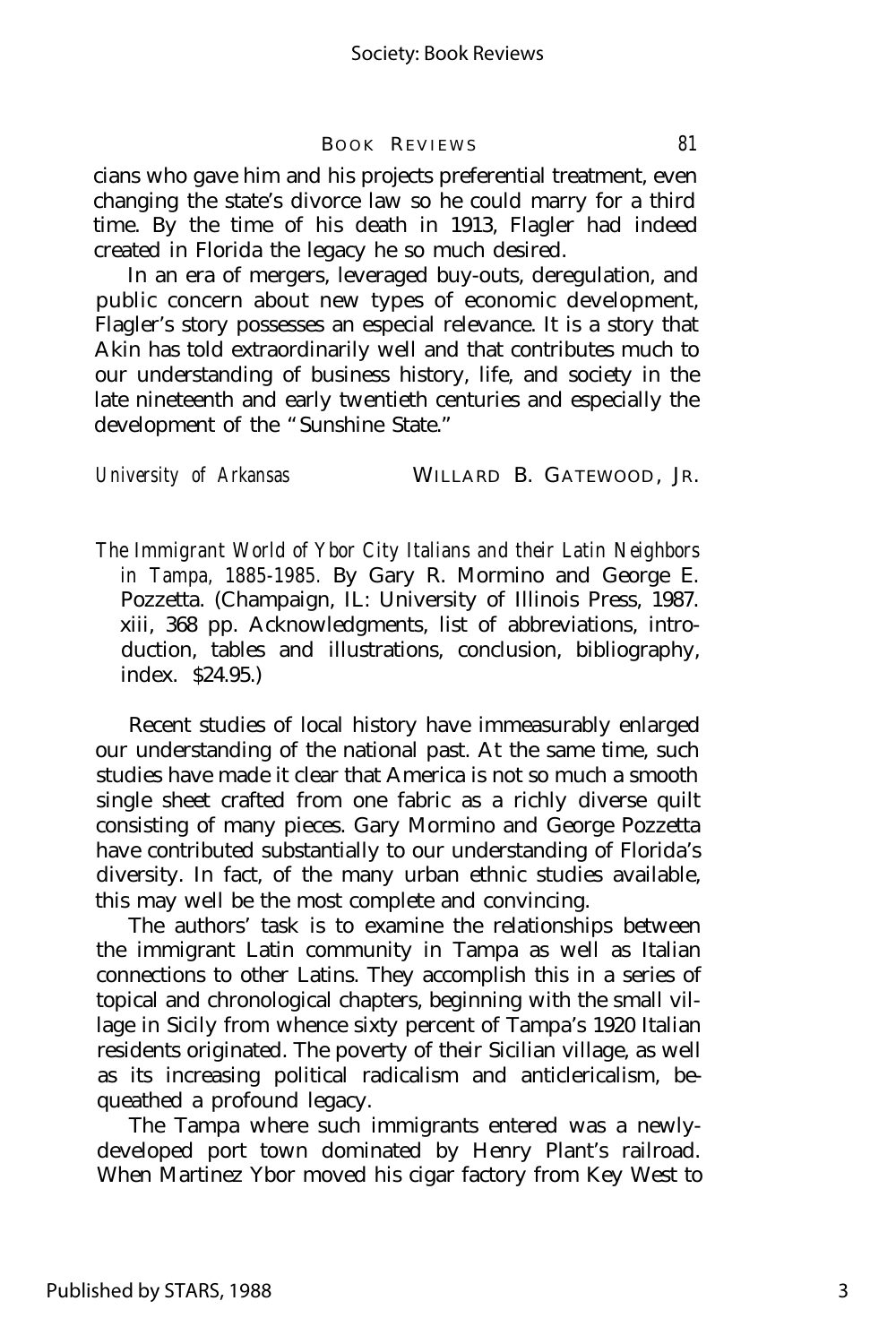Tampa in 1885, it created an immense labor market for skilled workers. Hand-made Tampa cigars soon became the standard of the industry, and the rapid growth in demand both for cigars and the highly skilled Latins who rolled them, made Tampa's Latin workers among the highest paid craftsmen in America between 1885 and 1930. At first Spanish immigrants dominated management, and Cubans claimed most of the skilled jobs. But gradually Italians learned the trade, at first taking the lowest paid jobs, but then becoming skilled craftsmen.

Because they met initial resistance in cigar-making, many Italian males turned to other occupations, becoming fruit and vegetable peddlers, opening grocery stores, running dairies, or, during the Great Depression, running whiskey. Their wives and children often worked in the cigar factories, providing economic security.

Initially, all Latin immigrants faced essentially the same problems. They clustered together in Ybor City near their jobs and within an ethnic enclave. Negatively stereotyped by Anglo neighbors, they created their own newspapers, clubs, unions, stores, hospitals, and mutual aid societies. These important elements of community building were essential to Latin survival. The radical politics they brought from Cuba, Spain, or Italy was reinforced by bitter cigar strikes in 1899, 1901, 1910, 1920, and 1931. Fed by the "reader" or "lector" who read radical newspapers or novels while cigar-makers worked at their benches, a sense of class solidarity developed across ethic lines which was rarely seen in American history. Although Cuban, Spanish, and Italian cigar-makers sometimes disparaged each other, the dominant theme of their history was mutuality.

Unlike many studies of ethnicity, this one moves beyond politics and economics to religion and social structure. Although men developed their social lives around ethnic clubs and mutual societies, these tended to exclude women. The Catholic church was not strong among Latins until after the 1940s because of its lack of social concerns, the strong tradition of European anticlericalism, and the dominance of Irish priests. Perhaps the authors could have better related to issues which they raise: the exclusion of women from ethnic clubs and the predominance of women in ethnic churches.

New technology which transforms the cigar industry during the 1930s, changes in use of tobacco from expensive cigars to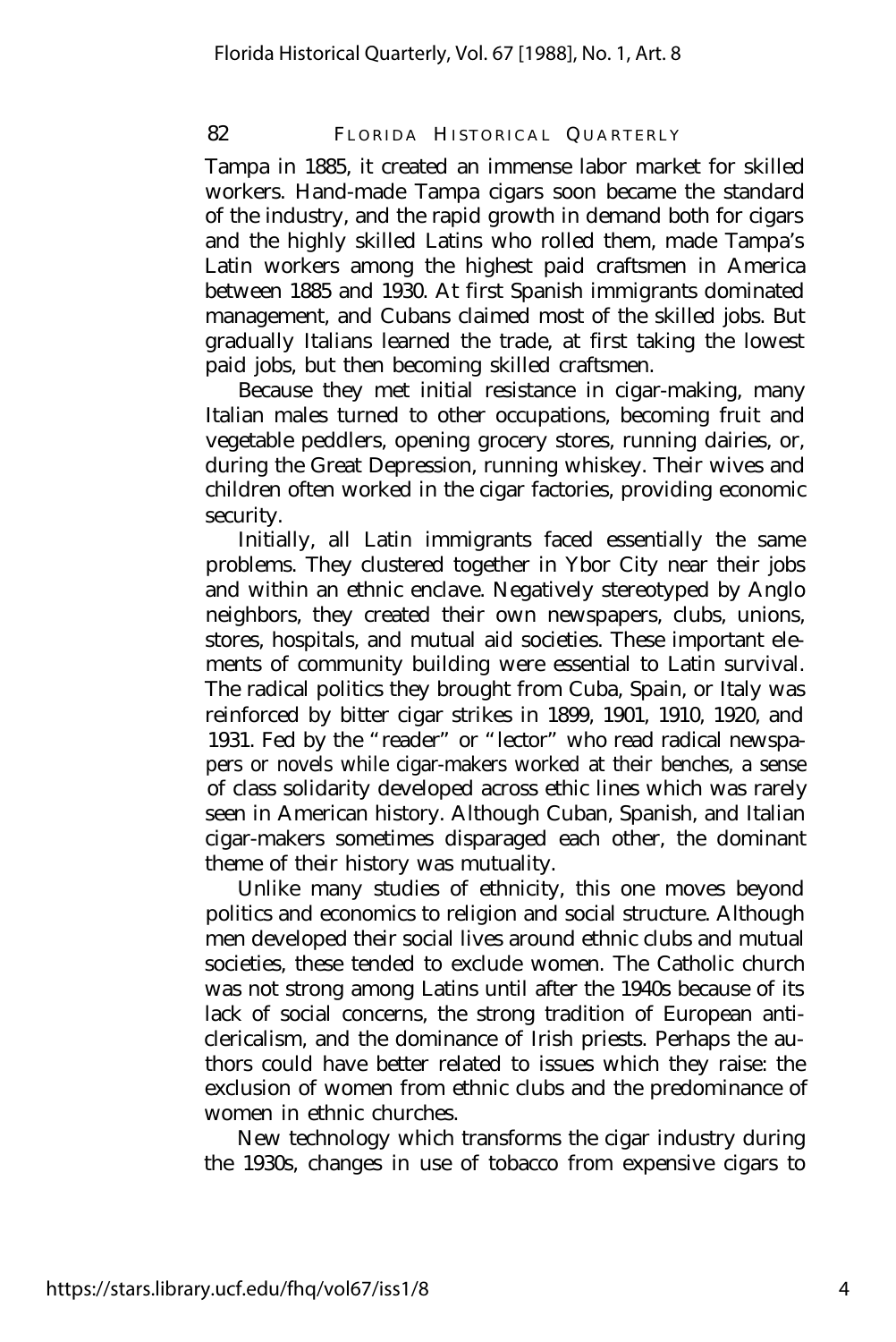cheaper cigarettes, upward economic mobility after World War II, and urban renewal during the 1950s and 1960s transformed Ybor City and its Latin communities. The increasing prominence of Latins in sports, business, and politics, and the election of one of their own as governor of Florida, brought to an end many distinctive institutions: lectors, ethnic hospitals, mutual aid societies, radical unions, even Ybor City itself as a Latin neighborhood.

Like so many intensive studies of local events, this one will force historians to rethink many generalizations. They have maintained that the immigrant experience reinforced traditional values of family and church. Confronted by multiple challenges in their new homes, immigrants turned to familiar institutions. Big city political machines also played key roles in their socialization. Neither occurred in Ybor City. The authors discussed no machine which traded social services for votes; and Latins scorned the church in favor of mutual aid societies. Perhaps the authors do underemphasize the role of immigrant crime and political corruption (for instance, there is almost no discussion of prostitution and its links to either ethnicity or politics), but they do not ignore it (there are extensive discussions of bolita and violations of prohibition law). These are only minor flaws in an otherwise superb book. After pondering this work, the reader will probably wonder whether society is better for the homogenizing effects of our national melting pot. Certainly the colorful ethnic life of Ybor City contrasts to the bland sameness of the self-promoting "Sun Belt" Tampa. Whatever the conclusion, the reader will be grateful to Mormino and Pozzetta for giving us what is obviously a work of love and self-discovery. This extremely well-written and thoroughly researched book should become a model for historians exploring the South's urban ethnic complexity.

*Auburn University* WAYNE FLYNT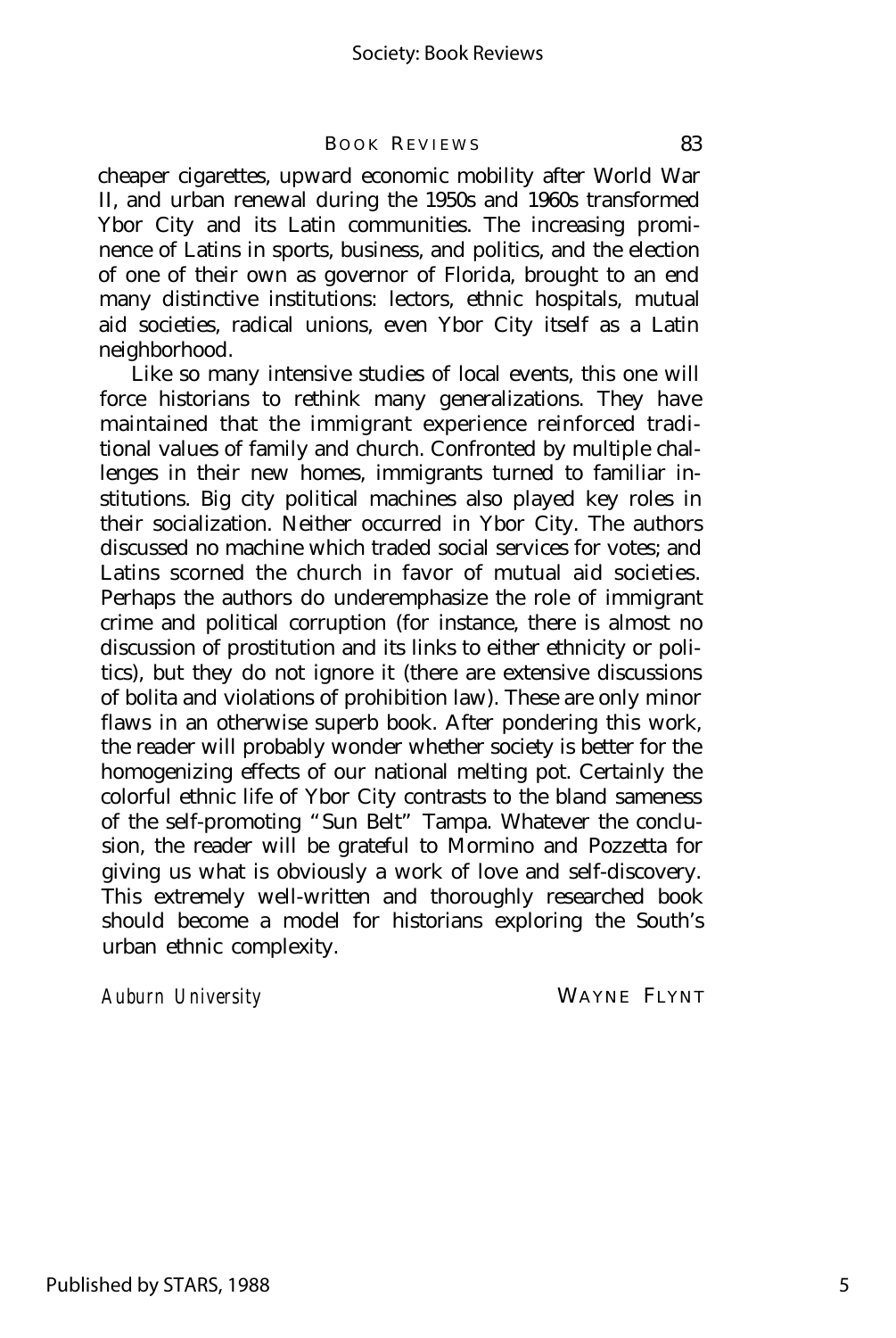*The Economy of British West Florida, 1763-1783.* By Robin F. A. Fabel. (University, AL, and London: University of Alabama Press, 1988. ix, 296 pp. Acknowledgments, appendices, notes, bibliographic essay, index. \$26.95.)

When Great Britain acquired La Florida in 1763, the government thought that the new territory had substantial economic potential: as a fishery, for naval stores, and as a source for lumber and provisions for the Caribbean sugar islands. That Florida had been an economic liability to Spain did not daunt Great Britain. In the Proclamation of October 1763, the British divided Florida into two colonies: East Florida and West Florida. Fabel's study is concerned only with West Florida, the area between the Apalachicola, Chattahoochee, and Mississippi rivers, and from the Gulf of Mexico north to thirty-two degrees twentyeight minutes north latitude. The people who settled West Florida, for the most part, came because they wanted to make money, either by trading with the Spaniards and/or with the Indians, This study is concerned with their successes and failures.

Fable divides his study into seven parts. He discusses immigration to the colony, noting the requirements and procedures to be followed for securing land grants. Since there were no official censuses for the colony, Fabel provides some population estimates.

Fabel contrasts the founding of Georgia, where slaves were initially excluded, with West Florida, where the slave trade became very important economically. The British were convinced that only blacks could labor successfully in the hot and humid climate. The merchant, John Forbes, echoed those same sentiments in 1804. In addition, Fabel indicates how owners employed their slaves, how rare it was for slaves to be emancipated, and the passage of slave laws for West Florida.

Trade with the Indians and with the Caribbean islands was another major source of revenue. The Indian trade dealt mainly in furs and skins, and Fabel provides examples of the many problems encountered in that enterprise. A brisk trade developed with the British islands such as Jamaica, but surprisingly none was established with Cuba. There was some trade with the French Islands. Although illegal, there was active trading with the Spanish in Louisiana and, to a lesser extent, with New Spain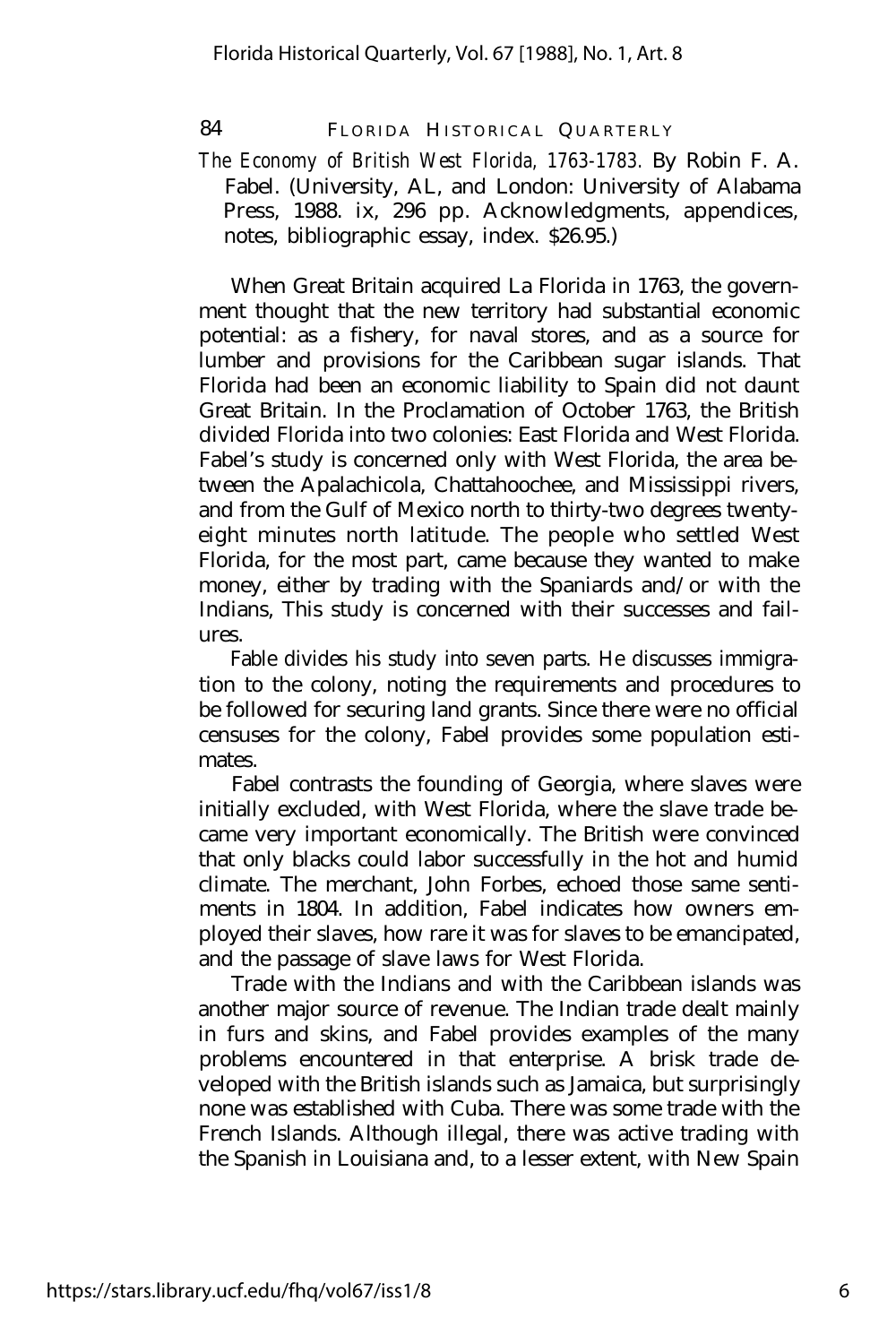(Mexico). Because the British enjoyed free navigation of the Mississippi River, trade with Spanish Louisiana was quite lucrative. In fact, some British merchants even lived in New Orleans and operated out of that port city. Occasionally, Spanish governors confiscated British ships and wares, but that only slowed the trade for a bit; it did not halt it permanently.

When one thinks of plantations in West Florida, cotton comes to mind. Not so for this era when the major crops were indigo and tobacco, with rice a distant third. Other plantation products included lumber (yellow pine, cypress, and oak), and naval stores, especially tar and pitch. Of course, there was some cotton. There were very few large plantations, and labor intensive products were scarce because of the small labor force.

Maritime activity was the key to economic success or failure in West Florida. Boats, not ocean products, were the lifeblood of the colony. A packet system was introduced in January 1764, which, until the outbreak of war, functioned reasonably well, bringing mail, passengers, and cargo to West Florida. After Spain entered the war against Great Britain in 1779, a convoy system replaced the packet boats. The last British convoy left Pensacola on February 25, 1781, just a few days before the Spanish "armada" left Havana for Pensacola.

Fabel concludes his study with an in-depth look at the Company of Military Adventurers, which planned to bring a large force of settlers to the Natchez area. While some immigrants came to West Florida under this plan, it never reached its potential.

This is the first attempt at a book-length investigation of the economy of British West Florida. The only criticism concerns the dates in the title of the book, 1763-1783. While Britain still held official claim to West Florida until 1783, they departed Pensacola, their last bastion in West Florida, in the summer of 1781. From May 1781, until 1783, there was no British economy in West Florida. In fact, there is little economic history in the colony after 1779. The book is well-organized and easy to follow. Although Fabel used some secondary material, much of the data are from contemporary newspapers, records of West Florida merchants, the colonial assembly, and British colonial office records. Occasionally statistics are spotty or non- existent, making it difficult to offer concrete conclusions in some cases. However, the appendices supplement statistics in the text. Appendix 4,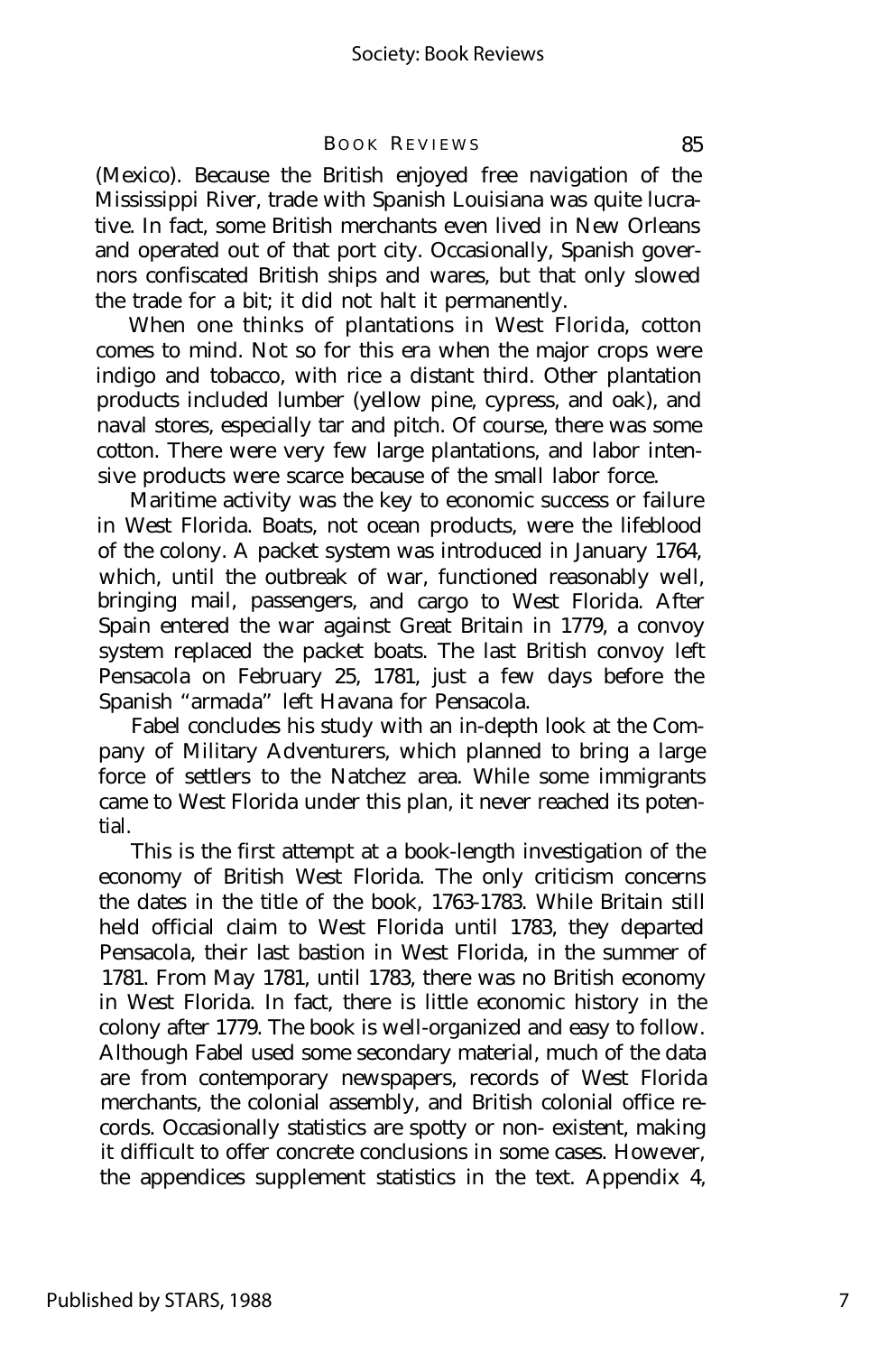for example, contains considerable information about slave transactions. There is much new material in the book, even for specialists of the period. It is highly recommended to anyone interested in the British years in West Florida. It is an excellent study.

*University of West Florida* WILLIAM S. COKER

*Florida Folktales.* Edited by J. Russell Reaver. (Gainesville: University of Florida Presses, 1987. xiv, 179 pp. Introduction, illustrations, notes, selected bibliography, index to motifs, index to tale types. \$19.50.)

As an ornithologist, I learned early that "development" is the ugliest word in the language. Next comes "overpopulation." The words have become fact, and the fact is depressing. Is there any respite, any way of reversing the wheels of so-called progress, of returning to simpler, more fundamental and elemental life? There is, and *Florida Folktales* has arrived not a moment too soon.

This is a handsomely presented paperback, edited by J. Russell Reaver and most engagingly illustrated by Larry Leshan with linoleum block-prints that convey the primitiveness and eeriness of many of the tales. A forty-five-page section of notes generously gives source and explanations where needed. There is a selected bibliography, and an especially interesting index of motifs.

The book is divided into motifs, or varieties of folklore, among them Tabu, Magic, Marvels, Deceptions, Ordaining the Future, and Mythology. There are marvelous ghost stories, including "The Haunted Jail," "The Music Lover," and "Room for One More." Many of the tales have historical backgrounds: "The Tallahassee Train," "The Haunted Kissimmee River," and "Wakulla Pocahontas." There is a remarkable account of Napoleon's nephew, Prince Murat, living in Florida and not particular about changing his clothes. He fed his guests buzzard which he cured by burying the birds several days before serving. The prince is designed as a "legendary hero!"

Animal stories are integral parts of every country's folklore. Reaver has gathered enduring back-country accounts of hunt-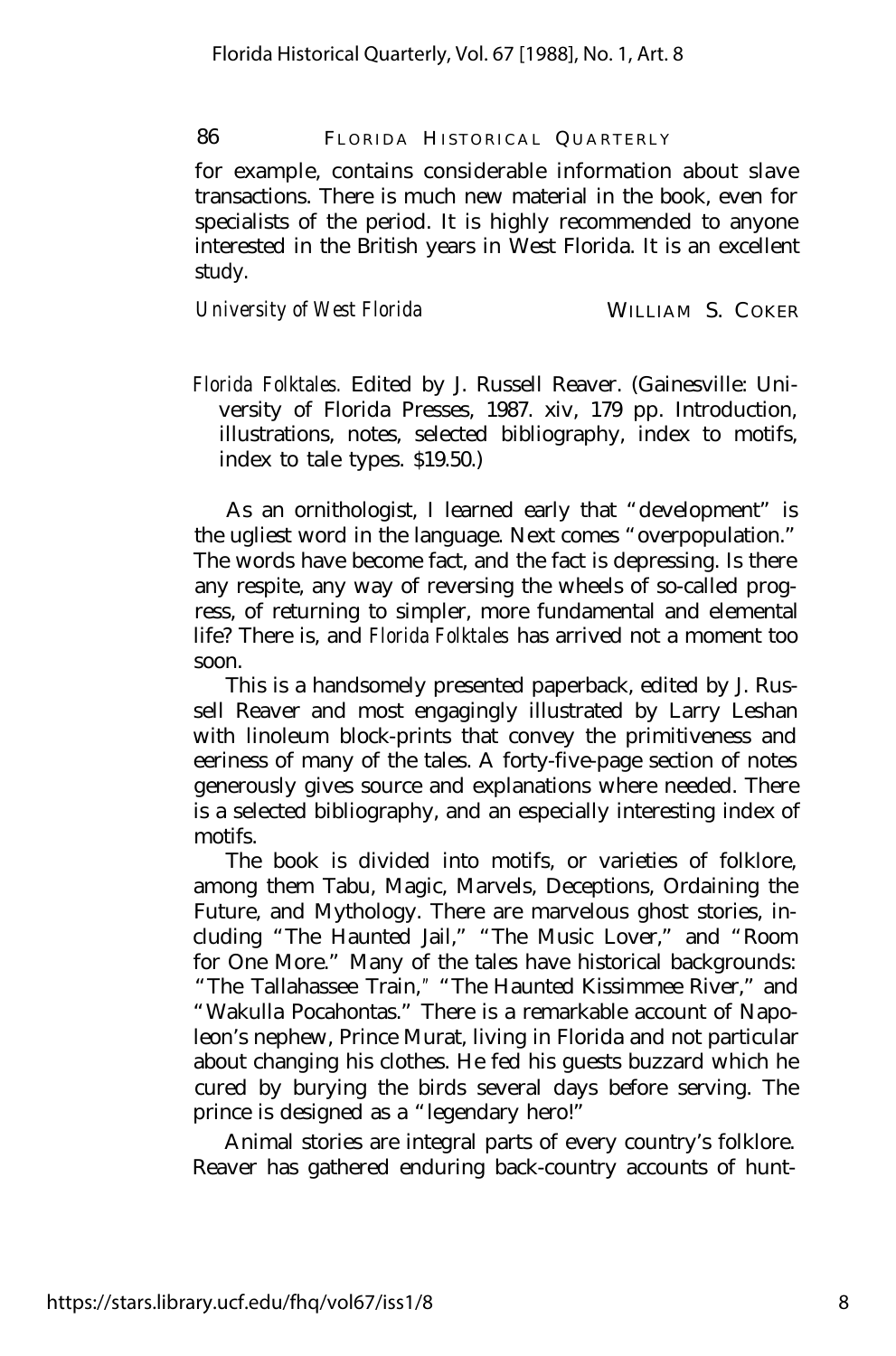ing and fishing that capture the fantasy and humor, ingenuity and imagination running through the entire collection. The snake with the frog and the moonshine; the minnows and white lightning; the deer, wild turkey, and bee tree; the bird dog with quail in a gopher hole; the coon hound and the ironing board; the buck with peach-tree antlers. These are tall tales from the primal swamps and pineywoods and are not to be missed.

So, if one is distressed by the sight of high-rise condos crowding out the mangroves, or a surging populace overflowing the peninsula, reach for *Florida Folktales,* because that's the way it was.

The book, of course, is far more than a placebo or a panacea. It is a fascinating assortment of local fact and fable told with vitality and insight, and, I must add, compassion. Fools and innocents abound, but few are singled out disparagingly as such. The style throughout emanates from the original narrators.

Reaver's stated effort has been "to remain faithful to the goal of revealing the Florida known only through its many tellers of tales." We should be exceedingly grateful to him for collecting and sharing them, and to the University Presses of Florida for their publication. And we should also be well aware that we live in a state with an exceptionally rich variety of folkloric culture. Nothing can ever change that.

*Winter Park, Florida* MARJORY BARTLETT SANGER

*Seminole History: A Pictorial History of Florida State University.* By Martee Wills and Joan Perry Morris. (Jacksonville: South Star Publishing Company, 1987. Foreword, list of sponsors, index, photo credits, authors' acknowledgments. \$37.95.)

A number of picture book/narrative studies of cities and universities have appeared recently. An overdue addition to books on this order is *Seminole History: A Pictorial History of Florida State University.* Skillfully blending narrative and photographs, collaborators Martee Wills and Joan Morris have provided a sound and professional work. Burt Reynolds, an FSU alumnus, provided the foreword.

Present-day Florida State University dates from 1857, and the creation of the West Florida Seminary at Tallahassee. Orig-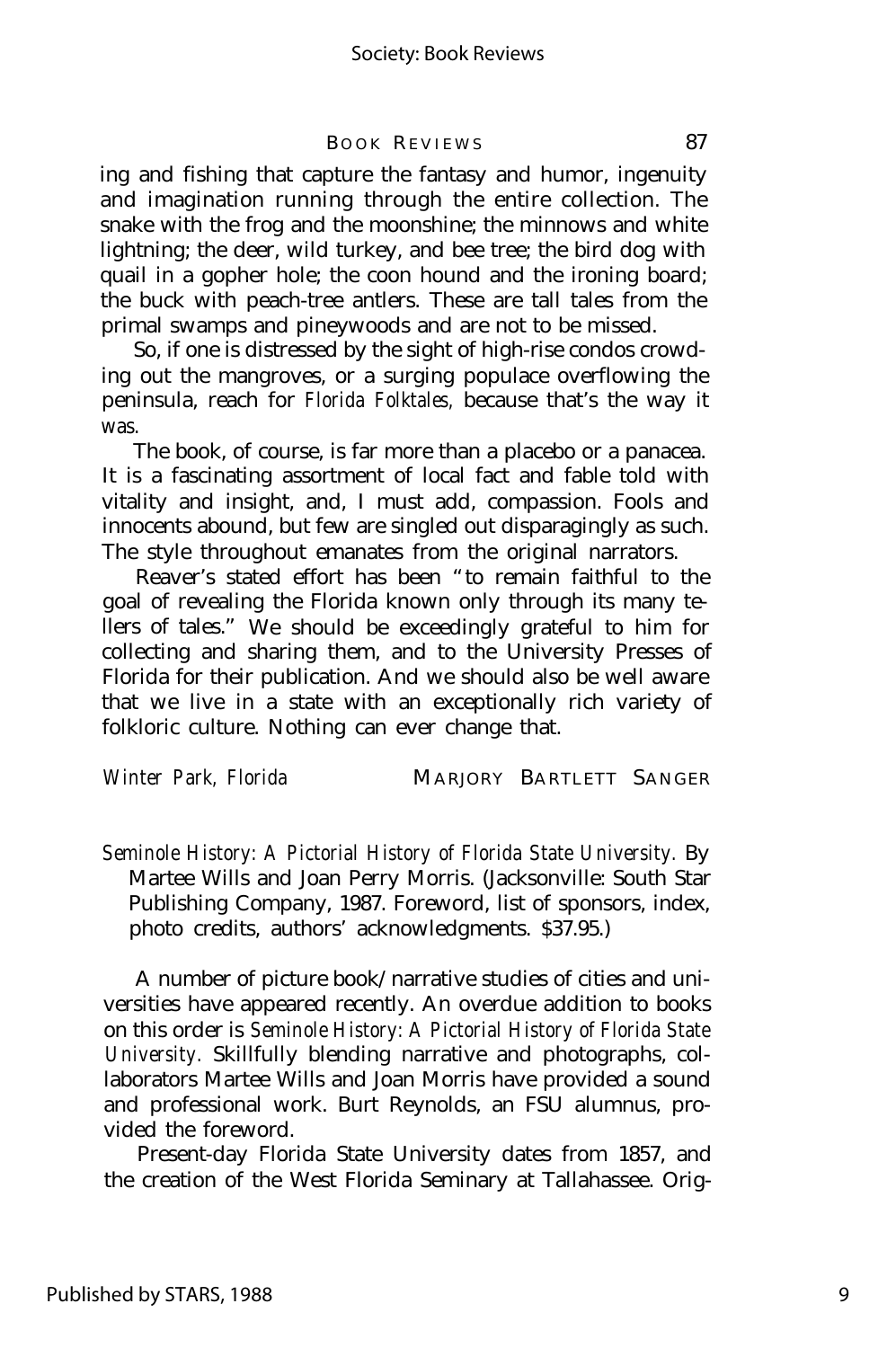inally a co-educational institution, the school grew slowly. There were only sixty-nine students thirty years after it was founded. A new era opened in 1905 when the Buckman Act provided for a state-supported womans college— the Florida Female College. Renamed Florida State College for Women in 1909, the school began to grow steadily. Another era began shortly after World War II; in 1947 the school was granted full co-educational status and was renamed Florida State University.

Developments from the institution's seminary beginnings to the present are capsuled in forty-four pages of text. Events occurring between its establishment before the Civil War and the 1920s are related in chapters I and II. Each of the following six decades are treated in separate chapters. Ably chronicled, the evolving story makes for entertaining reading. Obligatory and deserved tribute is paid to various presidents, administrative officials, and faculty. Florida State traditions— the Flying High Circus, the Pow Wow— and other lore associated with the university receive attention. The physical growth of the university is adroitly traced with a minimum of statistics and with enjoyable readability. Initially cloistered around the impressive gothicstyled Westcott Hall, the campus spread west. Unfortunately, as the authors intimate, the architectural motif common to Westcott, Dodd Hall, and other early structures, yielded to the staid, perhaps more serviceable buildings, erected on the campus in recent years.

On the whole, however, expansion can be equated with progress. Enrollment was approximately 6,000 by 1960. There was an excellent faculty, and many departments, especially music and science, were attracting nationwide renown. Providing more attention, or notoriety, depending on one's point of view, were the militant students of the late sixties and early 1970s. "Radical Jack" and other activists earned for Florida State the reputation as the "Berkeley of the South." In the meantime, the Seminole athletic teams were gaining prominence. By any standard, Florida State had quickly become a major university.

The final two-thirds of *Seminole History* is devoted to pictures. As with the narration, the sequence of photographs is laid out chronologically. Pictures of students, faculty, and campus buildings and scenes have been selected with great care. They are appropriate, effective, and effectively complement the text. Perhaps too much pictorial space is devoted to sports. There are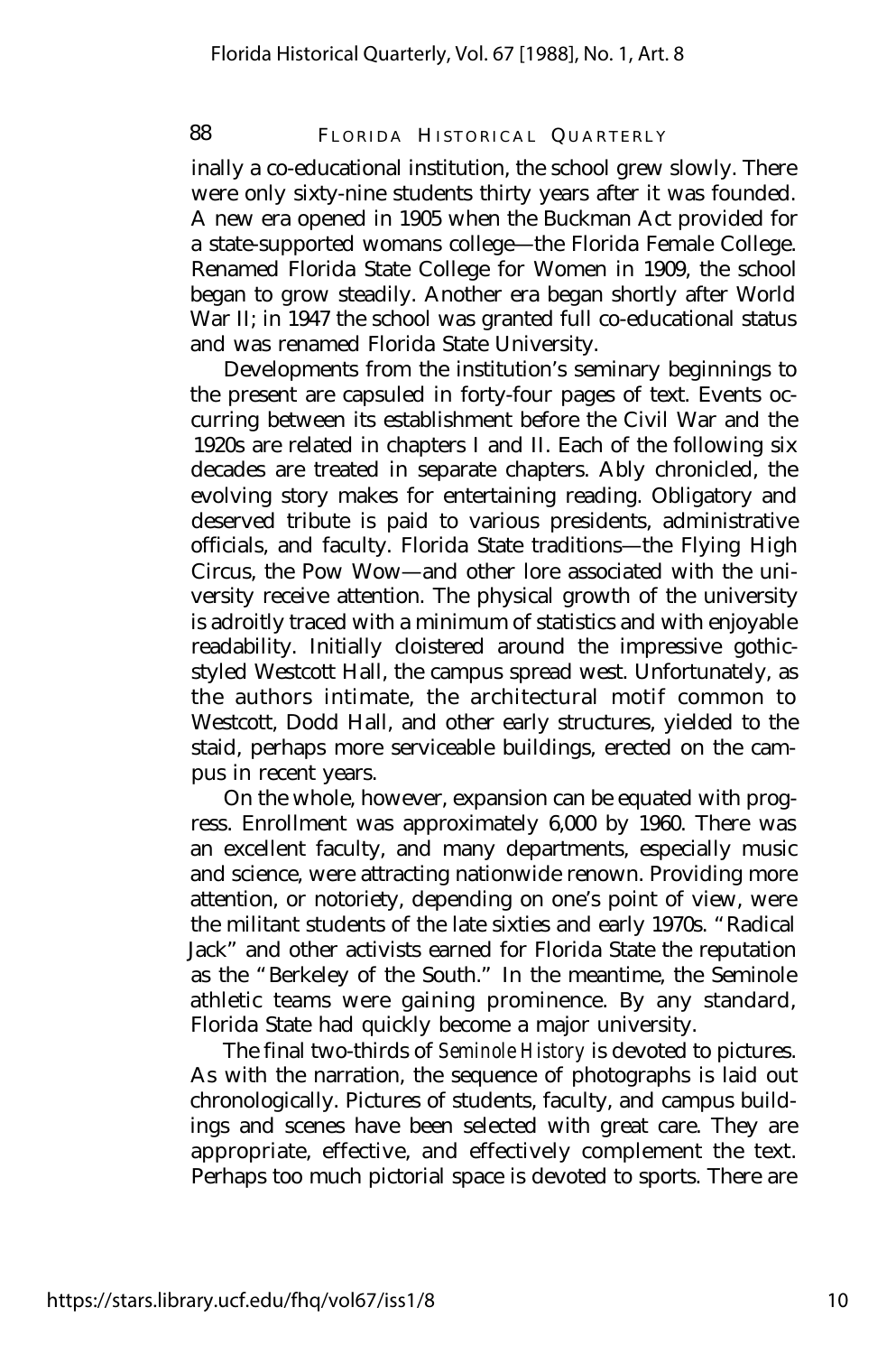too many pictures of the football team and inexplicably, there is no photograph of FSU's highly-regarded band, the Marching Chiefs.

But these are minor points. Overall, authors Morris and Wills have done a service to Florida State University's students, alumni, and others interested in the institution and the history of higher education in Florida. A large void has been filled. The narrative scope of this work modestly belies the title; *Seminole History: A Pictorial History of Florida State University* is much more than a picture book.

*Georgia Southern College* WILLIAM WARREN ROGERS, JR.

- *The Early Prehistoric Southeast: A Sourcebook.* Edited by Jerald T. Milanich. (New York: Garland Publishing, Inc., 1985. xviii, 448 pp. Sources, introduction. \$55.00.)
- *Ethnology of the Southeastern Indians: A Sourcebook.* Edited by Charles M. Hudson. (New York: Garland Publishing, Inc., 1985. xviii, 456 pp. Sources, introduction. \$50.00.)
- *A Choctaw Sourcebook.* Edited by John H. Peterson, Jr. (New York: Garland Publishing, Inc., 1985. xxiii, 320 pp. Sources, introduction. \$35.00.)

These are three in the publisher's twenty-one volume set reproducing in facsimile more than 375 articles on North American Indians. In addition to the three books on the Southeast reviewed here, the series includes volumes on the late prehistory of the region, the Creek Indians, and the Seminoles. Given the wide and diverse literature on the archaeology and ethnology of the Southeast, any anthology is perforce very selective.

The justification for volumes such as these presumably lies in bringing together scattered sources for both scholars and interested laymen. Inclusion of some readily available articles from such sources as *American Antiquity* can only be assumed to be for the sake of balance and the convenience of readers who do not have a research library available to them. Important works must be at least mentioned in an editor's introduction, but serious students might be better served by inclusion of only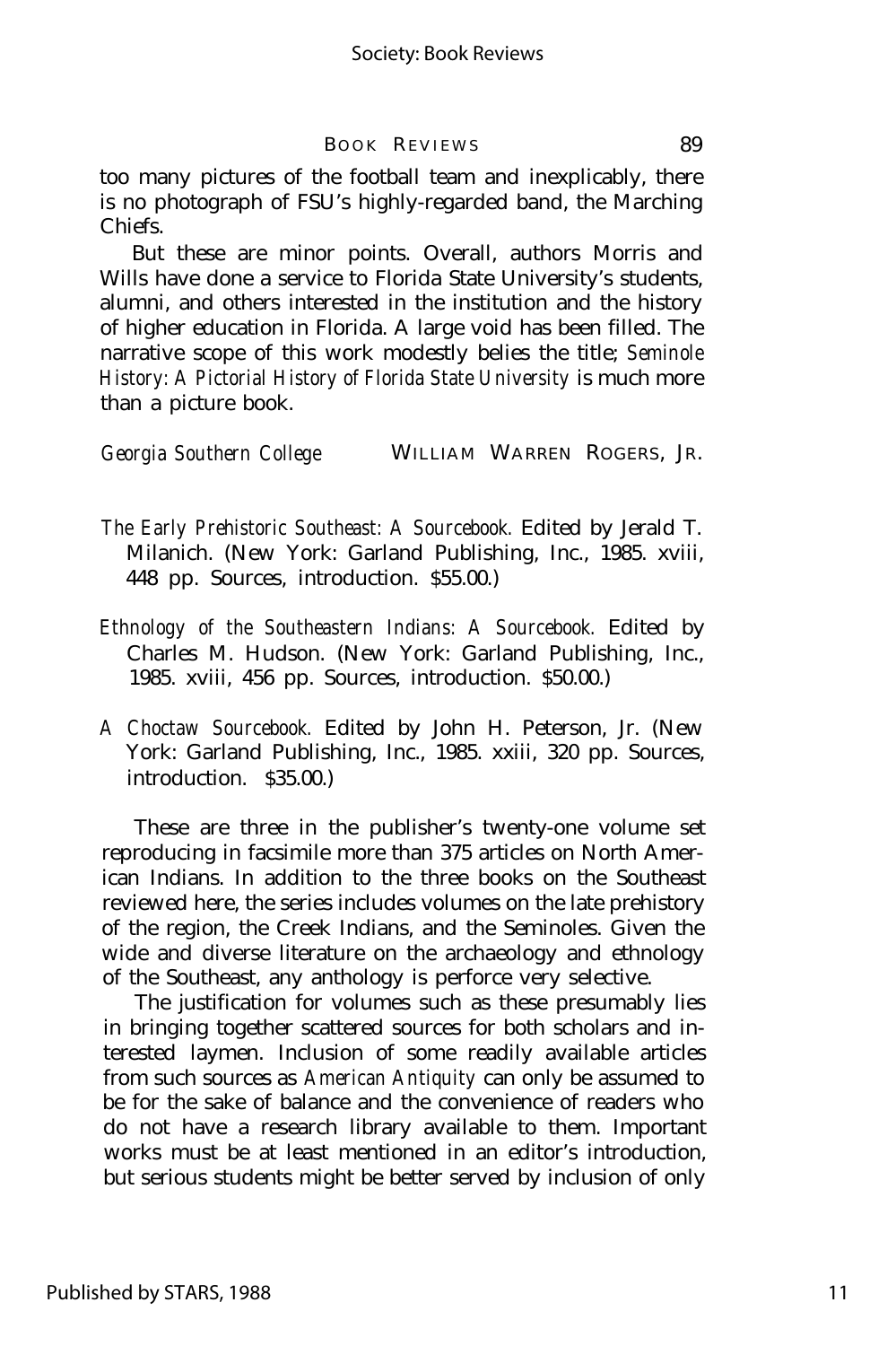the more obscure sources, even if at the expense of such classics as Eggan's 1937 article on southeastern kinship systems. On the whole, each of the editors of these three volumes has succeeded in bringing together basic but often difficult-to-obtain sources. Although both Milanich and Hudson give competent, succinct even lively— overviews of the articles that follow, Peterson does more with his introduction by directing readers to many works not included in the anthology.

The early prehistory volume covers the period from first human occupation of the Southeast until about A.D. 1000. In less than four pages, Milanich deftly summarizes the periods of prehistory covered by the volume. The selections from the literature compiled fill in the details of the editor's overview through both integrative survey articles and reports on specific sites. Both temporal and geographical coverage are generally good, but the paleoIndian and early archaic periods could be better represented, particularly in light of the controversy over the finds at Vero and Melbourne, Florida, in the history of American anthropology, and in recognition of the recent, dramatic discoveries of Wilburn Cockrell at Warm Mineral Springs, Carl Clausen at Little Salt Spring, and Glen Doran at Windover Farms. Likewise, John Griffin's important work on Russell Cave, in Alabama, is barely noted in this volume. Despite these criticisms, Milanich has done an excellent job of putting together fundamental works— many with excellent charts, tables, and illustrations— that give the nonspecialist a satisfying overview of southeastern prehistory before the temple mound cultures of Mississippian times. (Presumably there will be in this journal a separate review of the series volume by DePratter covering the period immediately prior to the coming of Europeans, which marks the beginning of the period of the Hudson volume reviewed here.) Milanich's selections are also enlightening for what they reveal about the professional growth of archaeology in the American Southeast. Especially delightful in this regard is Wauchope's preface to his *Archaeological Survey of Northern Georgia* (unfortunately, the list of references cited therein has been omitted from this reprinting). Through Wauchope we learn that government bureaucrats of the 1930s were just as mindless as their latter-day counterparts, though, of course, the "bean counters" of WPA days were forced to take the "blunt instrument" approach in their diabolical schemes, lacking as they did the ultimate bureaucratic torture device, the Computer.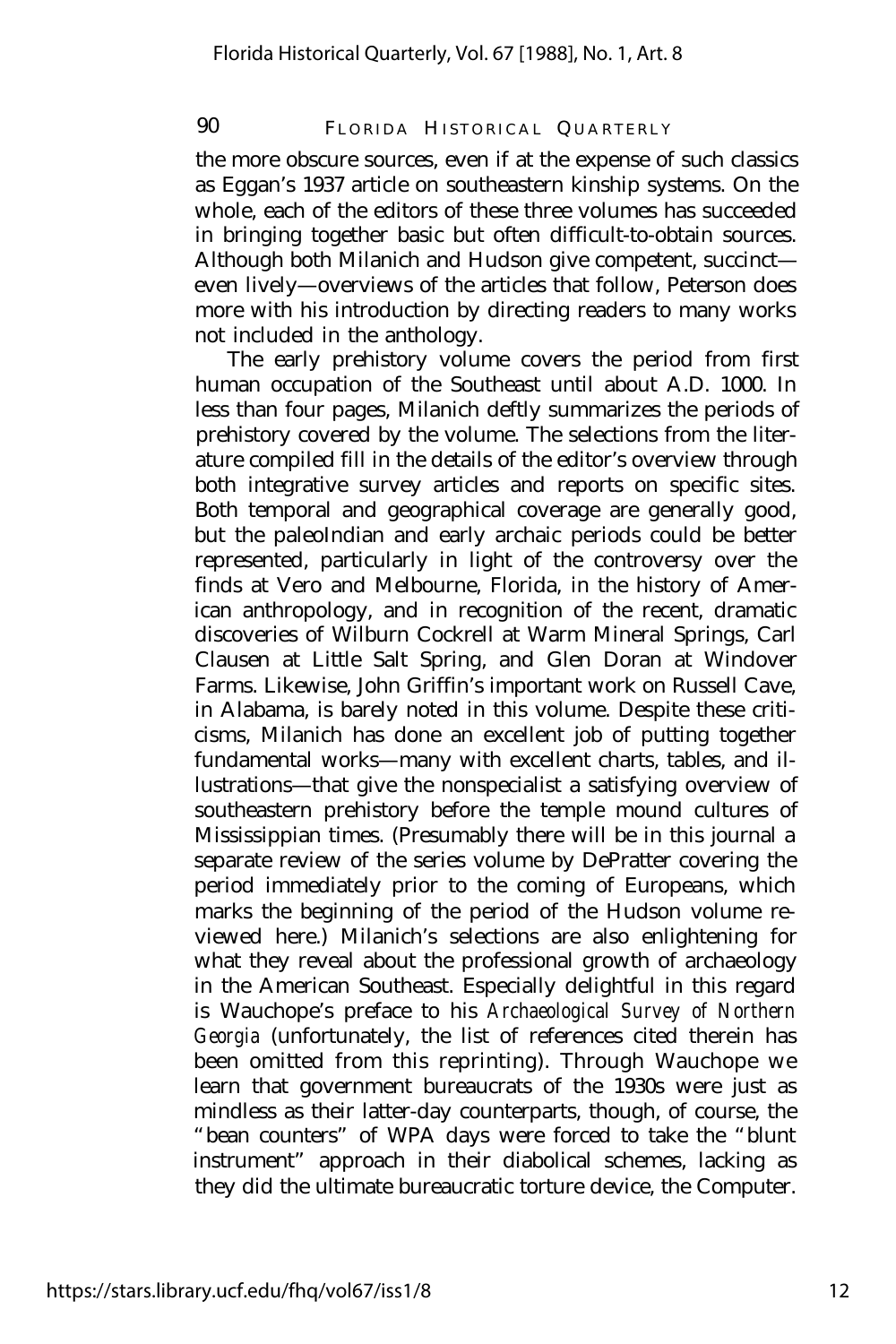Hudson cogently divides his volume into standard ethnographic categories: "The Belief 'System," "Subsistence," "Social Organization, " "Ritual," and "Recreation," plus a very useful introductory set of papers grouped under the rubric "Classification of Southeastern Cultures." Rather than attempting to sample systematically early ethnohistorical sources, Hudson wisely assembles syntheses and ethnographic reports dating from the 1890s to the 1970s. Hudson's preference for the past and, for lack of a better term, "traditional culture" as shown by his neglect of contemporary southeastern Indians, is evident in his introduction, wherein he writes always in the past tense, begging the question of the "ethnographic present" vs. the "ethnography of the present." Ethnically, at least some attention is given in the volume to all the major groups of the Southeast, but some are over-represented, i.e., the Cherokee. Others are greatly underrepresented, e.g., the native peoples of Florida. Conversely, such works included as Witthoft's "Green Corn Ceremonialism in the Eastern Woodlands" appraise the wider ethnological context of southeastern tribal peoples. Though James Howard is cited in Hudson's introduction, unfortunately nothing is included from Howard's work on the Southeastern Ceremonial Complex and other topics in southeastern ethnology.

The Choctaw volume by its nature is very detailed and admits of some rather odd and obscure but nonetheless useful sources. Peterson has assembled a collection that covers a wide ethnographic spectrum, from snappy recipes for corn soup ("soak the corn for a short time or until the hull is loosened") to the Choctaw afterworld's delights (100 beautiful young women for every man) and tortures (ground thickly strewn with chestnut burrs that pierce the foot at every step). The selections span the periods from the beginning of sustained European contact to the early twentieth century (including at one extreme an archaeological report and an eighteenth-century census of Choctaw villages and, at the other, observations on the sad remnant of Louisiana Choctaw left after the often-overlooked, "second removal" of Choctaw in the early 1900s). It is unfortunate that Peterson did not put aside modesty and include at least one selection from his own work on the modern-day Choctaw. In doing so he would have brought a sense of closure to another incidental theme running throughout the collection: the emergence of the anthropological perspective. The rhetoric, romanticism, and the quaint cultural evolutionism of some au-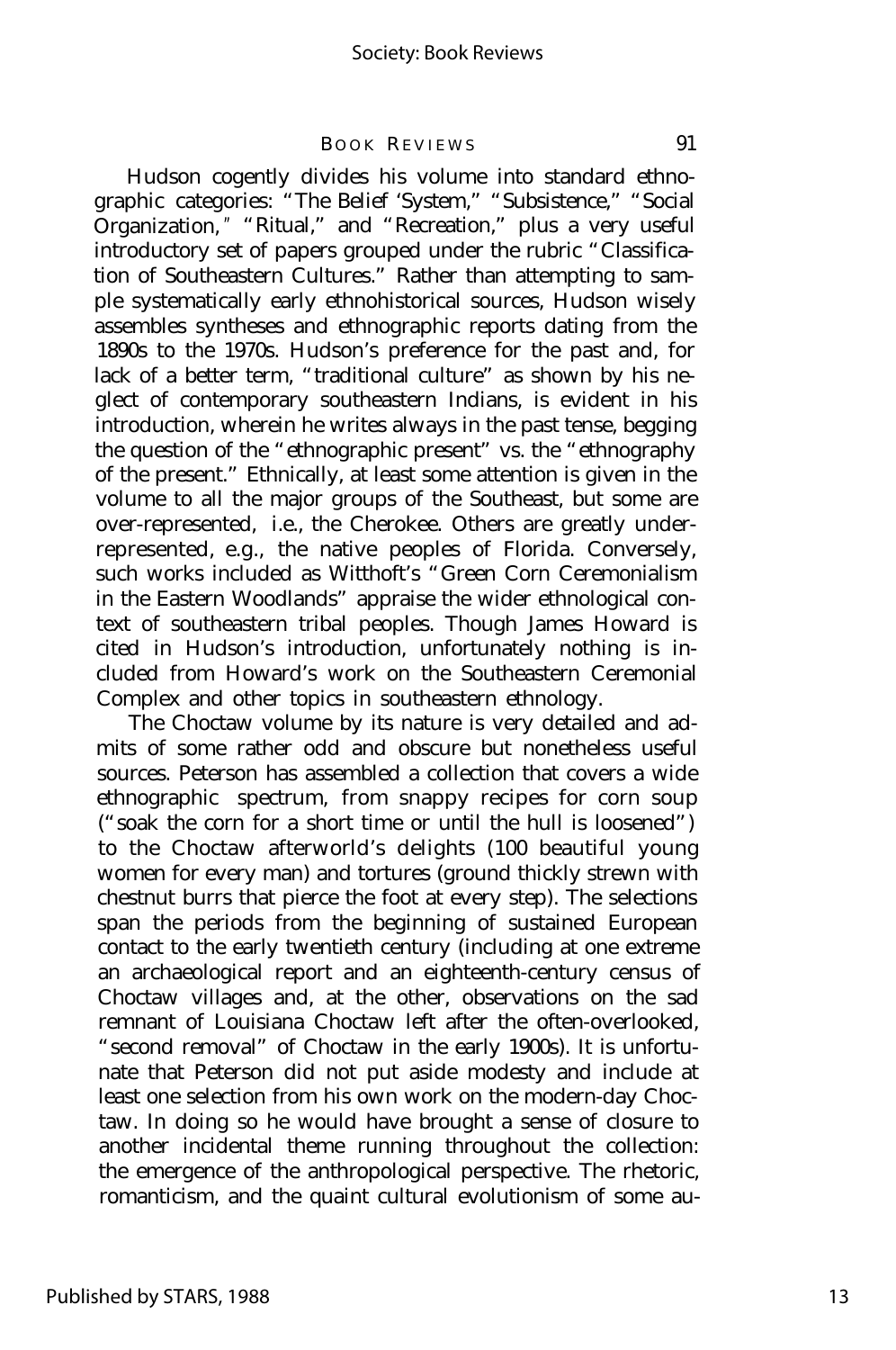thors Peterson selects makes them serve not only as sources for Choctaw studies but also as documents for the study of intellectual history. At times the cultural distance that separates us from these ethnographers of an earlier era seems greater than that which separated them from their Choctaw subjects. It is all the more important, then, that the modern Choctaw should have been represented in this book, for we all share an alien world that neither the old-time Choctaw nor their observers could have comprehended, but which today's Choctaw leaders often understand with an acuity surpassing that of most latter-day ethnologists.

*Florida State University* J. ANTHONY PAREDES

*The Late Prehistoric Southeast: A Source Book.* Edited by Chester B. DePratter. (New York: Garland Publishing, Inc., 1986. lxxiii, 548 pp. Sources, introduction. \$70.00.)

Chester DePratter's edited volume, one of twenty-one source books in *The North American Indian* series, contains twenty-three articles relevant to the archaeology of the southeast United States (including the Ohio River Valley). Some of the articles, all reprinted, are quite lengthy and might better be described as monographs. Contributions range from a 1788 letter by Noah Webster speculating that many of the earthworks found in the East were constructed by the sixteenth-century Spanish conquistador, Hernando de Soto, to a 1974 paper by Bruce D. Smith modeling animal use by the late prehistoric peoples of the Mississippi River valley.

Selection of reprinted materials is excellent. The nearly 200 years of scholarship represented span the history of New World archaeological enquiry, from the eighteenth and nineteenth centuries when prehistorians looked outside North America for the source of the Moundbuilders, through the turn of the century when it became apparent that those "lost peoples" were actually the prehistoric ancestors of living Native Americans. During much of the twentieth century, emphasis was placed on describing and recording data, outlining the who, what, where, and when of prehistory. It is from this descriptive phase that modern archaeology, with its focus on explanation, has emerged.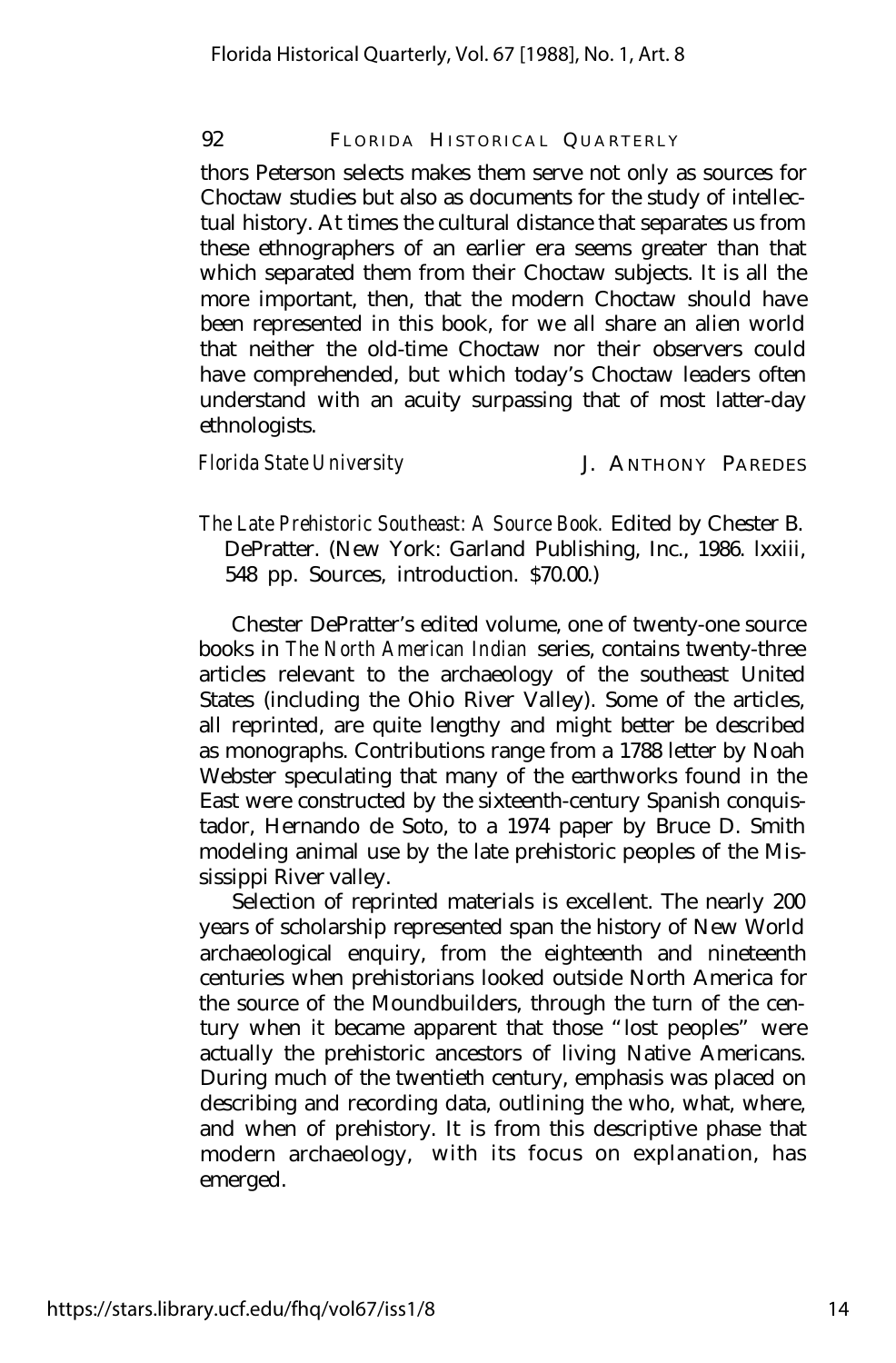Perhaps the most valuable contribution in the volume is De-Pratter's introduction that places the articles in the context of the history of archaeology and chronicles our growing understanding of Native American prehistory. His perceptive narrative cites nearly 500 archaeological publications, providing a well documented framework for the overview. *The Late Prehistoric Southeast* is everything a source book should be.

*Florida State Museum* JERALD T. MILANICH

*The Historic Indian Tribes of Louisiana, From 1542 to the Present.* By Fred B. Kniffen, Hiram F. Gregory, and George A. Stokes. (Baton Rouge: Louisiana State University Press, 1987. xvi, 324 pp. Preface, acknowledgments, introduction, index. \$24.95.)

In recent years, the "forgotten people" of Louisiana— the Irish, Italians, Canary Islanders, Yugoslavs, and black groups have begun to receive attention. In the study at hand, the forgotten people are the Native Americans, who, in the 1980 census, numbered a scant 16,040. The authors, Fred B. Kniffen, Hiram F. Gregory, and George A. Stokes, who are geographers and anthropologists, purport to tell only part of the story of the Louisiana Indians in the hope that it will generate greater interest in the tribes and their cultures.

The authors begin with an overview of the sixteenth-century Spanish explorers, then jump forward to the arrival of the French in the late seventeenth century. After introductory chapters that cover geography and climate, which are among the, best written, the authors take the reader quickly through the prehistory of the tribes. About 1700, continuing European contact began, which exposed the natives to destructive warfare, disease, and enslavement. Tribes living in Louisiana or nearby at that time included the Caddo (Adai, Doustioni, Natchitoches, Ouachita, Yatasi), Atakapa, Chitimacha, Tunica, Koroa, and Yazoo; the Natchez-speakers (Natchez, Taensa, Avoyel); and the Muskogean-speakers (Choctaw, Houma, Bayougoula, Acolapissa, Mugulasha, Okelousa, Quinapisa, and Tangipahoa). Most of the smaller tribes soon declined and the Houma took in many of the survivors. The large Chitimacha tribe, however, continued to exist, but the related Washa and Chawasha disap-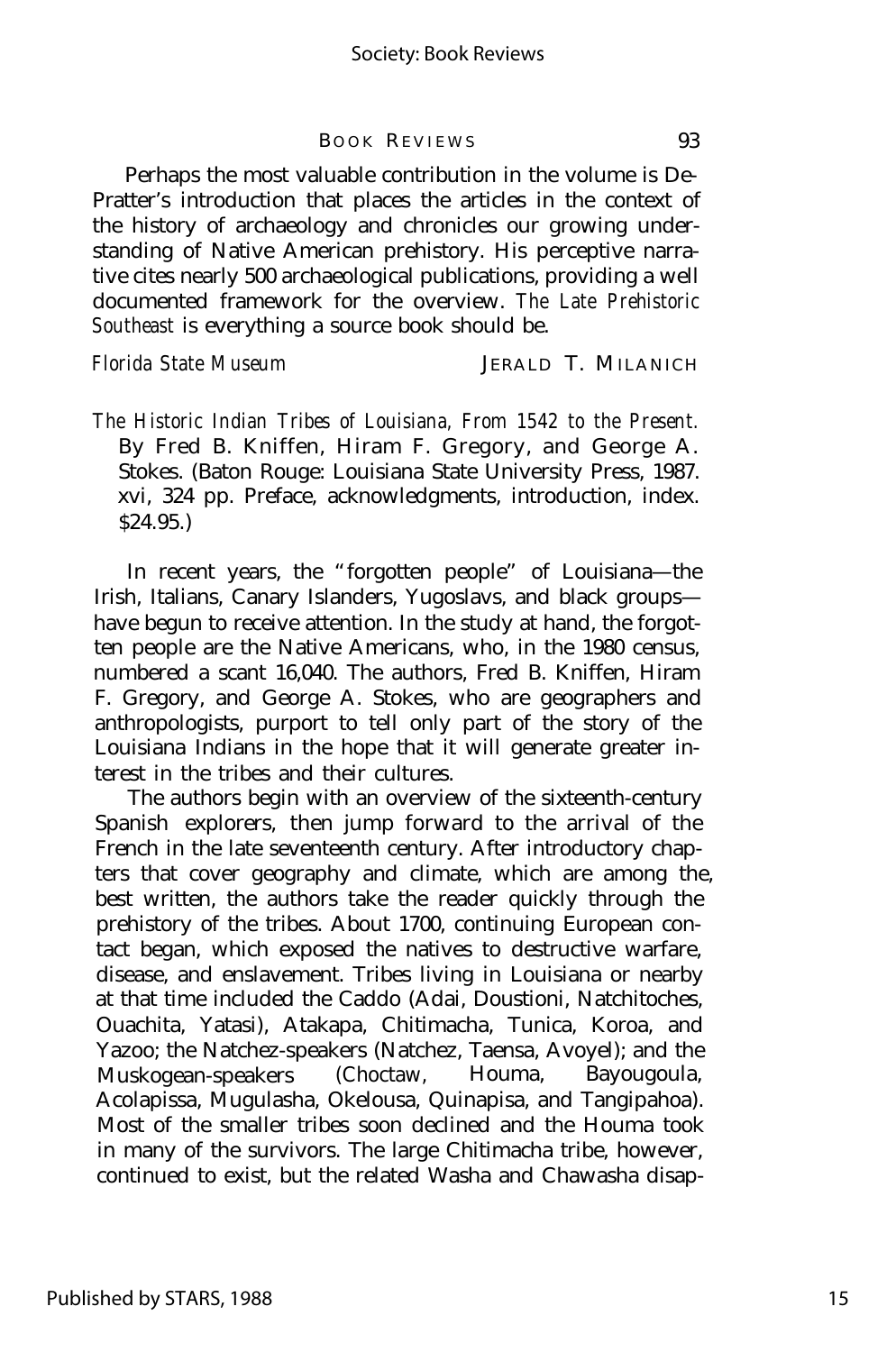peared. Meanwhile, the Spaniards rushed to the Nacogdoches area adjacent to Louisiana, which produced an impact on the neighboring Caddo tribes. Also in the eighteenth century, immigrant tribes, such as the Choctaw, entered Louisiana.

While several Louisiana Indian groups departed for Texas and Oklahoma after 1803, most of them did not. Among the new immigrant tribes, the Choctaws, who settled down in northern Louisiana, were the most numerous. These intruders produced a movement of many of the tribes within Louisiana. More disruptive, however, was the arrival of the numerous Americans, who seized the best agricultural lands and relegated the Indians to swamps, marshes, and infertile woodlands. The natives seemed to disappear. Despite the influx of the raciallymixed "Red Bones" later in the nineteenth century, the Louisiana Indians continued to decline. At times whole tribes, languages, and cultures vanished while remnants of other groups merged with the tribes that survived.

In the book's final portion, the authors include brief discussions on settlements, arts and crafts, dress, economic activity, tribal law, kinship, political organization, crises, religion, medicine, and warfare. A concluding chapter describes the Louisiana Indians today.

While the work is mostly pleasing and the authors achieve their stated purpose, several things bothered this reviewer. Rather than footnoting their sources, the authors provide an annotated bibliography at the end of each chapter, which, while useful, is not as helpful as specific page citations, particularly when a work has several volumes. Although the authors cite numerous studies from their own disciplines, a closer examination of historical works would have yielded more knowledge about the tribes after 1700. The authors also confuse the microfilm copies of the Santo Domingo papers, which Loyola University in New Orleans has had for many years, with the Papeles Procedentes de Cuba, which are now being acquired by research centers in Louisiana and Florida. Finally, only in the most general way can this study be regarded as historical inasmuch as the authors only attempt a brief characterization of the tribes at a few stages in their history after 1700. Despite these objections, *The Historic Indian Tribes of Louisiana* appears well suited to the general reader and to anyone initiating an investigation of Louisiana's Native Americans.

*Fort Lewis College* **GILBERT C. DIN**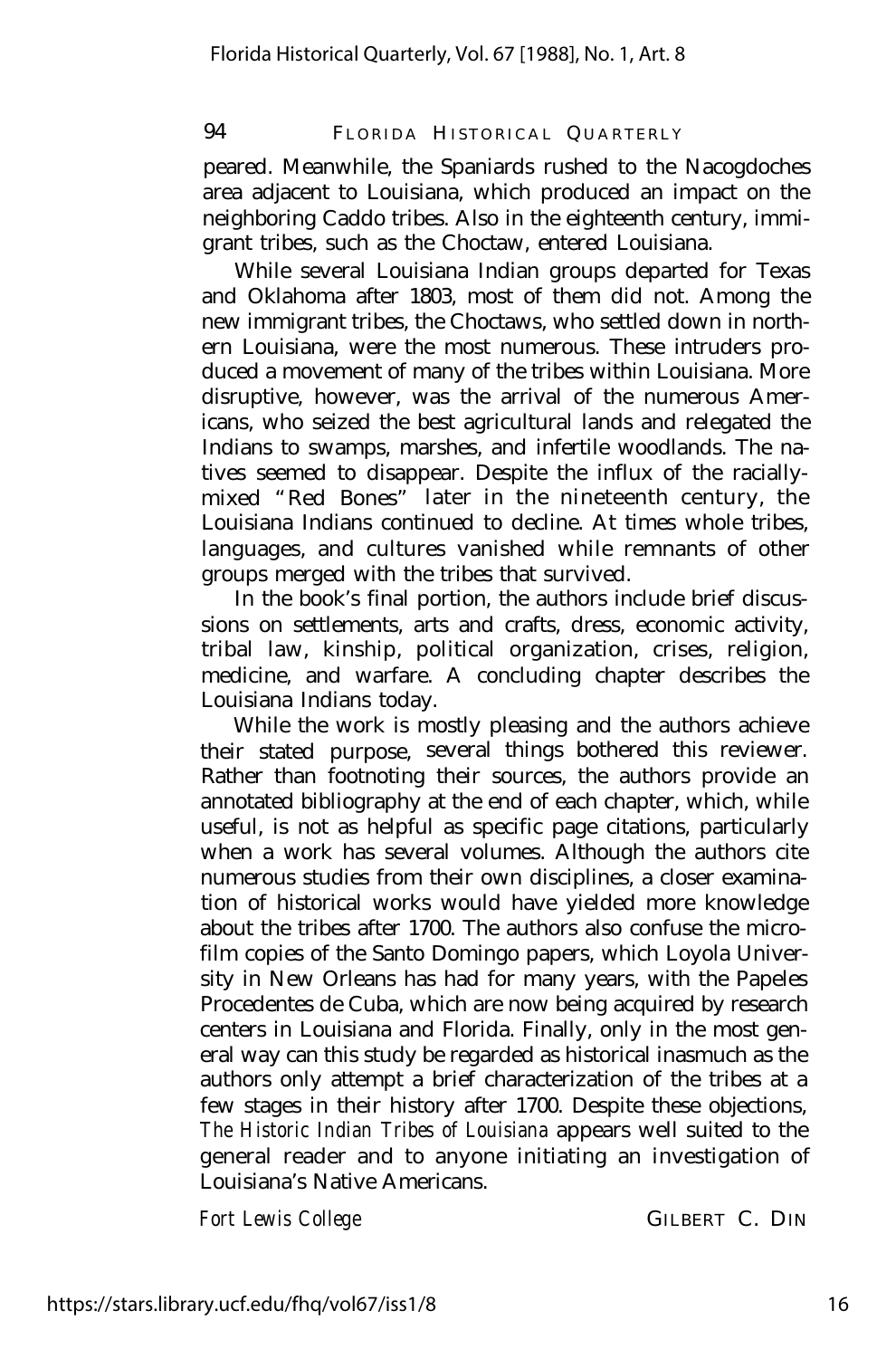*La Salle, the Mississippi, and the Gulf: Three Primary Documents.* Edited by Robert S. Weddle, Mary Christine Morkovsky, and Patricia Galloway, translated by Ann Linda Bell and Robert W. Weddle. (College Station, TX: Texas A & M Press, 1987. x, 328 pp. Acknowledgments, introduction, list of plates, list of tables, bibliography, contributors, index. \$39.50.)

This work is largely due to Robert S. Weddle, whose studies on the discovery and exploration in the Gulf of Mexico have become the standard contributions to the tricentennial of the expedition and death of La Salle in 1687. The book itself is a tribute to the scholarship evoked by the tricentenary of a wellknown and somewhat disputed man, especially about his character and personality. Most of us always thought that Parkman, Winsor, Joutel, Margry, Villiers du Terrage, Delanglez, Dunn, and others had long ago laid to rest the story of La Salle. But there are still many disputed and/or unknown or unverified facts and gaps, especially in La Salle's early life.

Three (really more) primary documents help to fill in some of these unknown facts and unsolved problems, but not all of them are resolved. Of the two Minet journals, the first is based on other sources and can be compared with three other primary accounts. The second journal, the more important one, is itself a primary source. Minet came from France to Mexico on the same vessel with La Salle, and later he returned to France on the *Joly.* The second journal, among other things, helps to verify (and Enriquez Barroto's diary even more so) Matagorda Bay, and the reason why La Salle missed the mouth of the Mississippi River. It also adds support for Bolton's location of La Salle's colony and his landing at Matagorda Bay on the Texas coast. The interrogation of the Talon brothers, who had deserted from La Salle, and lived among the Indians and later the Spaniards, before returning to France, adds to an understanding of La Salle as a lost explorer and also provides information on their lives among the Indians. The most important document in the volume is the Barroto diary describing the exploration along the Gulf coast in search of La Salle's colony.

Weddle has done excellent scholarly research, contributing greatly to the Spanish side of the story by his intensive work in foreign archives. He strangely overlooked, however, Robert Gil Munilla's excellent *Politica Española en el Golfo Mexicano: Expediciones motivadas por el caballlero La Salle,* published in 1955.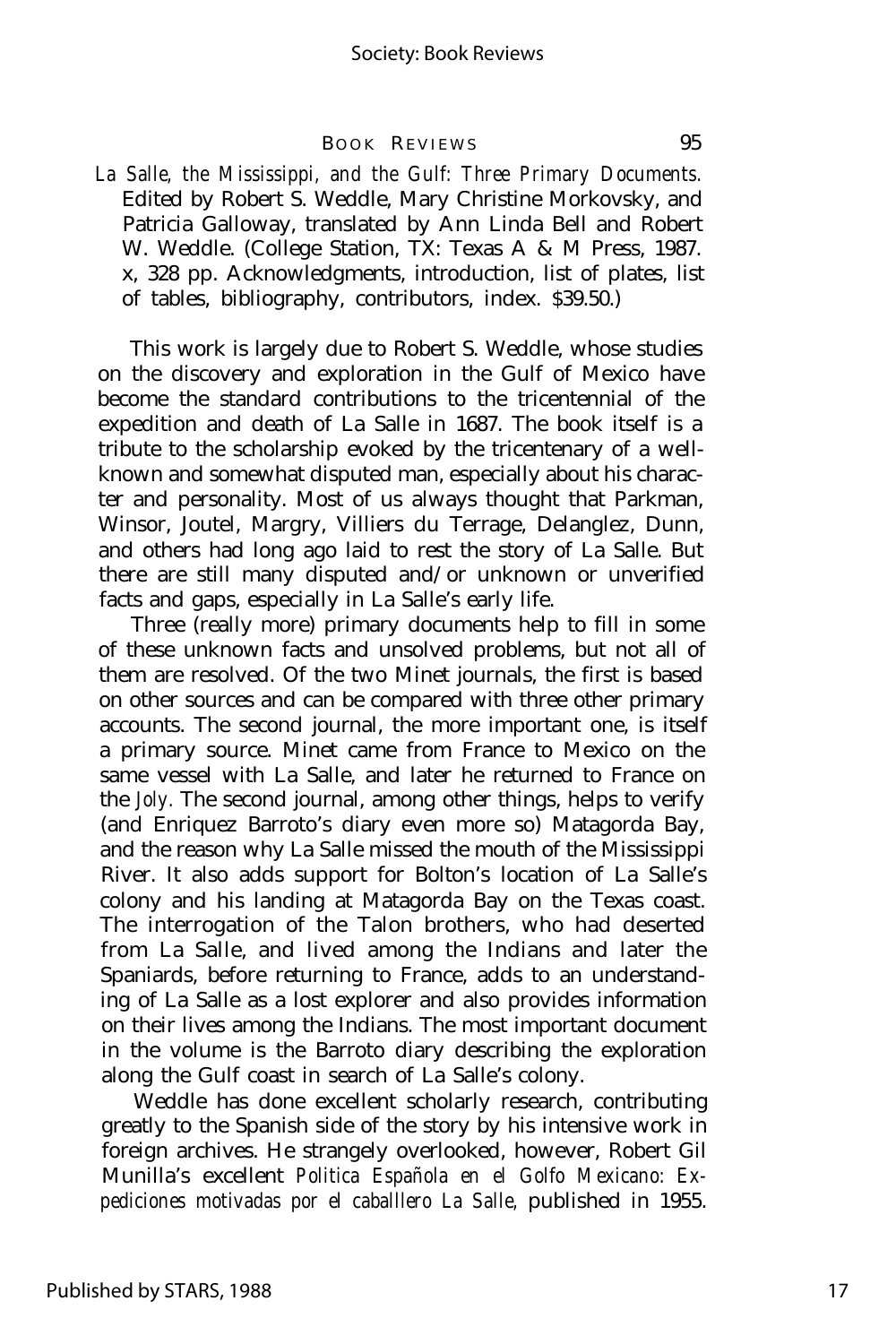However, Weddle does suspect some of the work of Margry, which reminded this reviewer that years earlier Bolton had suggested this same idea to his seminar students.

The volume under review is for the advanced student and scholar and for libraries. Each of the primary documents is preceded by an introduction and translation, the latter, well-edited by qualified associate editors. In addition to the documents, the volume contains three article appendices on ethnological data, natural history, and on Karankawa linguistic data. There are also eighteen maps and plates, an index, and four tables. Robert S. Weddle, his associate editors, and the Texas A & M Press deserve high praise for making available this volume.

*San Diego State University* A. P. NASATIR

*"The Last of American Freemen": Studies in the Political Culture of the Colonial and Revolutionary South.* By Robert M. Weir. (Macon: Mercer University Press, 1986. xiv, 236 pp. Preface, index. \$25.95.)

Historical essays are an art form. At their best, they encompass the full range of current scholarship, an extraordinary knowledge of detail, which can then be combined into cogent arguments upon which others can build. Robert M. Weir is a master of the art, and it is fortunate that his essays on the colonial South have been provided in this easily accessible form.

This volume begins with the prize-winning essay, "The Harmony We Were Famous For: An Interpretation of Prerevolutionary South Carolina Politics," published in the *William and Mary Quarterly* in 1969, and concludes with the "South Carolinian as Extremist" published in the *South Atlantic Quarterly* in 1975. The eight essays are presented in their original form with the exception of "John Laurens: Portrait of a Hero," which appeared in *American Heritage* (April 1976), to which has been added the original footnotes.

Although the essays were published over a period of almost two decades and are already familiar to scholars of colonial America, their currency is striking. Weir's depiction of the emergence of an homogeneous colonial elite in South Carolina on the eve of the American Revolution— a central theme of the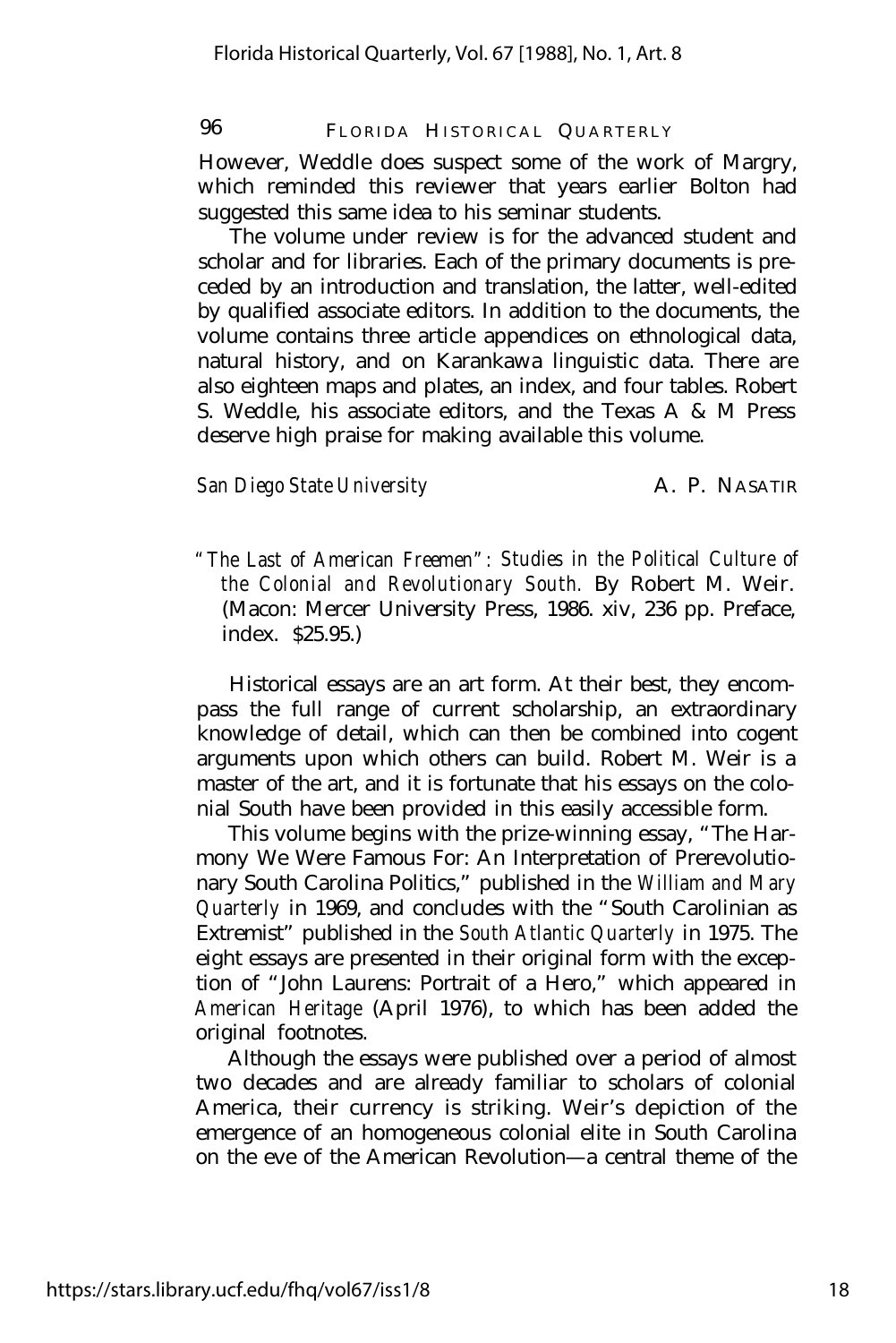"Harmony" essay and "The Scandalous History of Sir Egerton Leigh" (1969), as well as the legacy in the "Extremist" essay— has had a major impact on subsequent scholarship.

Weir's writing also reflects the "New History" in ways which are laudatory, if not always convincing. His essay, "Rebelliousness: Personality Development and the American Revolution in the Southern Colonies," published in *Southern Experience in the American Revolution* (1978), is a model of integration in terms of drawing upon studies from many disciplines. The psychological interpretation of rebellious children in revolt against their parent is not without merit, but remains nevertheless less convincing than his other finely crafted essays.

Weir's essay, "Who Shall Rule at Home: The American Revolution as a Crisis of Legitimacy for the Colonial Elite" (1976), was another foray into the world of social psychology, but seems more adept, perhaps because it deals with the more familiar question of status. Rounding out the group is Weir's study of "The Role of the Newspaper Press in the Southern Colonies on the Eve of the Revolution: An Interpretation," which deals with the influence of the southern elite on the colonial press. This remarkable collection of essays will have an influence on the way in which the colonial and revolutionary history of the South is viewed for years to come.

*University of South Carolina* DAVID R. CHESNUTT

*The Metaphysical Confederacy: James Henley Thornwell and the Synthesis of Southern Values.* By James Oscar Farmer, Jr. (Macon: Mercer University Press, 1986. vii, 295 pp. Acknowledgments, introduction, epilogue, index. \$28.95.)

The author of *The Metaphysical Confederacy: James Henley Thornwell and the Synthesis of Southern Values* has ploughed a deep furrow into the neglected field of antebellum intellectual and religious study. Until the last decade American historians have avoided the works of the southern intelligentsia, assuming that they were merely an unsuccessful attempt "to shore up a fatally flawed society" which had cut itself off from the liberal main currents of western thought. Professor Farmer takes exception to this judgment. He believes the southern thinkers faced these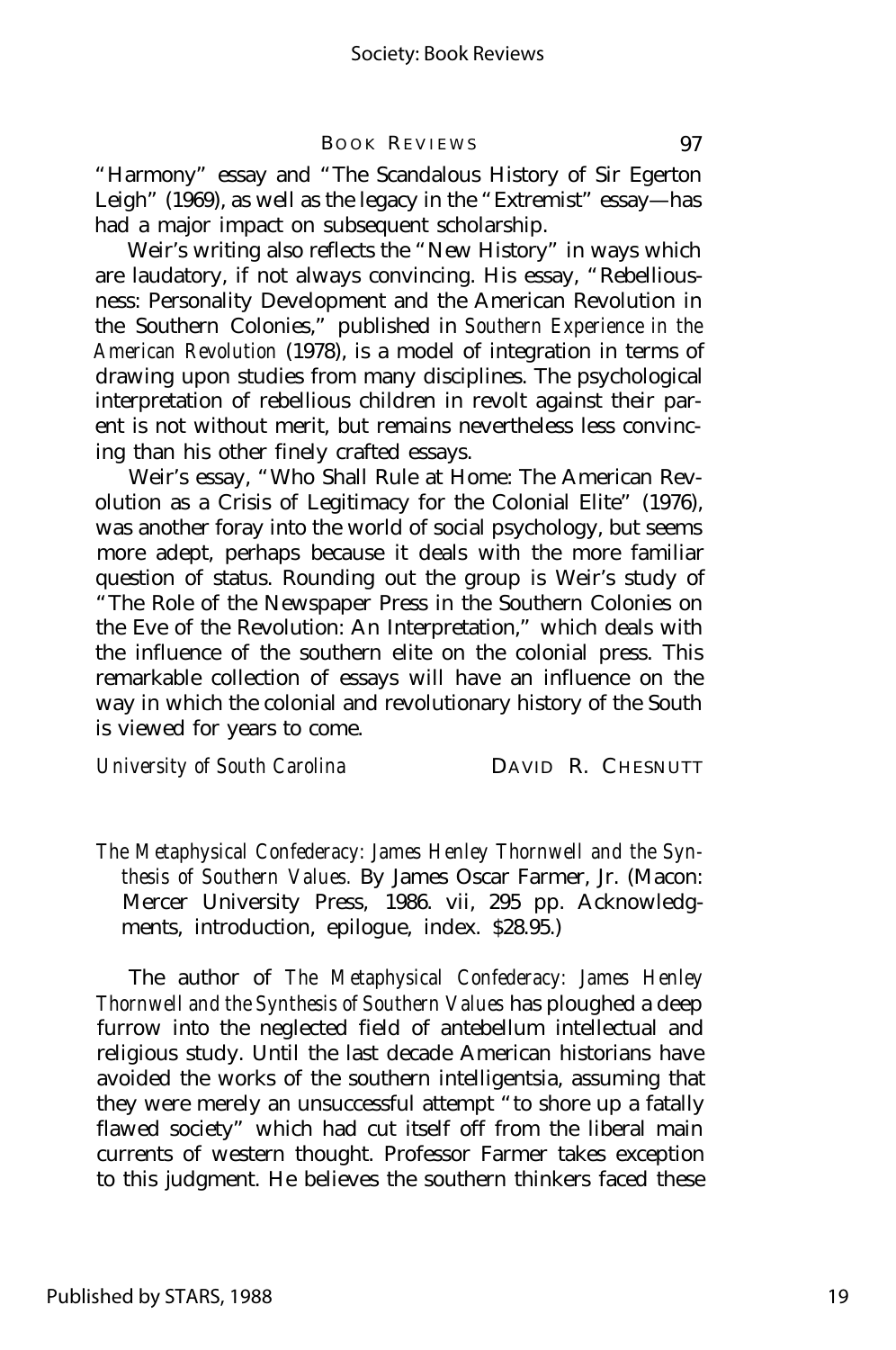currents with their own considered counterblast of conservative thought, a thought that synthesized in the 1850s providing vigorous support in the growing demand for an independent nation.

The subject of this work, the Reverend James Henley Thornwell, the leading Presbyterian theologian of South Carolina, is a natural for Farmer's interests and investigations. Thornwell's first pastorate was in Lancaster, S. C. Farmer is a member of the history faculty at the university there. Later Thornwell moved to Columbia and became a professor and eventually president of South Carolina College (now the University of South Carolina). Farmer did his graduate work at that institution. Resigning the presidency of the college in 1855, Thornwell occupied a special chair in theology at Columbia Theological Seminary and became probably the best-known Presbyterian clergyman in the South. He also edited the influential and widely-read *Southern Presbyterian Review.*

Unlike many of his Presbyterian brethren, Thornwell was not by birth a part of up-country Carolina gentry. Born in the Marlboro District in 1812, he was the second son of an Englishborn plantation overseer and a devout Baptist mother. The father's death when the boy was eight, forced James to get the basics of his education at a field school near his home. Frail, industrious, and studious, he became locally famous as a child scholar. His abilities brought him to the attention of two of Cheraw's leading lights, General James Gillespie, a wealthy planter, and William Robbins, a prominent attorney. These benefactors provided his schooling and sent him on to South Carolina College where he was graduated at the top of his class. Thornwell remained close to his patrons for the rest of his life. Despite the influence of the deistic freethinker, Thomas Cooper, then the controversial president of the college, Thornwell decided to enter the Presbyterian ministry. After a brief teaching career in Cheraw, he won a scholarship to Andover Seminary and with the help of his benefactors set out for Massachusetts.

Disappointed with the language curriculum, New School Calvinism, and with the social climate of Andover which he described as "peopled with a sad mixture of gentlemen and ploughboys," Thornwell moved to Harvard to concentrate in German and Hebrew. But ill health and the Unitarian domi-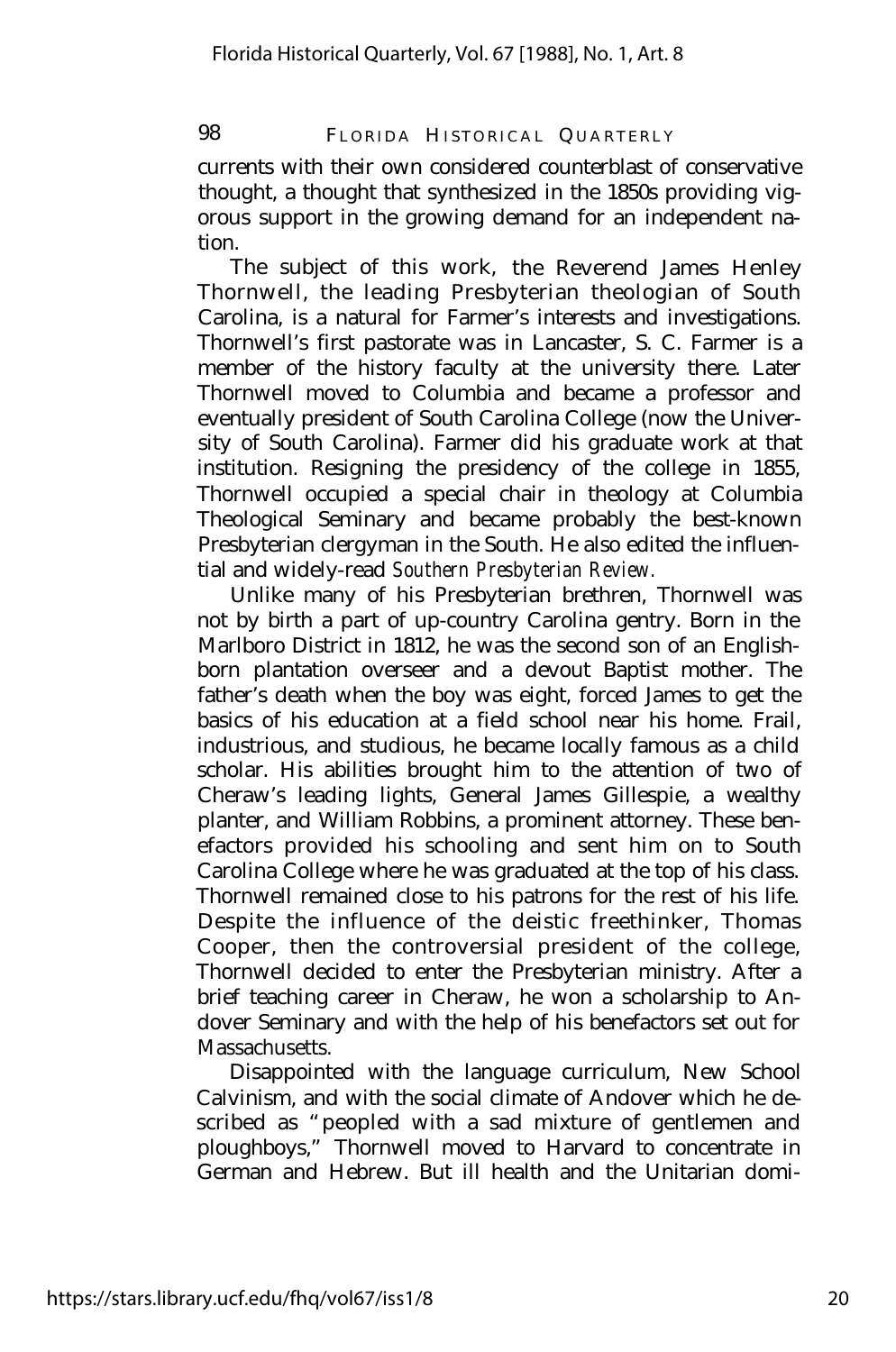nance of that institution caused him to transfer to Columbia Theological Seminary in South Carolina. Although he regarded the Harvard library excellent, Thornwell later remarked that he would "just as soon send a son to Columbia as to Cambridge." In 1835, when he was serving his first church in Lancaster, Thornwell married Nancy Witherspoon, the daughter of the town's leading citizen. The groom was twenty-two, the bride twenty-seven.

But Farmer is more concerned with Thornwell's thought than with his career. Thornwell and his Presbyterian colleagues in South Carolina drank deeply from wells of seventeenth-century Baconianism and the common sense philosophy of the Scottish Enlightenment. This combination produced what they came to call Natural Theology— the quest for God through the medium of his handiwork. Without forsaking their belief in revealed religion, these scholars "reverenced nature as a *second book* of revelation." Nature order and beauty pointed, "to a supernatural Wisdom and directed the observer to a divine cause, thereby confirming and reinforcing the teachings of Scripture. Science, therefore, as long as it was properly understood and used, sustained Christianity." This was the basis on which Thornwell and his followers defended traditional Calvinist orthodoxy against Arminianism and challenged the contrary ideas of eighteenth-century deism, the New School Theology of the North, and the Roman Catholic polemics of their great adversary, Patrick Leach, the bishop of Charleston. In the 1850s this same combination of science and the Bible was used in the defense of the South's peculiar institution.

But Thornwell was not without his southern critics. His stern and uncompromising Calvinism, his hatred of church music, ceremony, Romanism, cards, and dancing made him suspect to the more Arminian Episcopalians. One such Episcopalian was the internationally respected political scientist Francis Lieber, Thornwell's colleague at South Carolina College. When a Thornwell enthusiast declared, "there has been no man like Thornwell since Calvin," Lieber, with wry humor, remarked, "I hope so."

On the matter of slavery, Thornwell, at first a moderate, gradually threw his weight on the side of the conventional defenders. Slavery was justified by Scripture, by the practice of the ancients, and by the Constitution. The consciences of the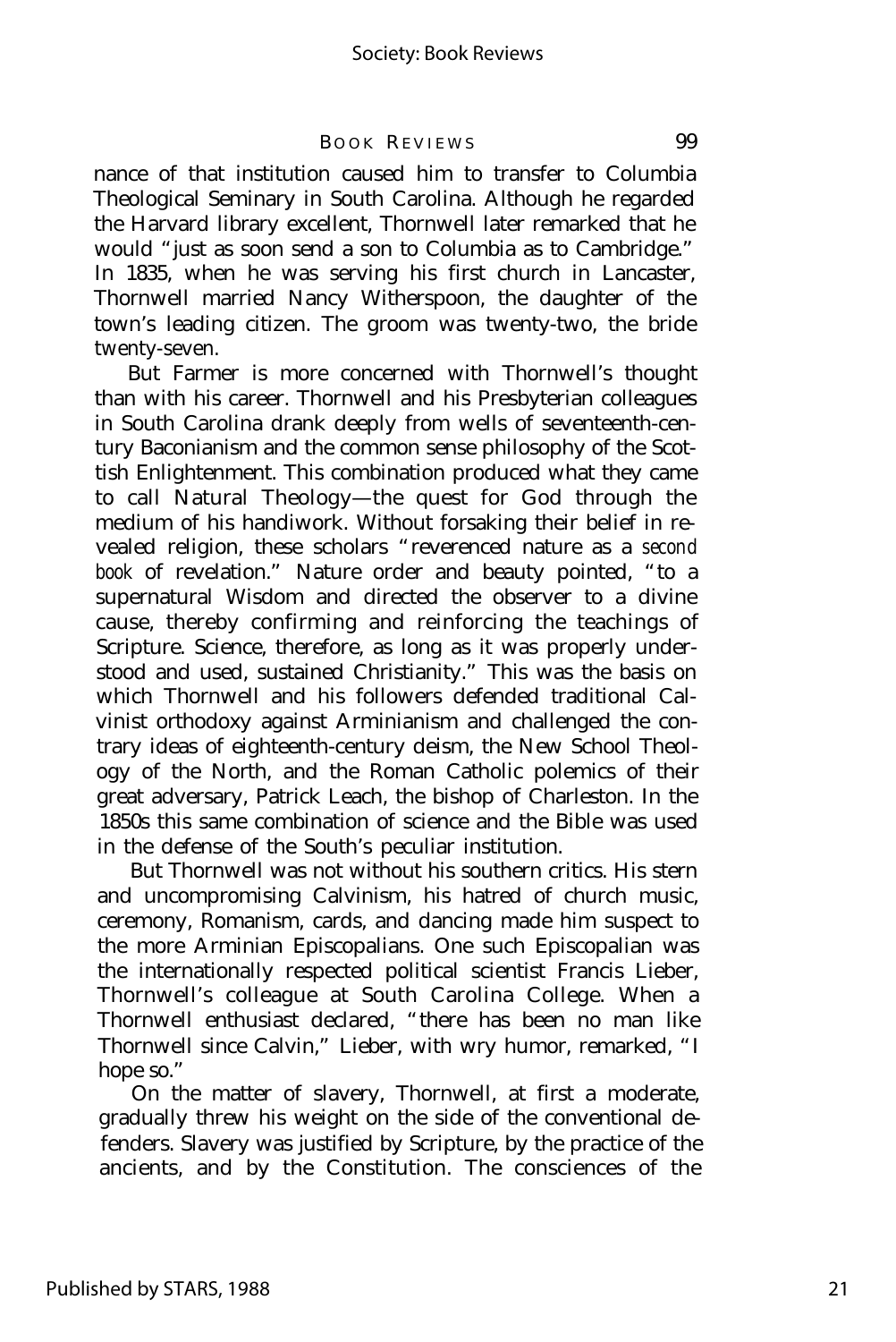slaveholding oligarchy were not riddled with guilt; they were satisfied with the institution they defended. Although there were inherent evils within the institution, they felt the world itself was not perfect, and the slaves, like the poor of the gospels, were with us always. Thornwell preached that it was a Christian's duty to be a benevolent, fair, and concerned master, and he favored giving the bondsmen the rudiments of an education.

As the secession movement gathered momentum in the 1850s Thornwell, a Whig and a unionist, eventually joined with the majority and declared an independent South a political imperative and a divine necessity. Thornwell cut himself off from his friend James Louis Petigru of Charleston who agonized about his isolation during the crisis of 1860 in a letter to a North Carolina friend: "The most deplorable part of our case here is the total absence of a minority and the general contempt for the consequences— what hope is there for the human race when there is no minority?"

There is an annoying error of usage in an otherwise wellwritten book. Farmer refers to the Reverend Thornton Stringfellow's pamphlet (p. 27) as "Reverend Thornton Stringfellow's pamphlet," omitting the article. Again in another reference to a clergyman (p. 70), "he applauded the reverend's 'keen sense of the ridiculous'." But this is a trivial matter. There is another criticism: the book has no bibliography. That, however, is not the author's fault. Farmer has a clear style, good organization, and a wonderful command of his research material. Thornwell's letters to and from the southern intellectuals of his day— James Louis Petigru, William Gilmore Simms, James H. Hammond, and Augustus Longstreet, to name a few, are one of the most fascinating aspects of the book. But where is the judicious Professor Farmer after his brilliant synthesis of the writings of southern theologians and writers? One gets the impression that when the chips are down, Thornwell and his contemporaries were decent, humane, learned, and devout men defending an anachronistic cause.

*University of the South* JOSEPH D. CUSHMAN, JR.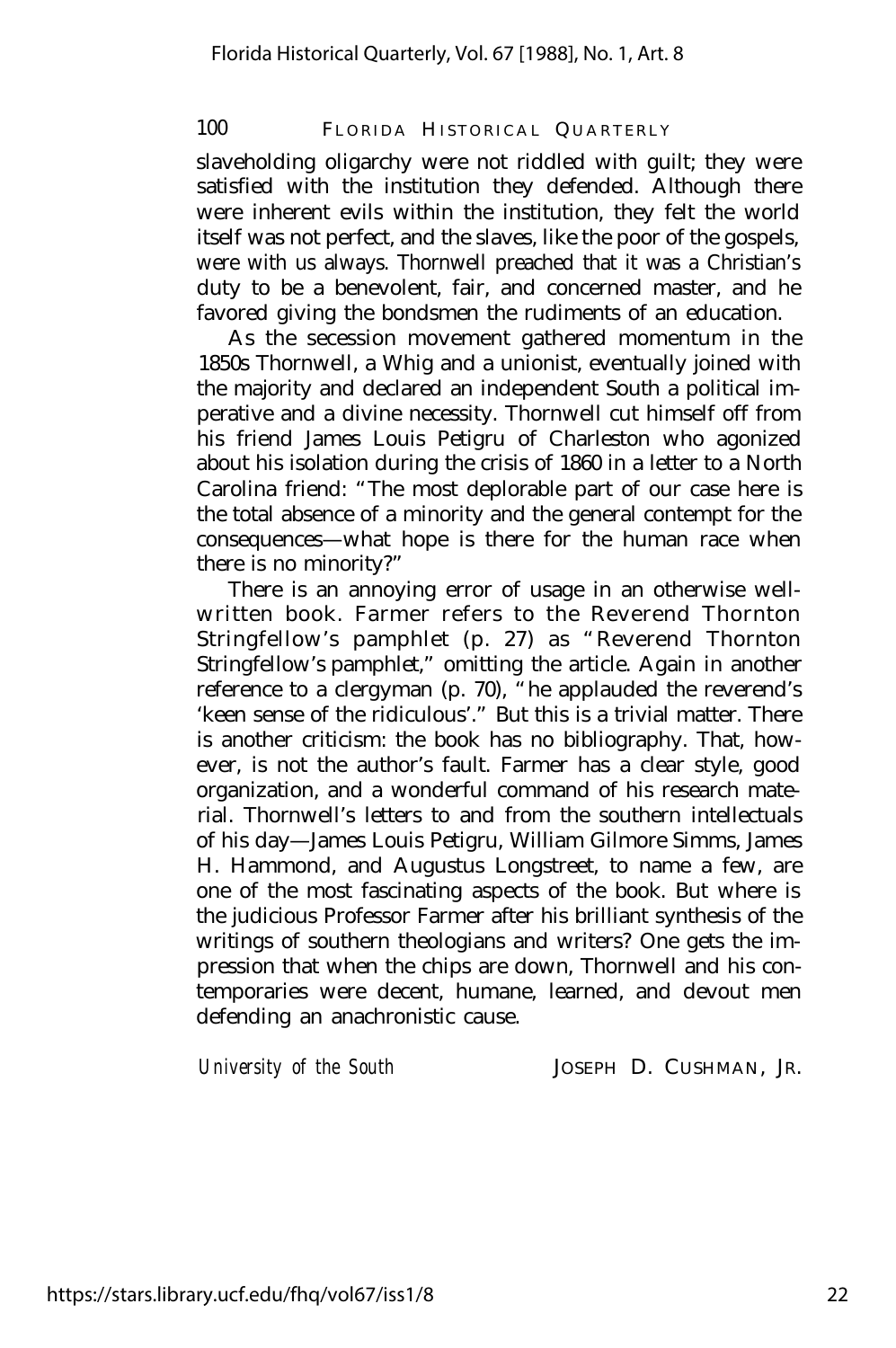*Like a Family: The Making of a Southern Cotton Mill World.* By Jacquelyn Dowd Hall, James Leloudis, Robert Korstad, Mary Murphy, Lu Ann Jones, and Christopher Daly. (Chapel Hill: University of North Carolina Press, 1987. xxii, 468 pp. Preface, acknowledgments, note on sources, maps and illustrations, epilogue, notes, bibliography, index. \$34.95 cloth; \$12.95 paper.)

*Like* a *Family* is a result of an oral history project begun by Jacquelyn Dowd Hall as director of the Southern Oral History Program at the University of North Carolina at Chapel Hill. From the beginning the project was a team effort, with the six authors and others making contributions. In 1978, North Carolina researchers began to capture the oral reminiscences of workers in various southern industries. In 1982, the authors decided to narrow the focus to textile workers, using earlier interviews as an important resource for this work. This is primarily a study of workers in the Carolinas, with the other textile states of the Southeast playing a supporting role.

The authors have written with some self-imposed limits. They concentrate on the workers' lives, discussing management decisions only as they affected workers. Since women and children predominated in the southern textile scene, the authors have consciously given proper emphasis to their lives and stories. In doing so, they provide an opportunity to view the world from the worker's perspective by allowing them, inasmuch as possible, to "become articulate" as their stories and commentary on the mill scene "drive" the narrative. The result is a pathbreaking study that has charted research questions that will be addressed for many years to come. Scholars in many areas of southern history— mainly labor, women's, and industrial will find this work very worthy.

The narrative is divided into two chronological periods: the nineteenth-century beginnings of the southern textile industry to World War I, and from World War I through the Great Textile Strike of 1934. Part one concentrates on the workers' migration from countryside to the mill towns during the late nineteenth- and early twentieth-century. The first wave of migrants, many female-headed households, fled the tenant farms for jobs which they hoped would provide a "family wage" to sustain them. The second wave occurred in the early 1900s.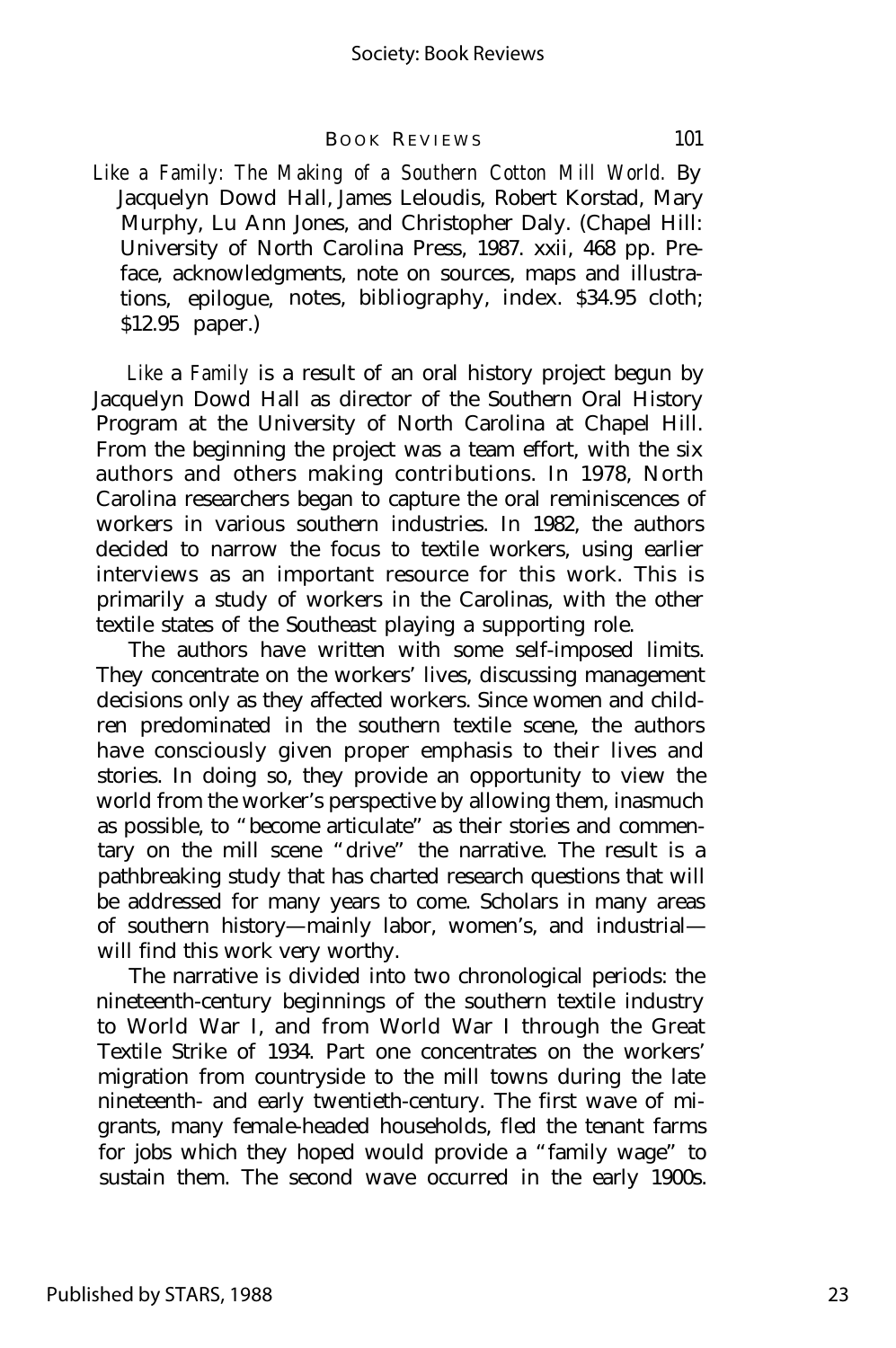The fact that textile owners had overbuilt allowed male-headed households to use the need for their labor as leverage to gain concessions from an industry that was rife with "cut-throat" competition. Mill owners responded in many cases with comprehensive company welfare programs.

Part two of *Like a Family* finds textile workers in a more precarious state. After World War I, as the agricultural depression in the South caused farmers and their families to flee to the textile villages, the mill owners took advantage of the situation by abandoning the welfare programs and using the stretchout and wage cuts as means to survive in a world where demand for their products was steadily declining.

Throughout, the workers carved out an existence of their own, often at odds with the desires of the mill owners. Hall and her colleagues emphasize that the village community culture and social arrangements often spilled over into the mill, upsetting management plans to dictate the rules of the workplace. Although union activity was sporadic, worker displeasure with the system was constant, and it was reflected in absenteeism, alcoholism, and, most of all, by mobility— going back to the farm or applying for work at another mill.

After World War I, workers found it difficult to fight the onslaught of labor-saving machinery with their traditional methods of resistance. Strikes against individual mills occurred throughout the 1920s and culminated with the Great Textile Strike of 1934, the largest strike effort to that point in American labor history. The strongest part of this study is the discussion of these various strikes. With recently-discovered letters to the National Industrial Recovery Administration and other sources buttressing workers' recollections, the authors' depiction of the New Deal era is especially helpful.

Profusely illustrated and well-written, *Like a Family* should enjoy a wide readership. The authors have provided fresh insights into the lives of the South's largest group of industrial laborers. Especially praiseworthy is the emphasis on the roles that the churches played, and kinship ties within the various communities. A note of caution must be expressed: the interviewees (fewer than 300), while painstakingly selected, may not be representative of so large an area as the "southern crescent" textile belt.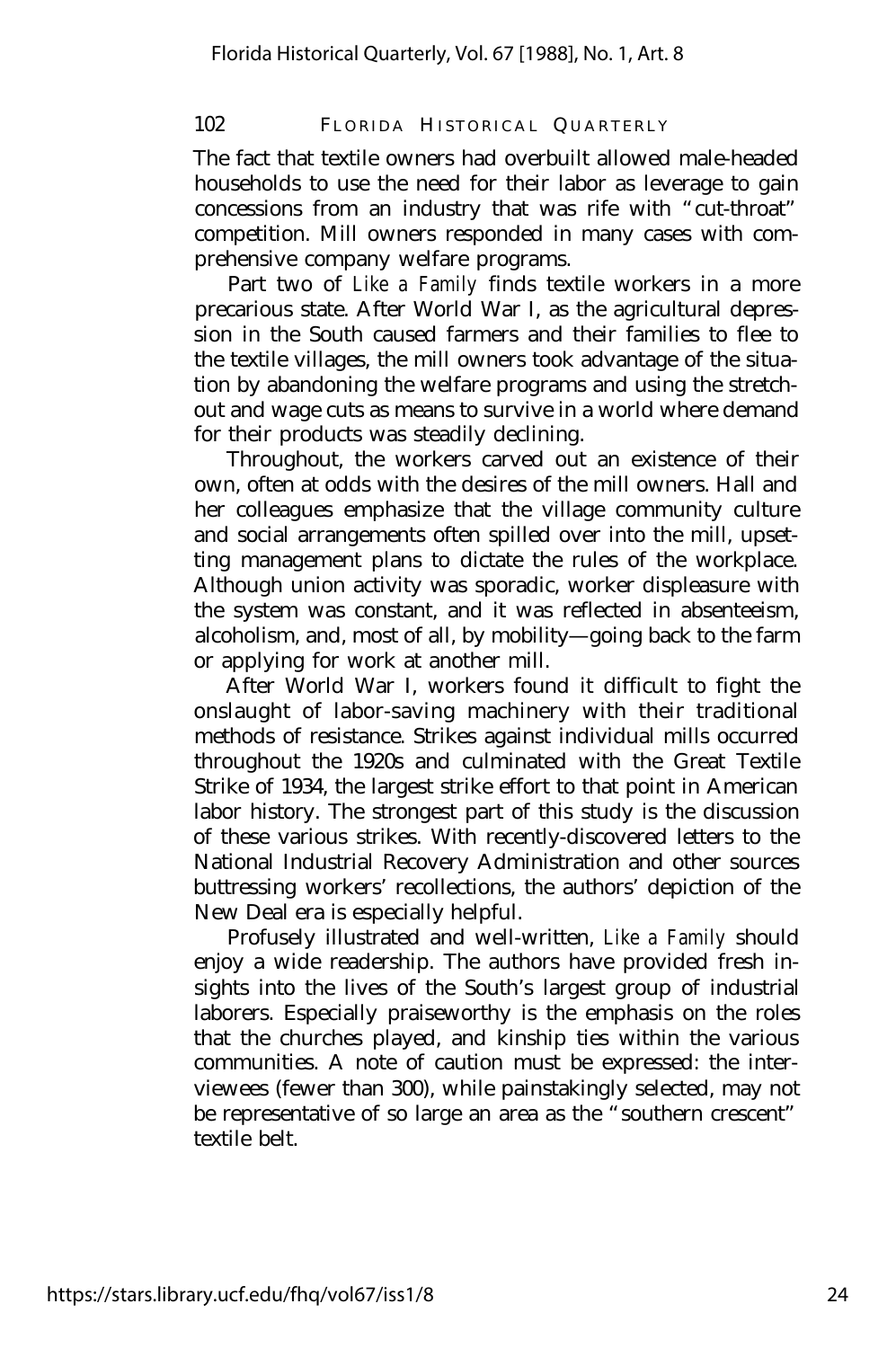It is this reviewer's belief that *Like a Family* is a very important first effort to interpret the textile workers of the Piedmont holistically. What is missing— through no fault of the authors— is a synthesis; there is no significant body of secondary materials to synthesize. In fact, implicit throughout *Like a Family* is a call for monographs ranging from local studies of topics as diverse as the lives of black "yard workers" and the impact of migration on textile development. Evidence that such research is developing is apparent, particularly in the continuing work of students and faculty at North Carolina, Duke, South Carolina, and (even) the State University of New York at Stoney Brook (the headquarters for the Research Corsortium for the Southwide Strike of 1934). Hall and company have given us the proper beginning.

*Mississippi College* **EDWARD** N. AKIN

*A History of Neglect: Health Care for Blacks and Mill Workers in the Twentieth-Century South.* By Edward H. Beardsley. (Knoxville: University of Tennessee Press, 1987. 384 pp. Preface, introduction, bibliographic essay, index, illustrations. \$34.95.)

The Civilian Conservation Corps during the New Deal paid some attention to the health of young men recruited to labor at protecting the nation's natural resources. In 1940 staff dentists reported so many tooth extractions among enlistees from the South that the agency's chief dentist suspected foul play. Were CCC dentists overdoing things to prove their indispensability? The chief ordered that all extracted teeth be sent to him, and during the first month 8,000 teeth came pouring in. As Beardsley reported the episode, the chief dentist, on examination, found the teeth to be "in shocking condition and concluded that every extraction was justified" (p. 161). Inherent in this small, sad tale lie two of the main conclusions Beardsley establishes in his superior monograph: the drastic consequences resulting from neglect of health care among the South's poor, and the key role of the federal government in forcing beneficial change.

*A History of Neglect* focuses on the health of blacks and of white cotton mill workers in the southeastern United States from the turn of the century into the 1970s. Beardsley limits his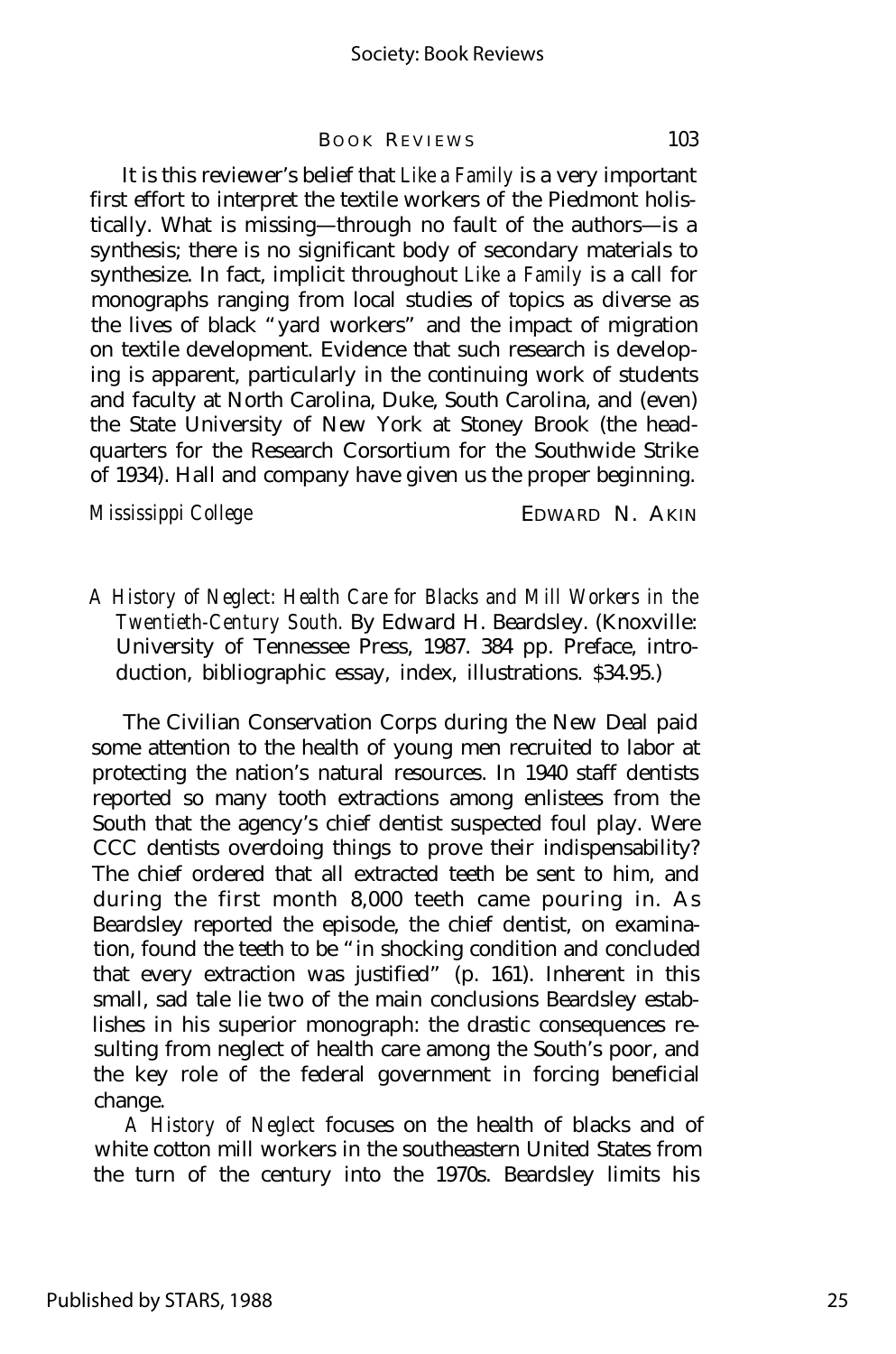sources to the Carolinas, progressive North Carolina, and laggard South Carolina, and to Georgia, positioned in between. Florida is mentioned twice: a health official is cited criticizing the unhygienic rituals of midwives, and the state is rebuked for placing federally-funded hospitals where they were not needed. The research for the book is broad, deep, and imaginative: state and federal documents, private manuscript collections, interview transcripts from WPA days, wide-ranging interviews conducted by the author. Perhaps dissertations might have provided additional details. Well-selected illustrations add to the impact of the text.

Beardsley buttresses objective developments with crisp narrative and abundant statistical evidence. He skillfully uses anecdotes and quotations from persons involved in his story to convey attitudes and feelings, which he properly deems central to the actions he chronicles. The author's own feelings are much involved. He suffers with those deprived of adequate medical care and treats sternly business, professional, and political elites who blocked better treatment for the poor of both races, and then, often grudgingly, finally yielded to improvements demanded by federal legislation.

Black health, declining during the early twentieth century, fell further in the Great Depression, some of the few advances prompted by World War I being curtailed. Black health institutions were termed by a black physician the medical equivalent of "old clothes for Sam" (p. 37). Whatever the measure of morbidity or mortality used, blacks suffered more than whites. In 1920, for example, the black death rate from malaria in the southern states was two to four times that for whites. Still, white mill hands faired almost as badly, at high risk both at home and work. Added to the continuing burden of malaria and hookworm came the rising threat of pellagra, while workers tended dangerous machines at a pace accelerated by the stretch-out in an atmosphere of high temperature and humidity, noise, and cotton dust.

Racism underlay resistance to efforts at health improvement undertaken by black civic crusaders and by corporations striving for reform from both within and without the region. Modest gains were made, especially in the expansion of medical services for blacks. State public health agencies and legislatures responded at different rates, South Carolina glacially, North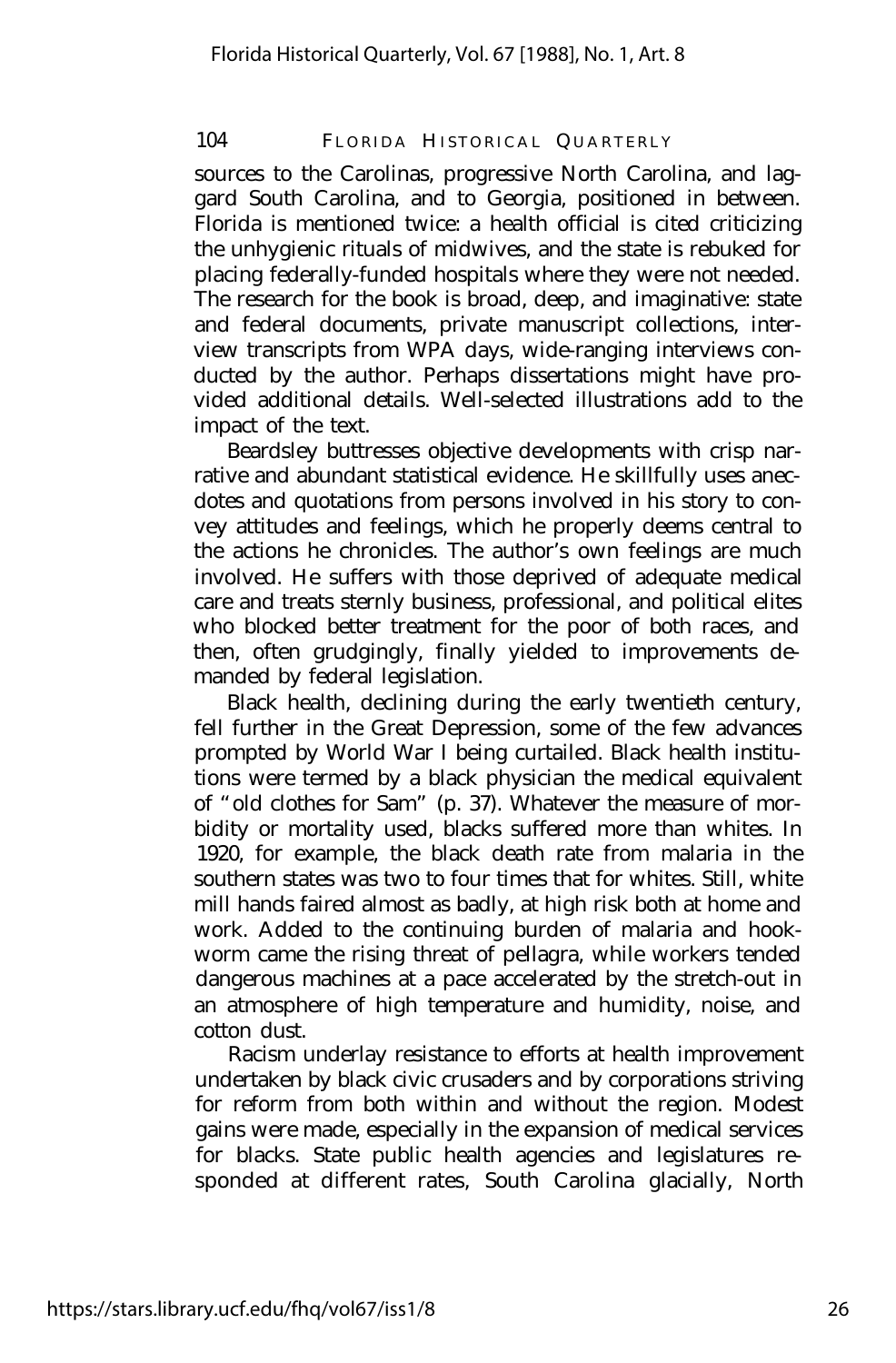Carolina more readily. It was federal initiatives, however, briefly during World War I, more decisively during the New Deal and Great Society years, that brought enhanced health to the South's poor.

The range of benefits ran wide: free clinics, school lunches, expanded state health offices, postgraduate training for physicians, the building of new hospitals, food stamps, Medicaid. Southern states received a disproportionate share of federal money, but often accepted it grudgingly and failed to meet matching requirements. For this reason, Beardsley asserts, Medicaid in southern states might be termed "as much delusion as solution" (p. 306). Civil rights laws and campaigns brought greater racial equity in sharing the federal health largesse. White physicians, long adamant, finally yielded with some grace to integration of medical societies, medical schools, and hospitals. Mill owners, more to improve efficiency and profits than intentionally to enhance worker health, introduced air conditioning, curtailed noise, and reduced cotton dust, tardily acknowledged to cause byssinosis. The death rate for blacks continued to fall faster than for whites, although the black rate continued to exceed that of whites. And despite the statistical advance, the author observes, "a very large number of real black Southerners had gained very little in health since World War II. Many in fact remained in desperate straits, enduring conditions of hunger, malnutrition, and unattended disease more commonly associated with the world's underdeveloped nations" (p. 288).

Beardsley's account of considerable progress yet continuing poverty, improving but still inadequate health, is much more circumstantial, vivid, and moving than can be captured in brief summary. Replete with heroes of both races, presenting villains, too, some of them unwitting, the rich fabric of this book contains solid evidence of health neglect among the South's poor, finally giving way to growing concern, combined with judgmental interpretation that both enlightens and touches the reader's conscience.

*Emory University* JAMES HARVEY YOUNG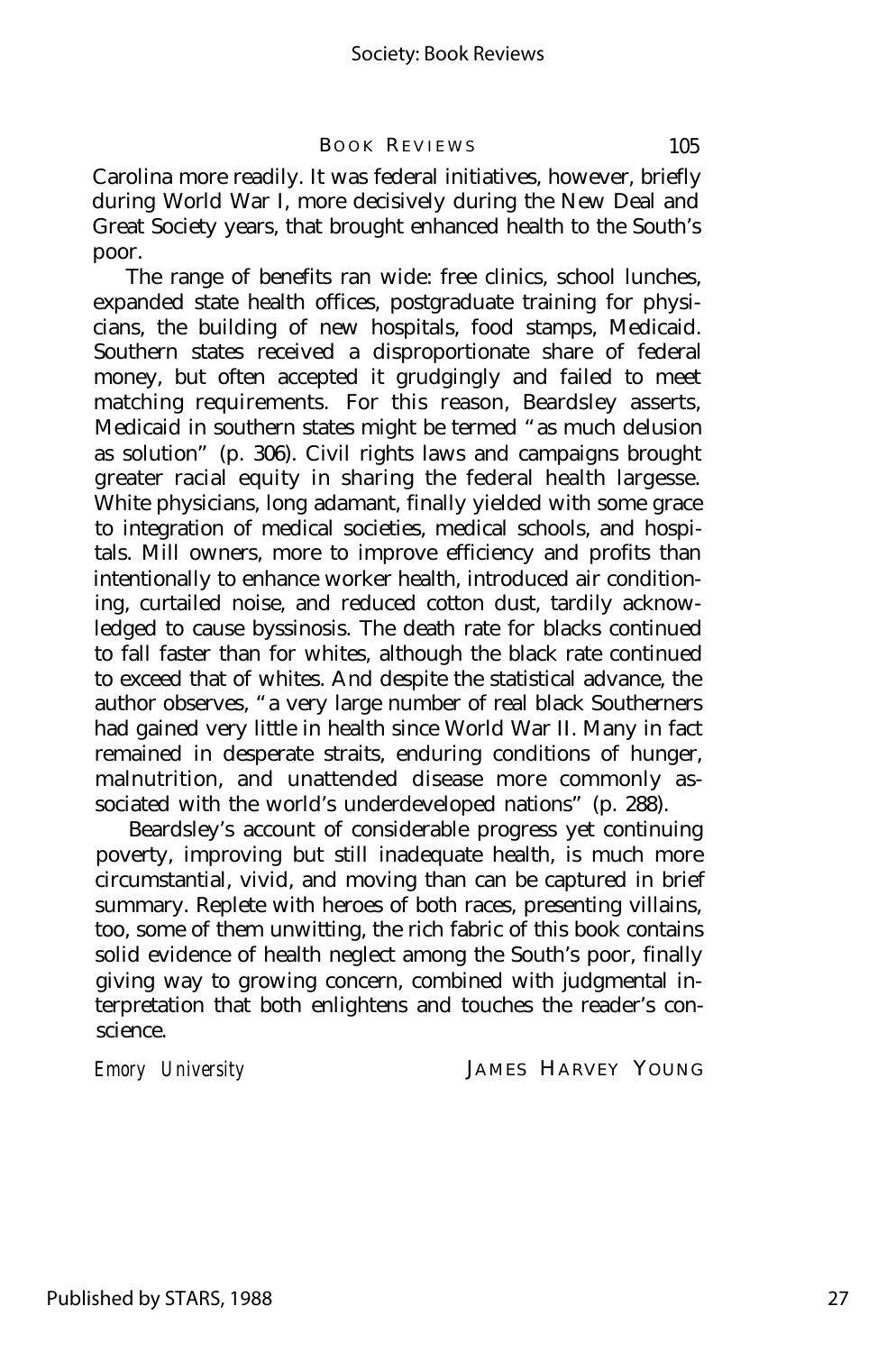*Federal Law and Southern Order: Racial Violence and Constitutional Conflict in the Post-Brown South.* By Michal R. Belknap. (Athens: University of Georgia Press, 1987. xv, 387 pp. Preface, notes, photographs, bibliographical essay, index. \$35.00.)

Question: What kind of history is *Federal Law and Southern Order —* administrative? constitutional? or "new" legal-socialpolitical? Answer: Ignore the question and profit from close attention to this commendable and significant history.

*Federal Law* is significant because it confirms from diligent and rigorous research that national and state officials who honor their oaths to support the Constitution can blunt race bigots. Conversely, *Federal Law* documents also that hypocrites in office like Andrew Johnson (ch. 1) and J. Edgar Hoover (p. 113 and *passim)* who insist that the nation has no duty to enforce race equality or only a meager one, or who deliberately obstruct efforts to perform that duty, have many advantages. These derive from America's basic governing arrangements and cherished values, including constitutionalism itself, state-centered federalism, and political democracy, all coexisting with a racially and religiously diverse population concentrated unevenly in certain regions. In short, many caves shelter knaves and cowards.

Historian-lawyer Belknap is particularly well-equipped to weigh these complex, subtle, and dynamic matters. He begins with a close one-chapter look at the heritage of the nation's "first Reconstruction" of the 1860s and 1870s at the miserable sequel of unpunished lynchings and other violence, and moves thence to the 1954 Brown decision. The remainder of *Federal Law* analyzes post-Brown violence, especially in the contexts of accountable elective and appointed officials and of private interest associations that goaded and hindered. Belknap wisely lets the impressive archival evidence he unearthed speak largely for itself. He does not moralize. But depressingly many knaves and, bless'em, a few heroes, did emerge from our "second Reconstruction."

So, more than thirty (!) years after *Brown,* a fine scholar has given this illuminating insight into civil rights enforcement in our complex governing and constitutional system. Another question: why did no comparable insight emerge three decades after Appomattox? Belknap's *Federal Law* generates some in-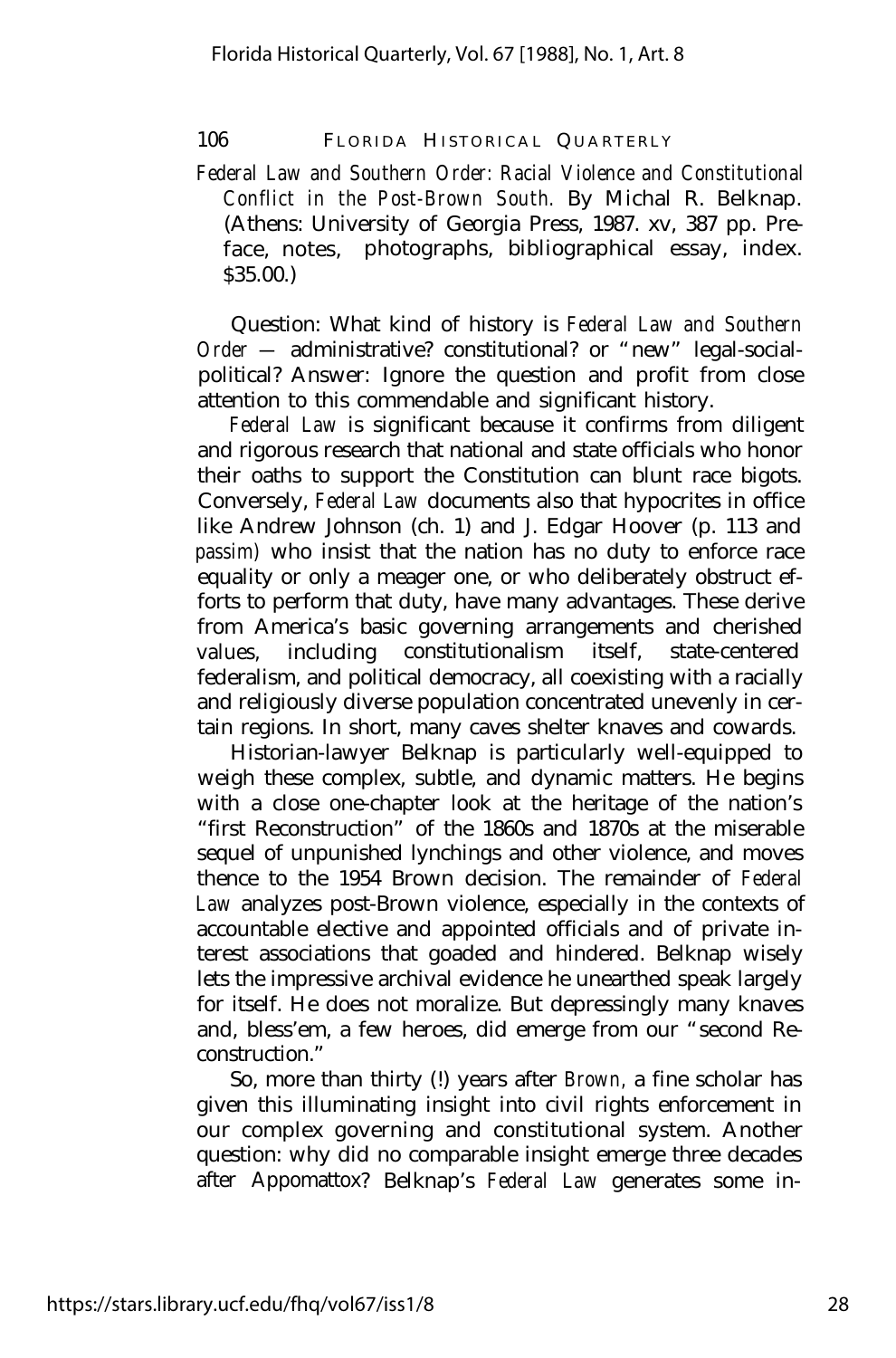triguing notions about this question, one to which scholars might devote attention.

Among these notions is this: That beginning around the 1890s a then-newish breed of Ph.D.-equipped historians and JD-armed lawyers began to drain the contextual realities out of the "first" Reconstruction. The historians' prideful socially-scientific reevaluations of the 1860s and 1870s encouraged views of Reconstruction violence as the unfortunate, but essentially unimportant, results of larger, primarily economic forces. In such depictions, civil rights activists were embarked on fools' errands, and enjoyed virtually no useful remedies for the unpunished violence they suffered.

A parallel clinical tendency existed in legal pedagogy and scholarship. In paper-chasing Langdellian law schools that burgeoned since the early 1870s, constitutional analyses became divorced from life, as Oliver Wendell Holmes, Jr., would complain, and burrowed instead into doctrinal caves. The 1873 *Slaughterhouse* decision opened the deepest cave in which unpunished racism and violence would flourish. In brief, the *Slaughterhouse* majority created a tragically context-less "twistory" about the thirteenth and fourteenth Amendments that artificially separated individuals' rights derived from federal citizenship from those due from state citizenship, trivializing the former. Generations of future lawyers and jurists, plus historians, until *Brown,* took *Slaughterhouse* at text value. Extreme legal formalists still do. By the late 1890s the lawyers' dedications to unreality made possible "separate but equal," "liberty of contract," and "fellow-servant" legal fictions. And few historians (or jurists) insisted on the kind of insights that Belknap provides into actual civil rights implementations.

Enough surmise. Suffice it now again to compliment Belknap on his Boswellian sculpturings of the Kennedys, Hoover, and a melange of congressmen, governors, judges, sheriffs, university administrators, and civil rights activists. And to add a hope that perhaps a parallel volume is in preparation, on race equality implementation elsewhere in our troubled yet improving nation.

*Rice University* **HAROLD M. HYMAN**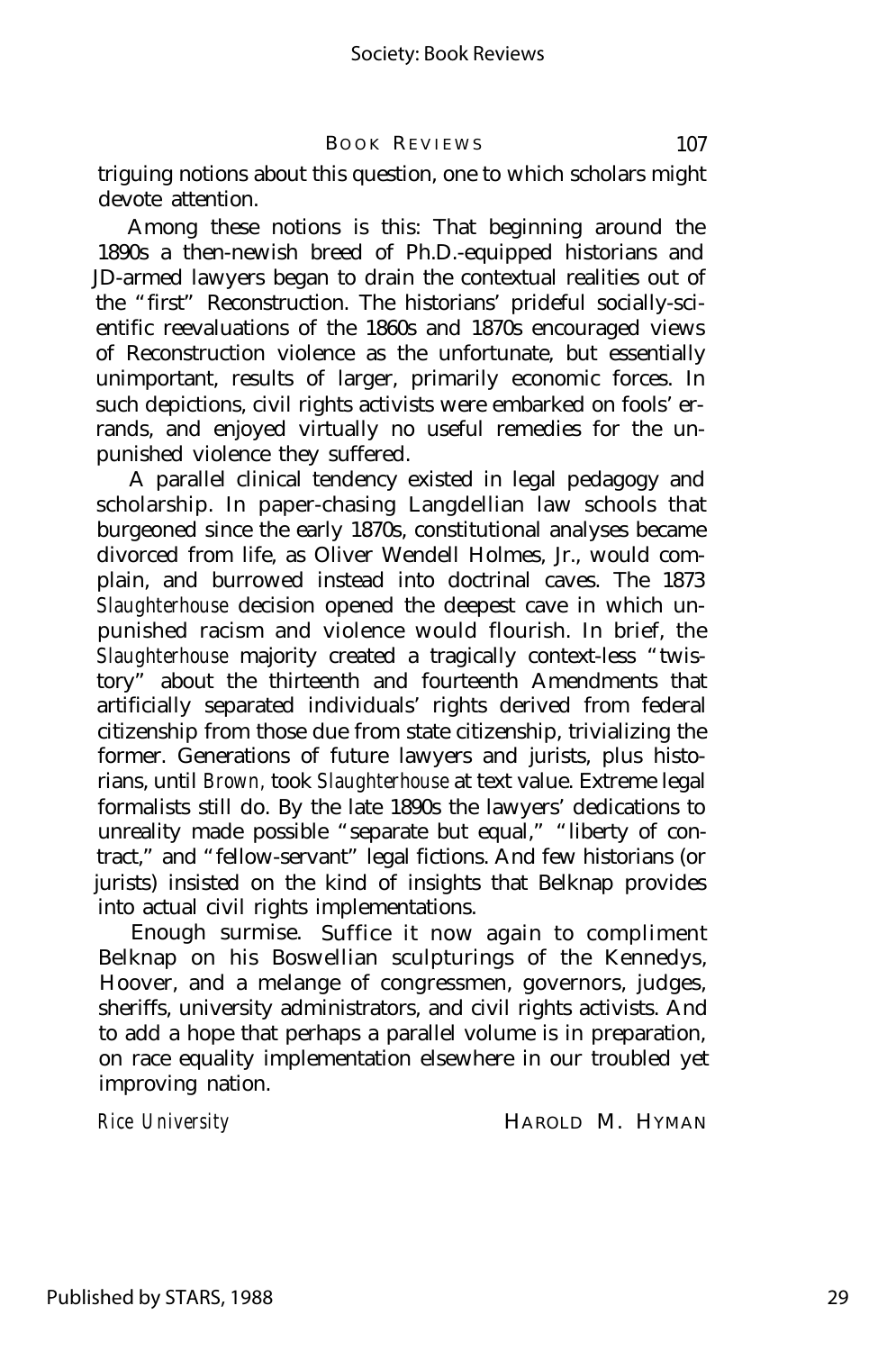*The South is Another Land: Essays on the Twentieth-Century South.* Edited by Bruce L. Clayton and John A. Salmond. (Westport, CT: Greenwood Press, Inc., 1987. xiv, 216 pp. Acknowledgments, introduction, bibliographical essay, index, notes on contributors. \$35.00.)

*The South is Another Land: Essays on the Twentieth-Century South,* an anthology edited by Bruce L. Clayton and John A. Salmond, brings together ten essays written by former students of Professor Richard L. Watson, Jr. Thus, this volume might be considered an informal festschrift for the distinguished Duke University historian.

In an all-too-brief four-page introduction, Clayton and Salmond present the volume's unifying theme, "that the South was another land, different— at its core, in its identity and its selfconsciousness from the rest of the nation" (p. xi). Divided into four sections— "The Political Scene," "The World of Work," "The Way of the Land," and "The Search for the South,"— the book treats such varied subjects as the segregationist philosophy of North Carolina Senator Clyde R. Hoey; the career of the "dry messiah," Bishop James Cannon, Jr.; and sectional influences on the Labor Department during World War I.

While all of the essays are serious pieces of work based on extensive research, several are of particular interest. Winfred Moore's insightful contribution studies the tragic career of white supremacist statesman James F. Byrnes. In "Big Enough to Tell Weeds from Beans," Marion Roydhouse takes a fascinating look at the cultural values of women tobacco and textile workers in North Carolina. In "Miss Lucy of the C.I.O.: A Southern Life," John Salmond recounts the saga of Lucy Randolph Mason, a Virginia woman who never lost her identity as a "southern lady" through a long career (1937-1953) as a militant spokesperson and organizer for the C.I.O. Willard Gatewood's timely essay traces the largely-ignored story of the evolution controversy in the South during the years following the Scopes trial of 1925. In a perceptive and sensitive analysis, Gatewood points up the consistent strength of anti-evolution sentiment in the twentiethcentury South. Burl Noggle, in the essay which deals most explicitly with the collection's stated theme, surveys the literary, photographic, and sociological probing of southern life and culture during the 1930s. Noggle compares the various activities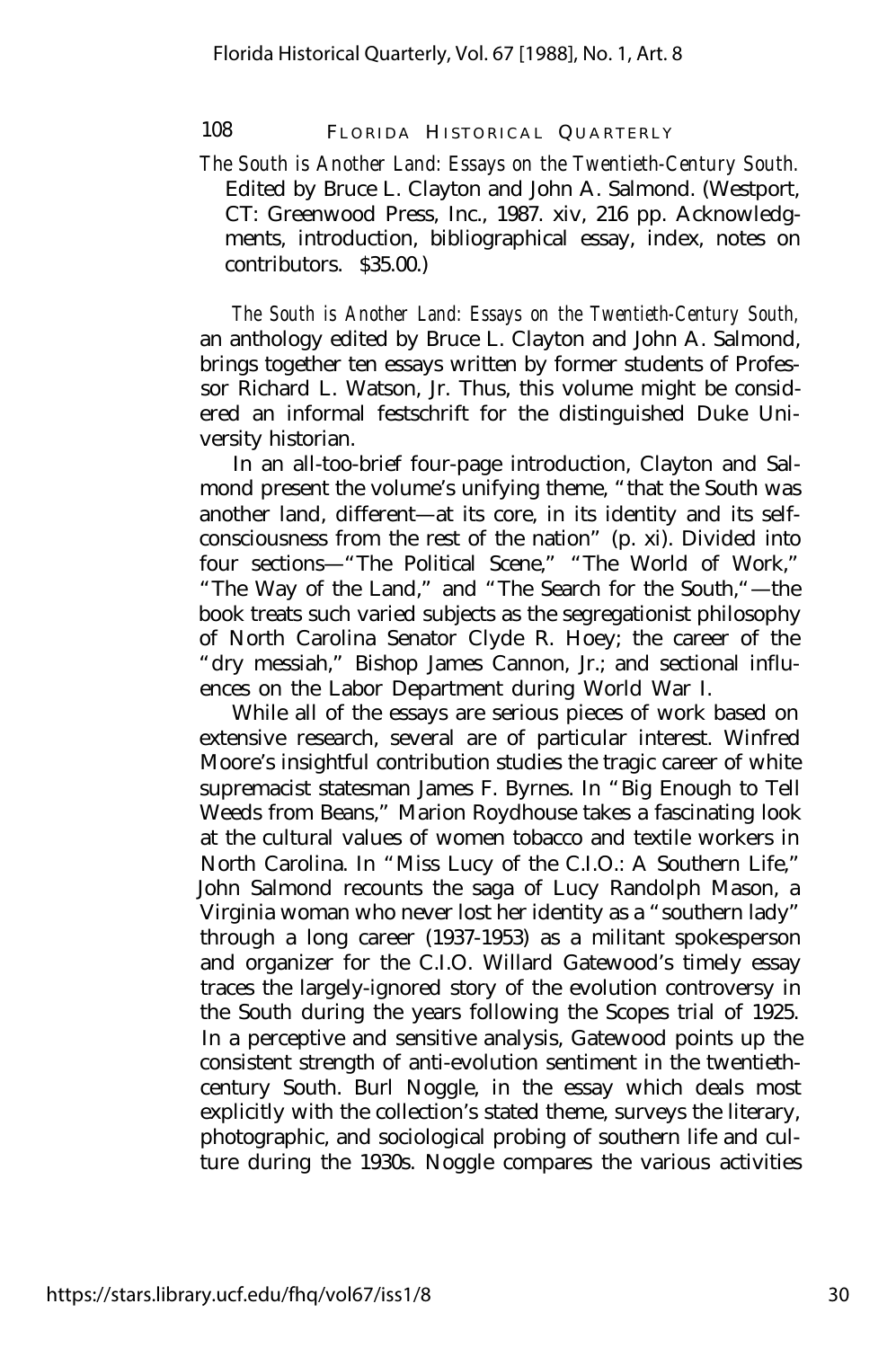and perceptions of northern and southern intellectuals, nearly all of whom, it seems, were struck by the region's distinctiveness.

In the volume's most provocative essay, Bruce Clayton explores "The Mind of W. J. Cash," concluding that Cash was a "southern modernist" who had "a Freudian awareness of the centrality not of reason but of ego . . . a critical mind, rather than a tribal mind, a mind capable of living with ambiguity, irony, and paradox" (p. 171). Clayton's thoughtful comments on Cash ably complement the earlier efforts of Richard King, Daniel Singal, and C. Vann Woodward, though some readers may question Clayton's fixation with the "modernist" label.

Although the individual essays in *The South is Another Land* are generally impressive, the anthology nonetheless resembles a collection of high-quality but largely unrelated journal articles. After having chosen the challenging and important issue of southern distinctiveness as the volume's cornerstone, the editors fail to confront their theme in any significant way. Both the introduction and bibliographic essay border on the perfunctory and make no real attempt to discuss the collection in light of the rich historiographical debate over the issue of southern distinctiveness. Such an effort would have made the work a more useful counterpoint to *The Southerner as American,* edited by Charles Grier Sellers, Jr., in 1960.

Nevertheless, *The South Is Another Land* constitutes a well-deserved tribute to Richard Watson, whose influence has been literally far-ranging. Two of the contributors teach in New Zealand, one in Australia, and one in western Ontario. Such collaboration between American and British Commonwealth scholars can only benefit the sometimes parochial field of southern history.

*University of South Florida* RAYMOND ARSENAULT

*Hidden History: Exploring Our Secret Past.* By Daniel J. Boorstin. (New York: Harper & Row, Publisher, 1987. xxv, 334 pp. Note to the reader, prologue, epilogue, acknowledgments, index, about the author. \$19.95.)

Daniel Boorstin celebrates America's openness to innovation. At the same time, he deplores the intrusion of new approaches to historical writing. He suggests that ideological and social scien-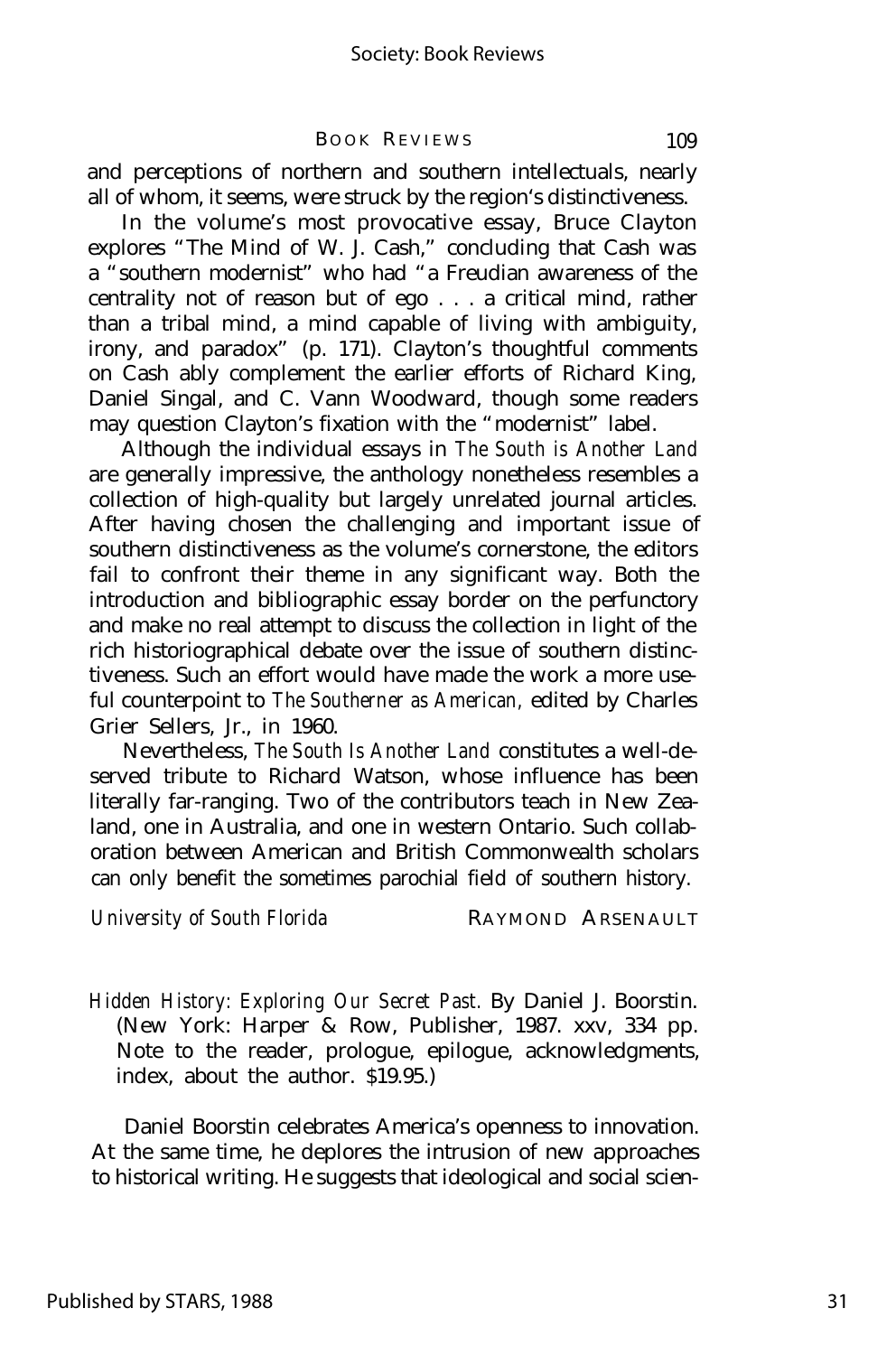tific approaches to historical analysis are essentially European imports. Boorstin believes that since America's great strength has been her freedom from doctrinaire politics and encrusted traditions, historical scholarship which relies heavily on the structured investigations central to the social sciences or which seeks to apply Marxist or other doctrinal insights to the American past is bound to be trivial and/or misleading. Historians, rather than whoring after the latest sociological fad, would be better served emulating the great amateur scholars, such as Gibbon and Macauley.

Boorstin's America is democratic, free from basic social conflict, and generally benign. Slaves, workers, women, and Indians are indeed largely hidden in *Hidden History.* Founding Fathers, wealthy philanthropists, path-breaking inventors, and sharpwitted advertising pioneers occupy center stage. Readers who need a refresher course in the consensus interpretation of American history prevalent a generation ago will find its essential outlines in these pages.

All of the essays, loosely grouped into broadly defined chapters, have appeared in print before. Alas, most of the choices are from Boorstin's more dated books, namely *The Genius of American Politics* (1953) and *The Image* (1961). New readers of Boorstin would be better advised to turn to his three-volume *The Americans* (1958-1973), books in which his celebratory view of the American past is grounded in fascinating detail. Absent this context, the many sweeping generalizations and ex cathedra judgments seem merely opinionated ruminations. Boorstin is a good stylist, and enough snippets of concrete information about inventions, political practices, and popular media are sprinkled throughout to make *Hidden History* worth an hour or two. But this is not Boorstin at his best and both individual readers and libraries would be well-advised to spend their \$19.95 on something else.

*University of Florida* ROBERT H. ZIEGER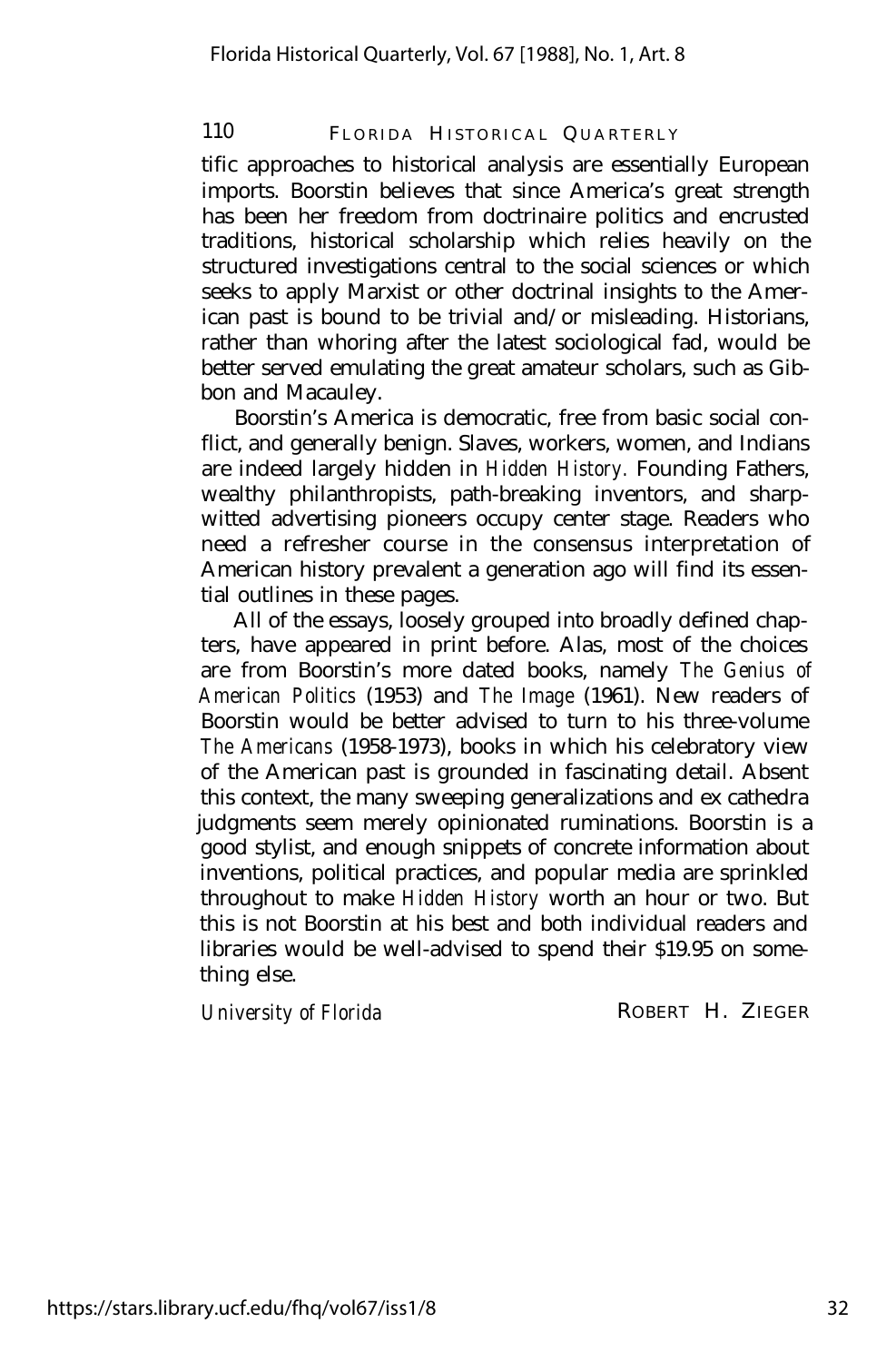*Shadows of the Indian: Stereotypes in American Culture.* By Raymond William Stedman. (Norman: University of Oklahoma Press, 1986. xix, 281 pp. Foreword, preface, author's note, acknowledgments, prologue, illustrations, bibliography, credits and permissions, general index, title index. \$14.95.)

Scholars with ethnographic interests have long been aware of the negative impact of stereotyping of Native Americans. While *Shadows of the Indian* contains little that is new on this topic, Professor Stedman does provide a richly detailed synthesis of how images were shaped by the media of popular culture, ranging from the captivity tales of the colonial era to the movies, books, and television shows of more recent times. In his examination, he offers substantial proof that the Indian of imagination was never the Indian of reality.

Dividing his work into seventeen chapters, organized largely on the basis of topics, he explores Indians as curiosities, as beautiful princesses of "Men Friday," as lustful creatures, as Noble Savages, as enemies, as vanishing Americans, and more. He also includes chapters on the problems that writers and other creative artists have had with "Indian Talk" and the issue of bloodlines. At times his approach is almost encyclopedic as he comments on book after book and film after film, all of which substantiates the pervasiveness of Indian stereotyping throughout America's history. After most chapters, he includes useful and supporting pictographic evidence. Stedman concludes his book with a chapter entitled "Lingering Shadows" in which he examines the continuing influence of the popular image of Native Americans and in which he frames questions designed to increase sensitivity to the problem. He asks, for example, whether Indians really talk like Tonto, whether Indians are portrayed as extinct species, or, most importantly, whether Indian humanness is recognized. The author correctly observes that "when people are seen as people, conscious or unconscious slights tend to disappear."

In this generally well-written book, Stedman captures the irony of white-Indian relations and the misperceptions that resulted. While some of his observations are insightful and cleverly stated, occasionally his attempts to inject humor detract from the importance of his topic. When he writes of "Hollywood's omnipresent, nondenominational 'Indian'," he concisely de-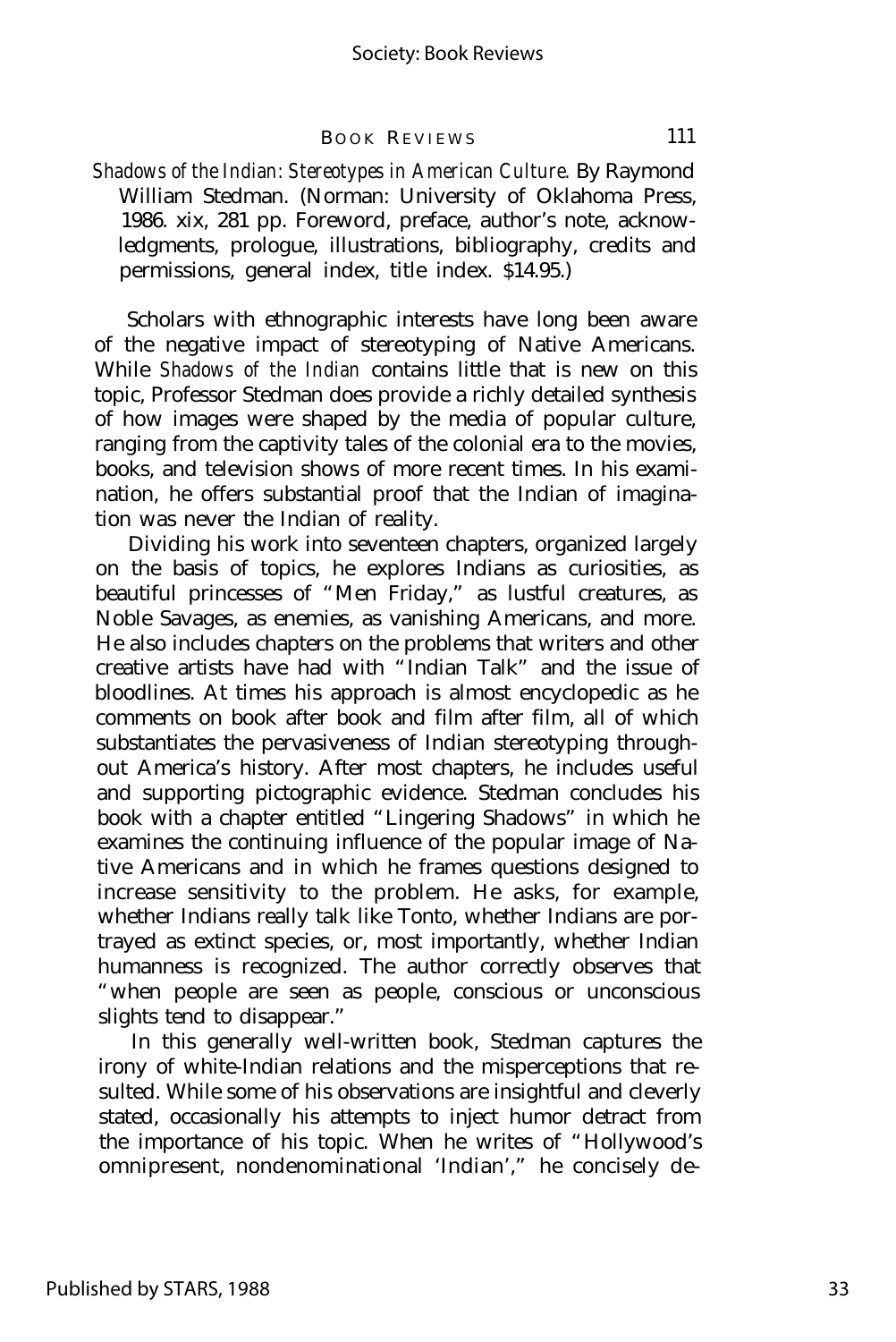scribes the "all-Indians-are-the-same-syndrome" which has long affected the uninformed; when he writes of screenplays produced on "forked typewriters," such cuteness has an intrusive and diminishing impact.

However, the major weakness of this work is the limited analysis of why the stereotypes developed and persisted. Professor Stedman is aware of the historical foundations of the stereotypes, but his analysis is never fully realized. He cites Shakespeare's play *The Tempest* with its Indian character Caliban as a reflection of Elizabethan attitudes and as an example of the "near-universality of the literary crime against the Indian," but he does not show how enormously important the twin concepts of racism and cultural nationalism were in creating and maintaining negative images of non-European peoples among the English. Or, he discusses at some length the pattern of conquest established by Columbus, but never deals with the psychological bases of stereotypes, such as the use of projection by Euroamericans. While the sources for a book of this type are admittedly unlimited, the author could have profitably drawn from Winthrop Jordan's incisive research on Elizabethan racism and its transmission to America, or Gary Nash's useful concept of "function" and how that influenced the Indian's relationship to whites, and ultimately the matter of image.

Yet, overall, the strengths of this volume outweigh its weaknesses. It is an interdisciplinary study that provides an excellent narrative look at the evolution of Indian stereotypes in the United States and how those stereotypes have shaped both public perceptions and governmental policies. *Shadows of the Indian* is a useful addition to the literature on Native Americans.

*Pembroke State University* DAVID K. ELIADES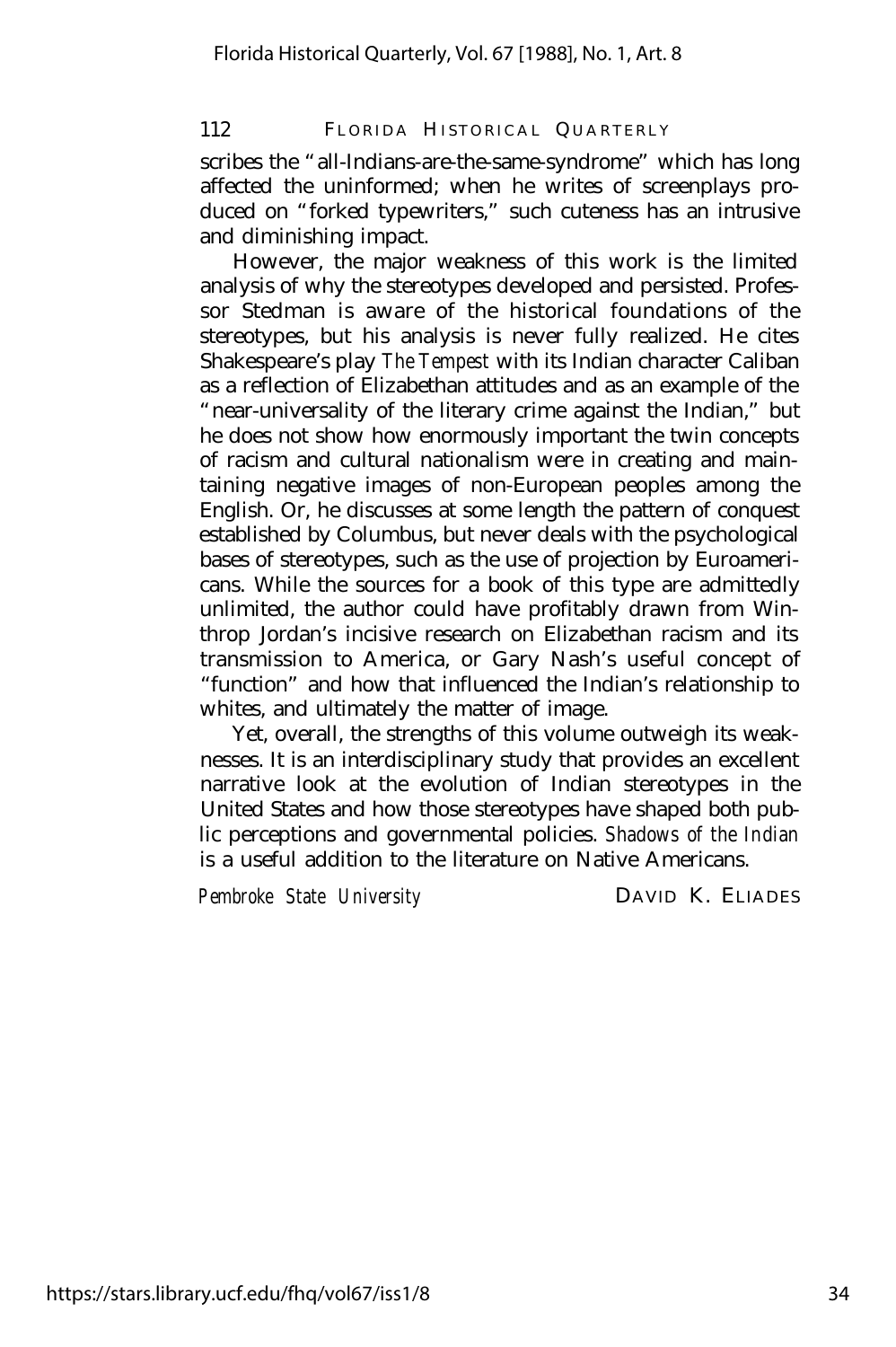#### **BOOK NOTES**

Of Hampton Dunn's many books on Florida and his own special area of the state— the Tampa area— his latest, *Florida, A Pictorial History,* is one of his best. It is a handsome volume with its scores of pictures, most of them from the author's own collection. Some photographs are from other archives— the Library of Congress, the Florida State Photographic Archives, the Historical Association of Southern Florida, and private collections. The majority are black and white, but there are a number in color taken by Mr. Dunn. The Hampton Dunn Collection is on deposit at the University of South Florida. The first fifty-one pages cover Florida's history from the sixteenth century to 1900. Among its many rare photographs there is one of Geronimo and his band who were imprisoned on Santa Rosa Island in 1886, another of President McKinley and Governor Bloxham on the steps of the Capitol in 1899, and several early scenes of Miami, Sarasota, St. Petersburg, and Brooksville. Most of the book is devoted to the twentieth century, and the photographs record Florida's rapid growth and development, particularly the southern part of the state. There were many changes in Florida during the 1920s— the Boom Era— and the photographs, beginning with the Tin Can Tourist Camp at Gainesville to William Jennings Bryan holding his famous outdoor Bible class in Miami, document these historic events. Pictures of the Seminoles who were present at the dedication of the Tamiami Trail in 1928, of an ancient John D. Rockefeller, Sr., at Ormond Beach, of Frank Lloyd Wright on the Florida Southern College campus, inspecting some of the buildings which he designed, of Marjorie Kinnan Rawlings working at her desk on her porch at Cross Creek, of air force cadets training at Miami Beach during World War II, of Governor Fuller Warren's wedding reception, of Charley Johns being sworn in as governor upon the death of Governor Dan McCarty in 1953, and of Mel Fisher showing some of the treasures retrieved from the *Atocha,* are only a few of the photographic delights assembled by Hampton Dunn. The foreword is by Governor Bob Martinez. *Florida, A Pictorial History,* was published by the Donning Company, and it sells for \$35.00.

[113]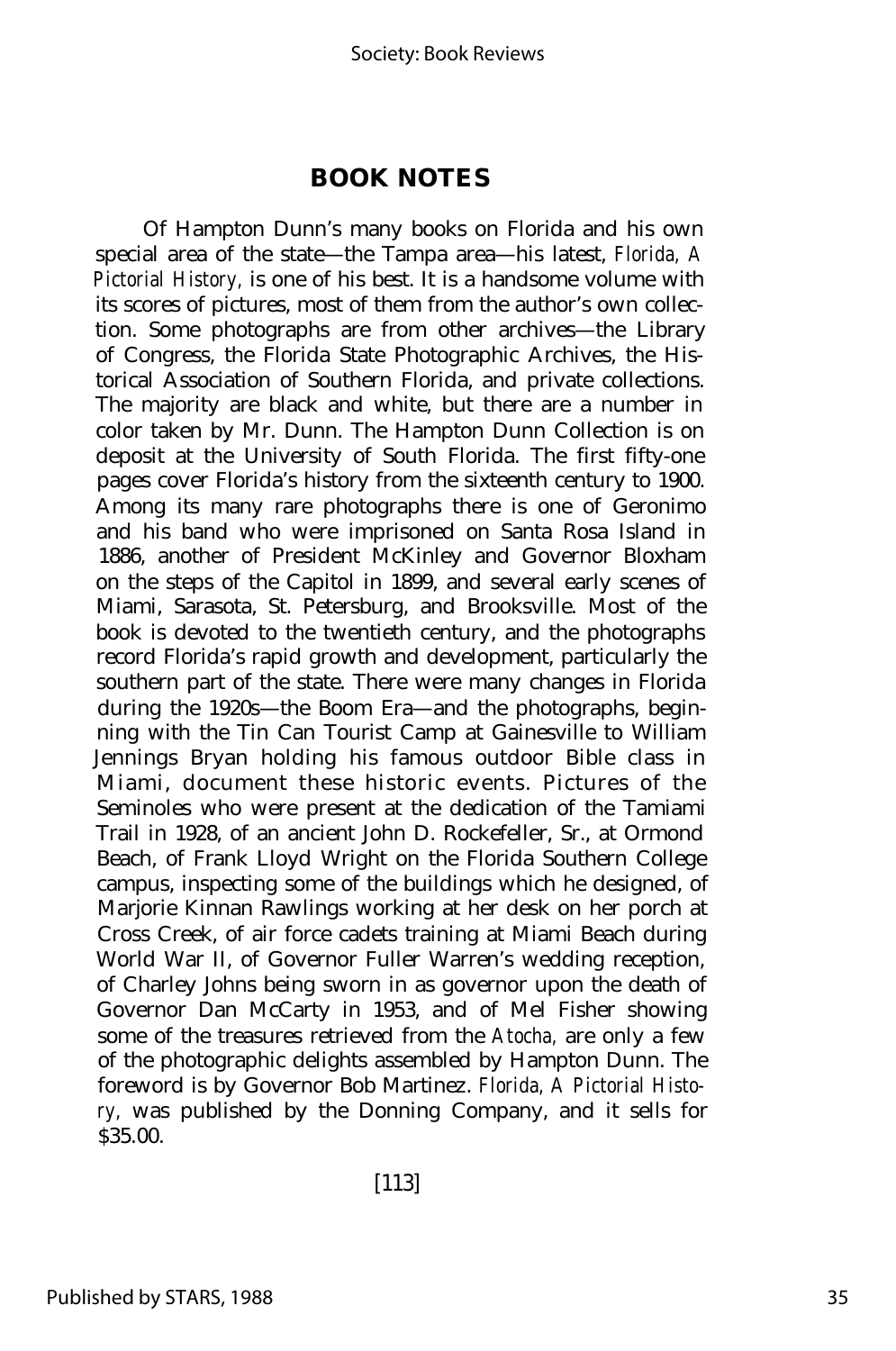Marjory Stoneman Douglas is one of Florida's best-known writers, and she is recognized nationally for her outstanding leadership role in the battle to save Florida's environment, particularly the Everglades. *The Everglades, River of Grass,* her most famous book, is the history of this unique and very special place. First published in 1947, Mrs. Douglas's book focuses attention on the need to preserve the Everglades. Her first sentence reads, "There are no other Everglades in the world . . . nothing anywhere else [is] like them." This is a beautifully written book, rich in folklore and history. It has gone through many printings and several editions over the past forty years. A revised edition has now been published by Pineapple Press, Inc., Sarasota. Randy Lee Loftis collaborated with Mrs. Douglas in the research and writing of this updated volume. The illustrations are by Robert Fink. This handsome new revised edition sells for \$17.95.

In 1986, the Museum of Florida History, Tallahassee, assembled a major exhibit on political cartooning in Florida. A catalogue for the exhibit was produced by the Museum (a Division of Historical Resources, Florida Department of State) and it was published by the Florida History Associates, Inc., with support from the Florida Endowment for the Humanities. Political cartooning first began in national newspapers at the end of the nineteenth century, and in Florida in 1901 in the weekly *St. Petersburg Times.* The artist, W. L. Straub, was also co-owner of the paper. The first of the daily cartoons appeared in the Jacksonville *Florida Times-Union* on Sunday, February 15, 1903. Almost any political issue or personality could become a target for the cartoonist. National events, tourists, even sports events were popular cartoon subjects. Several Florida cartoonists have become nationally known, including Jim Morin *(Miami Herald),* Pat Crowley *(Palm Beach Post),* Ed Gamble *(Florida Times-Union),* Clay Bennett *(St. Petersburg Times),* Bruce Beattie *(Daytona Beach News- Journal),* Channing Lowe *(Fort Lauderdale News/ Sun Sentinel),* Dana Summers *(Orlando Sentinel),* and Wayne Stayskal *(Tampa Tribune).* The illustrated exhibit catalogue, *Political Cartooning in Florida, 1901-1987,* may be ordered from the History Shop, R. A. Gray Building, Tallahassee, FL 32399; the price is \$6.00, plus \$1.50 for shipping.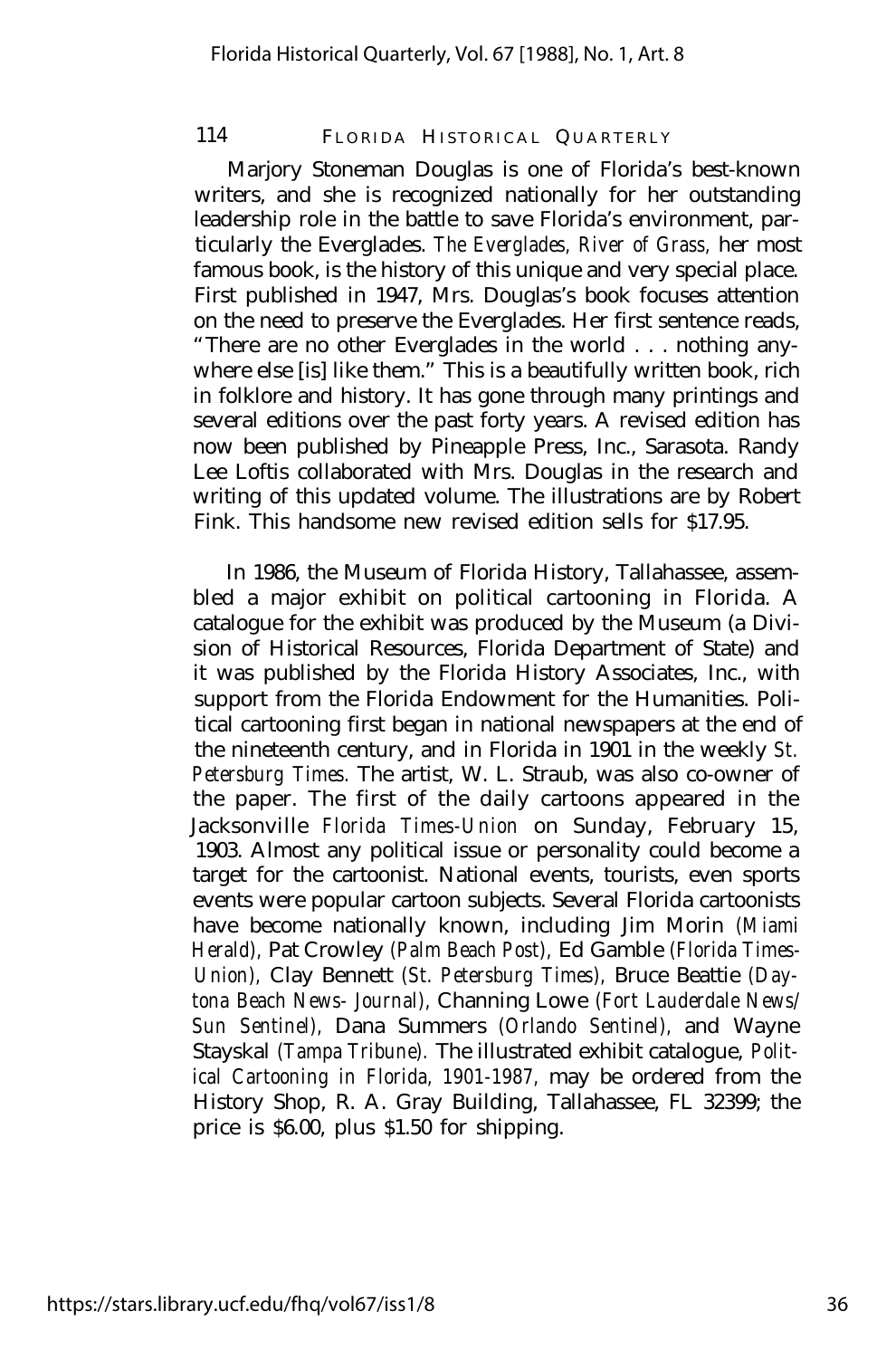#### BOOK NOTES 115

The 1988-1989 *Florida Almanac* includes a variety of information and thousands of fascinating facts about Florida, including a chronology of historical events, a listing of lakes and rivers, the locations of forts, battlefields, archaeological sites, and national monuments, and a list of state agencies with addresses, post offices, and zip codes. All Florida landmarks on the National Register of Historic Places and a calendar of major sports events are just a few of the almost countless items in this combination guide, reference manual, atlas, and directory. Information on marriage license requirements, flood insurance, election statistics, official highway mileages, and the list of all Miss Florida crown holders in the Miss America contest are included, along with the Constitution of the state of Florida. There is an index so that this vast assortment of data can be located. *Florida Almanac* was edited by Del Marth and Martha J. Marth of St. Petersburg. It was printed by Pelican Publishing Company, Gretna, LA, and the price is \$11.95.

*Indian Springs Cemetery* is a compilation of gravesites in this historic Punta Gorda burial ground. A committee of the Charlotte County Genealogical Society, after doing a walking survey and checking available probate records and obituaries, listed all the known graves in the cemetery. The committee also interviewed family members and county employees to gather additional data. As much biographical information as could be secured is included with each entry. A number of prominent Floridians are buried in the cemetery, including Judge John Tilden Rose, Jr., who served in the Florida legislature. Virginia Taylor Trabue, whose husband, Colonel Issac Trabue, founded Punta Gorda, is buried there, as is Friederick Goldstein who moved with her husband, Efraem Goldstein, to Punta Gorda in 1886. For many years they operated a store in the community. Mrs. Goldstein may have been the first white woman to settle in Punta Gorda. Her son, Harry Goldstein, who changed his name to Cooper, is also buried there. Albert W. Gilchrist, later governor of Florida, surveyed the cemetery property, and the first plat was recorded December 14, 1886. The listings in *Indian Springs Cemetery* cover the period from December 14, 1886, to January 1, 1988. The volume was edited by Betsy Lambert; it was computer typed by Joyce Hoffman, and the maps were computer drawn by Loren Ralston, Jr. The price is \$21.75, and may be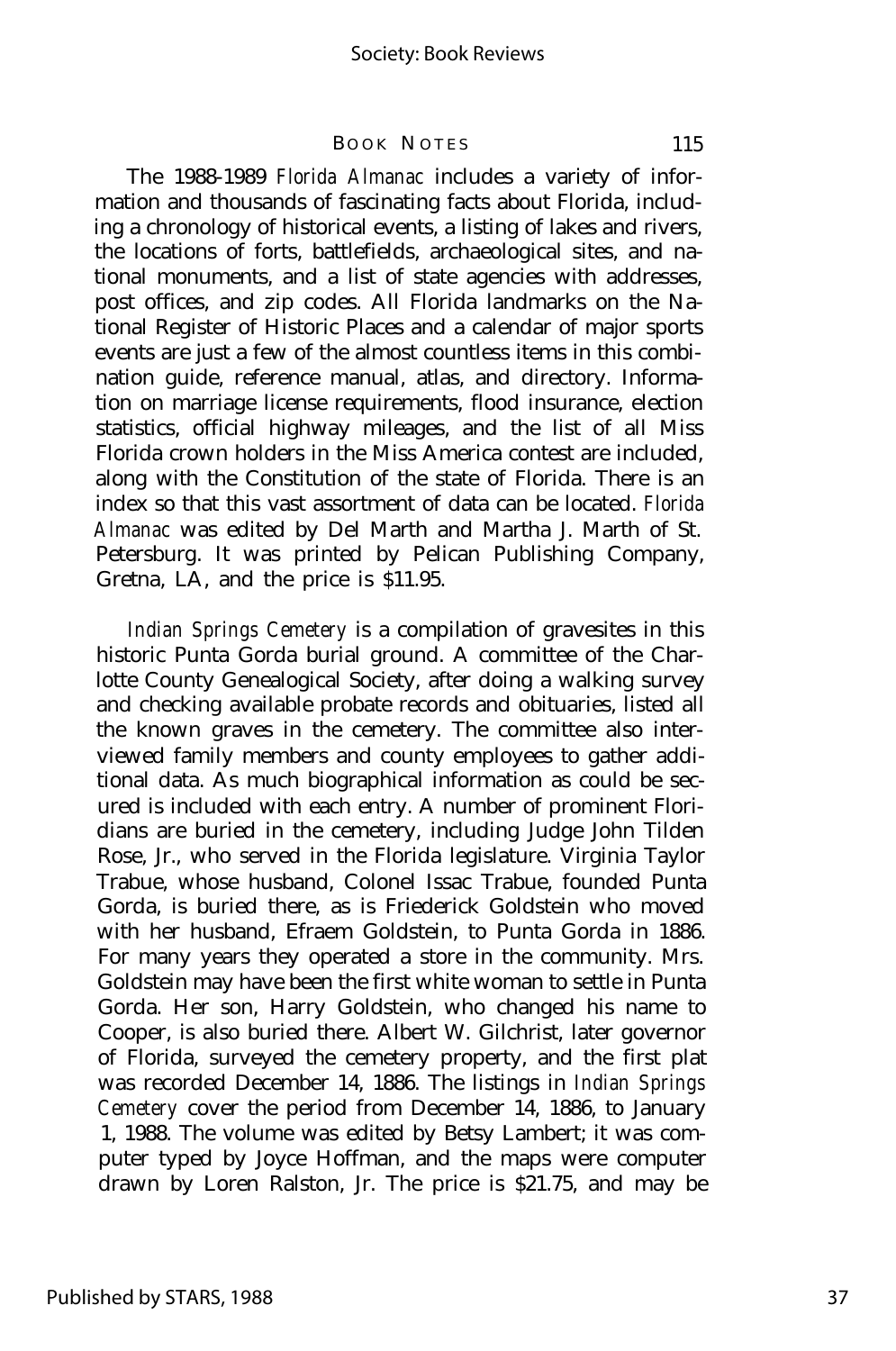ordered from the Charlotte County Genealogical Society, P. O. Box 2682, Port Charlotte, FL 33952.

Cemetery registries provide important information for researchers working in state and local history and for genealogists interested in compiling family histories. Emmett Bryan Howell of Mayo, Florida, compiled and published the registry of the thirty-three *Cemeteries Located in Lafayette County, Florida.* When the county was created in 1856, there were people already living in the area. The older cemeteries record graves dating to the 1860s. Veterans from all of the American wars are buried in Lafayette County cemeteries, including some men who were killed in Vietnam. Mr. Howell has included in his pamphlet directions on how to reach the cemeteries. Order from the Lafayette County Historical Society, Mayo, Florida 32066; the price is \$6.50.

*Rentsch-Herold Families in America,* compiled and edited by Mary Burney Matreyek, contains some Florida material. It covers the history of the Rentsch family who immigrated from Switzerland, and their descendants. One of these early setters was Rudolph Rentsch, who, with a relative, Charles Stinson, arrived in Florida in the 1890s, driving, according to family tradition, a team of white mules. They worked first on a dairy farm at Miccosukee, near Tallahassee. Rudolph, who started using the surname "Herold," brought his wife, their child, and his wife's sister to Florida. Rudolph became a prosperous farmer and a large land owner in Leon County. He died in 1935, and is buried in the Pisgah Cemetery near the Pisgah United Methodist Church. This volume was published in a limited edition, and it sells for \$125.00. Order from Mrs. Matreyek, 1721 North Palm Avenue, Upland, CA 91786.

*The Acts of the Legislative Council of the Territory of Florida* were published in twenty-three volumes between 1822 and 1845. These volumes are now rare, and where there are surviving copies the pages are battered, brittled, and discolored. A microfilm edition was produced, and it is available, but some of the pages were already so deteriorated when filmed that the images are almost illegible. Florida's six university law school libraries, together with the Florida Supreme Court Library and the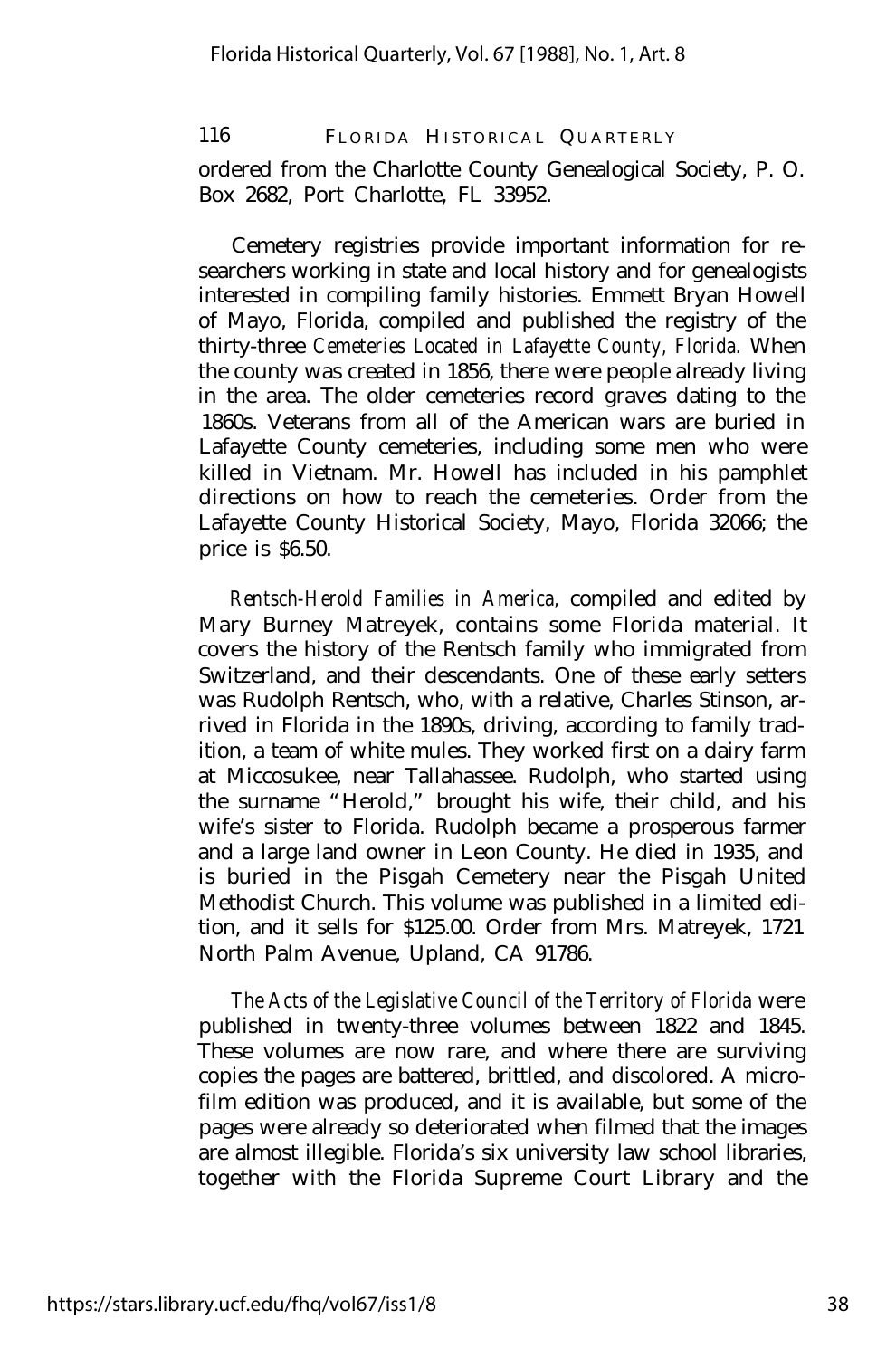#### BOOK NOTES 117

Florida Legislative Library, arranged with Archival Products, Des Moines, Iowa, to photoreproduce the original volumes of the Legislative Council acts. Michael J. Lynch, associate director of the Florida State University Law Library, supervised the project. The price for the twenty-three volume set is \$759.00, plus shipping costs. For information, contact Mr. Lynch or Edwin M. Schroeder at Florida State University Law Library, Tallahassee, FL 32306.

*Bibliography of the Catawba* was compiled and edited by Dr. Thomas J. Blumer, senior editor of the Law Division, Law Library, Library of Congress. He also edits the newsletter published by the American Indian Library, and is an authority on the Catawba Indians. His is the first comprehensive bibliography of the Catawba Nation of South Carolina, and it covers the period from the seventeenth century to 1985. There are 4,271 annotated and indexed entries in this compilation. The Catawba Nation, once a major southeastern Indian group, was decimated by diseases and wars. In 1763, the nation received a 144,000-acre reservation, but in the early years of the nineteenth century, the Indians began leasing their lands to white settlers. A treaty in 1814 abolished the leasing system, and deeded the land to South Carolina. The Catawba people argued that they had not received a fair settlement, and took their case to the courts for settlement in 1886. The matter of land ownership is still a contested issue in 1988. The Catawba are noted for the quality and beauty of their pottery. They are the only American potters living east of the Mississippi who have preserved their pre-Columbian technology. Dr. Blumer has written the introduction to this valuable work, and he provides an explanation of the scope of his bibliography. In addition to a listing of published books, the bibliography includes monographs, periodicals, newspapers, and manuscripts. Each entry includes author, title, source, date when printed, and a brief explanation of the contents of the item. It is the most comprehensive guide to Catawba materials available. Published by Scarecrow Press, Inc., Metuchen, NJ, in its Native American Bibliography series, it sells for \$55.00.

*Fifty Southern Writers Before 1900, A Bio-Biographical Sourcebook,* edited by Robert Bain and Joseph M. Flora, is the com-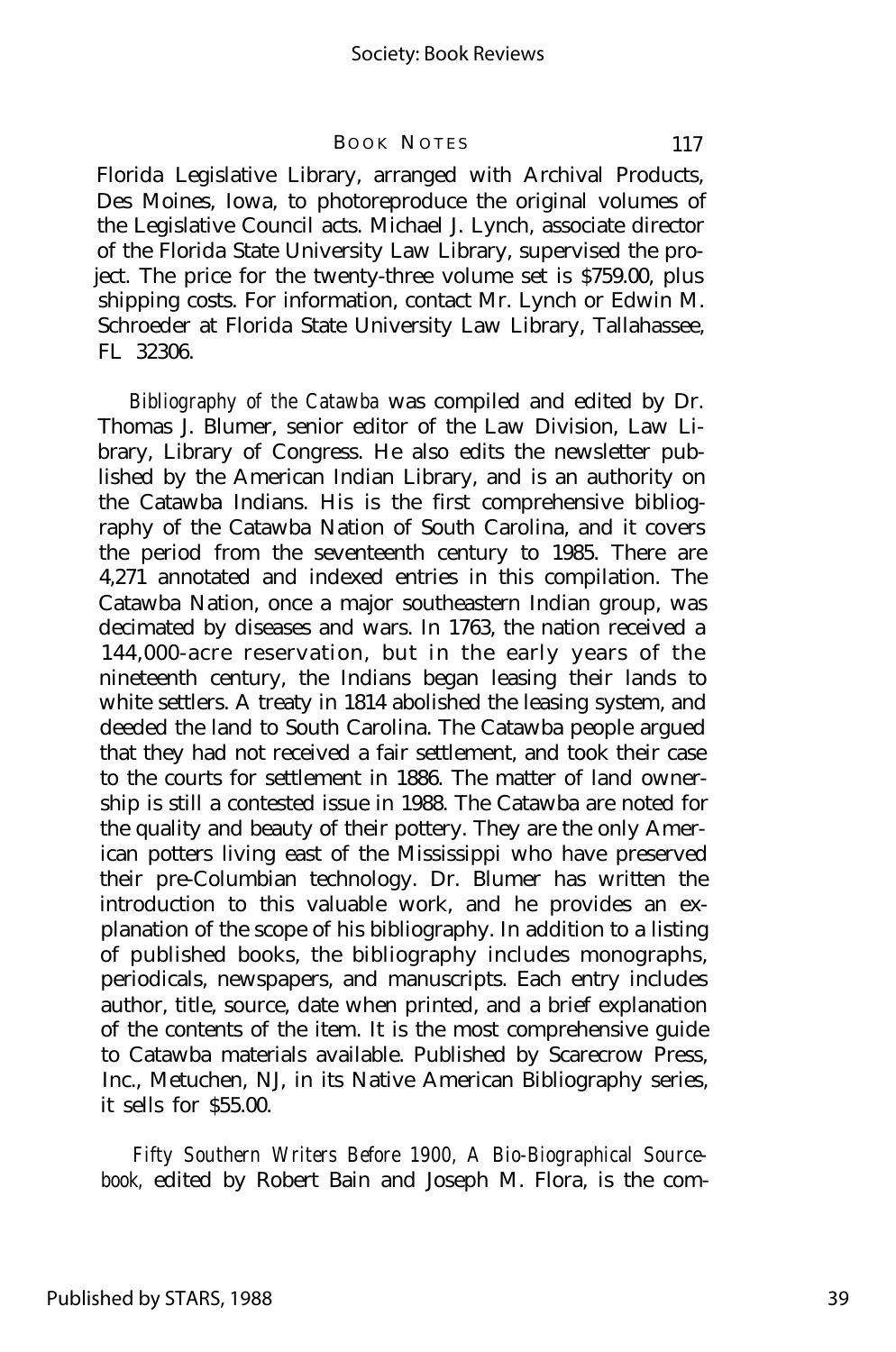panion volume to *Fifty Southern Writers After 1900.* While no Florida writers are represented, mainly because there were no major state authors before the twentieth century, several of those contributing essays to this volume are Florida scholars. Represented in this volume are most of the best-known southern authors— Edgar Allan Poe, William Gilmore Simms, Mark Twain, Kate Chopin, along with Mary Boykin Chesnut, Joel Chandler Harris, Grace King, Sidney Lanier, Augustus Baldwin Longstreet, Charles Henry Smith (Bill Arp), and William Wirt. The writings of these Southerners have figured prominently in the history of southern letters. George Percy and Captain John Smith, the earliest of the writers included, reported on nature and the Indians they found living in Virginia, the Carolinas, and Georgia. Thomas Jefferson, the most important southern writer of his generation, is also included. While he published only one book in his life time, his writings include letters, papers, speeches, essays, and a posthumously published autobiography. Robert Munford and St. George Tucker were important writers of the Revolutionary War era. The most prolific antebellum southern writer was William Gilmore Simms, the author of some eighty books. These included a novel, *Vasconselos: A Romance of the New World* (1853), with Hernando De Soto playing a leading role. Simms's *Donna Florida,* published in 1843, tells the story of Ponce de León, and his *History of South Carolina* (1840) describes the Spanish and French explorers who were active in Florida and the Southeast. Simms's *The Lily and the Totem* recounts the history of the French Huguenots in Florida, and other Florida personalities and themes appear in his essays, stories, and poems. Sidney Lanier was hard-pressed for funds when the Atlantic Coastline Railroad Company invited him, in January of 1875, to write a travel guide to Florida. He was to be paid \$125 per month and expenses for a three-month tour of the state. He admitted embarrassment at having to undertake what he considered hack work in order to obtain money, but he later described his *Florida: Its Climate, Scenery, and History* as a "spiritualized guide book." Lanier's guidebook contains a wealth of factual information. It was reprinted in 1973 by the University of Florida Press in its Bicentennial Floridiana Facsimile Series. *Fifty Southern Writers Before 1900* was published by Greenwood Press of New York and Westport, Connecticut, and it sells for \$75.00.